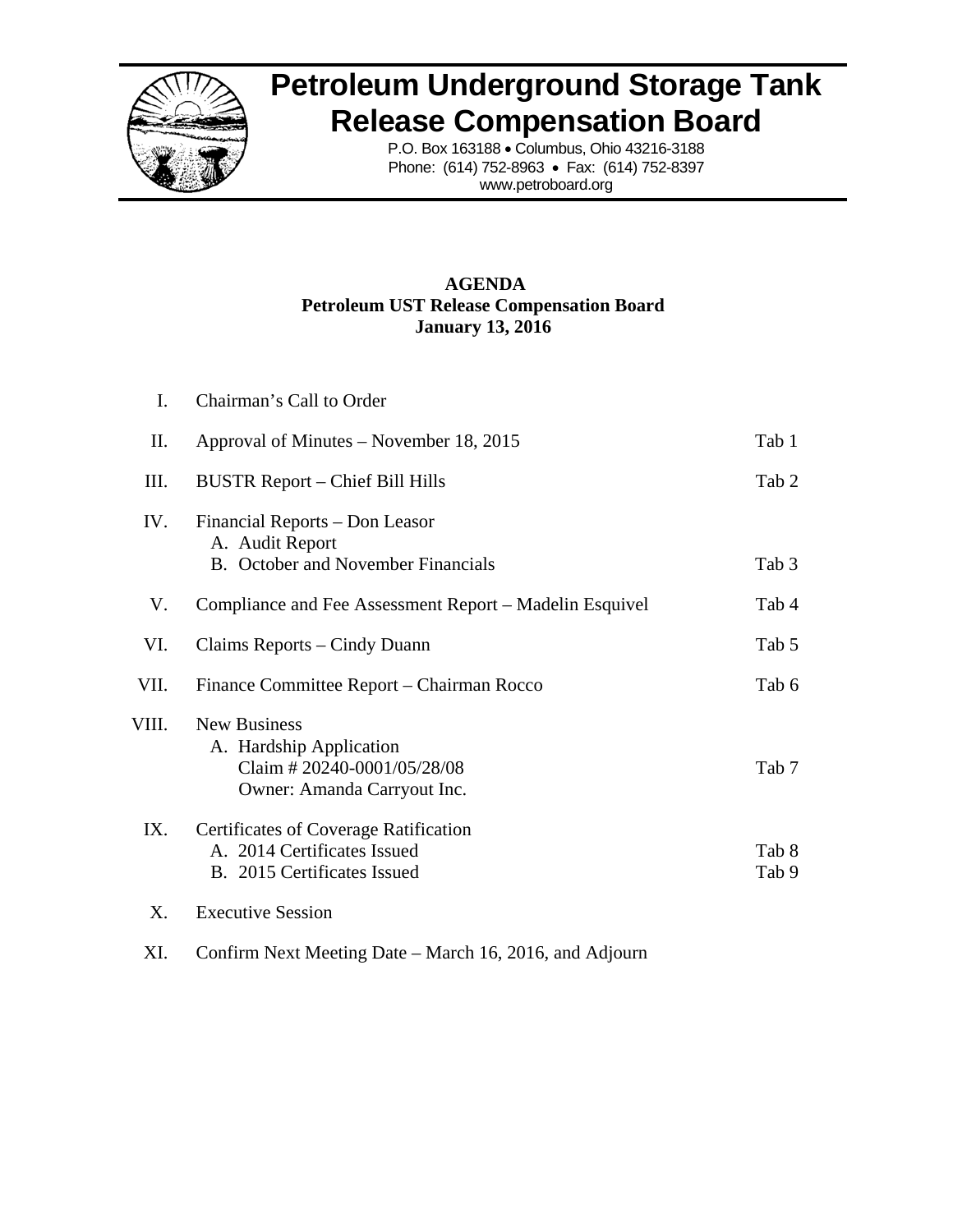# Memorandum

**To:** Petroleum Underground Storage Tank Release Compensation Board

**From:** Chief William Hills, BUSTR

**Re: BUSTR Report** 

**Date:** January 13, 2016

# **PERSONNEL –**

The Attorney and Clerk positions have been funded, posted, and are in a holding pattern with Commerce Human Resources. There are two (2) intermittent employees to assist with the clerical duties of providing public record requests and management of the file room.

# **ADMINISTRATION –**

The BUSTR Revolving Loan Fund Program that enables Political Subdivisions to address the removal of Underground Storage Tanks is now effective. The application form is available on the State Fire Marshal web site.

The third responsible party search program is fully underway with a total of 200 petroleum release cases to be evaluated. Forty-eight cases have been completed by the Vendors.

SFM, OEPA, and Development are working together to develop guidelines for the use of \$20,000,000 available to Development for potential clean up for UST facilities.

The OTTER upgrade project is in an expedited bidding process with the Department of Administrative Services to provide improvements to the current system for BUSTR and the Bureau of Testing & Registration. Five submitted bids have been reviewed and evaluated. The Department of Administrative Services plans to award the bid the week of January 4, 2016.

# **TRAINING AND STAFF DEVELOPMENT –**

Annual physicals, OSHA training and customer-focused service goals training have been completed for all BUSTR field inspector and environmental specialist personnel.

Inspector Steven Parsons assisted with the installer refresher courses sponsored by ARITA on January 6, 2016.

# **TRAINING TO STAKEHOLDERS** –

Inspector Supervisor Jason Anthony is teaching the following courses at the State Fire Academy.

- UST Installers Course scheduled for February 1 5, 2016
- UST Inspector Course scheduled for February 22 25, 2016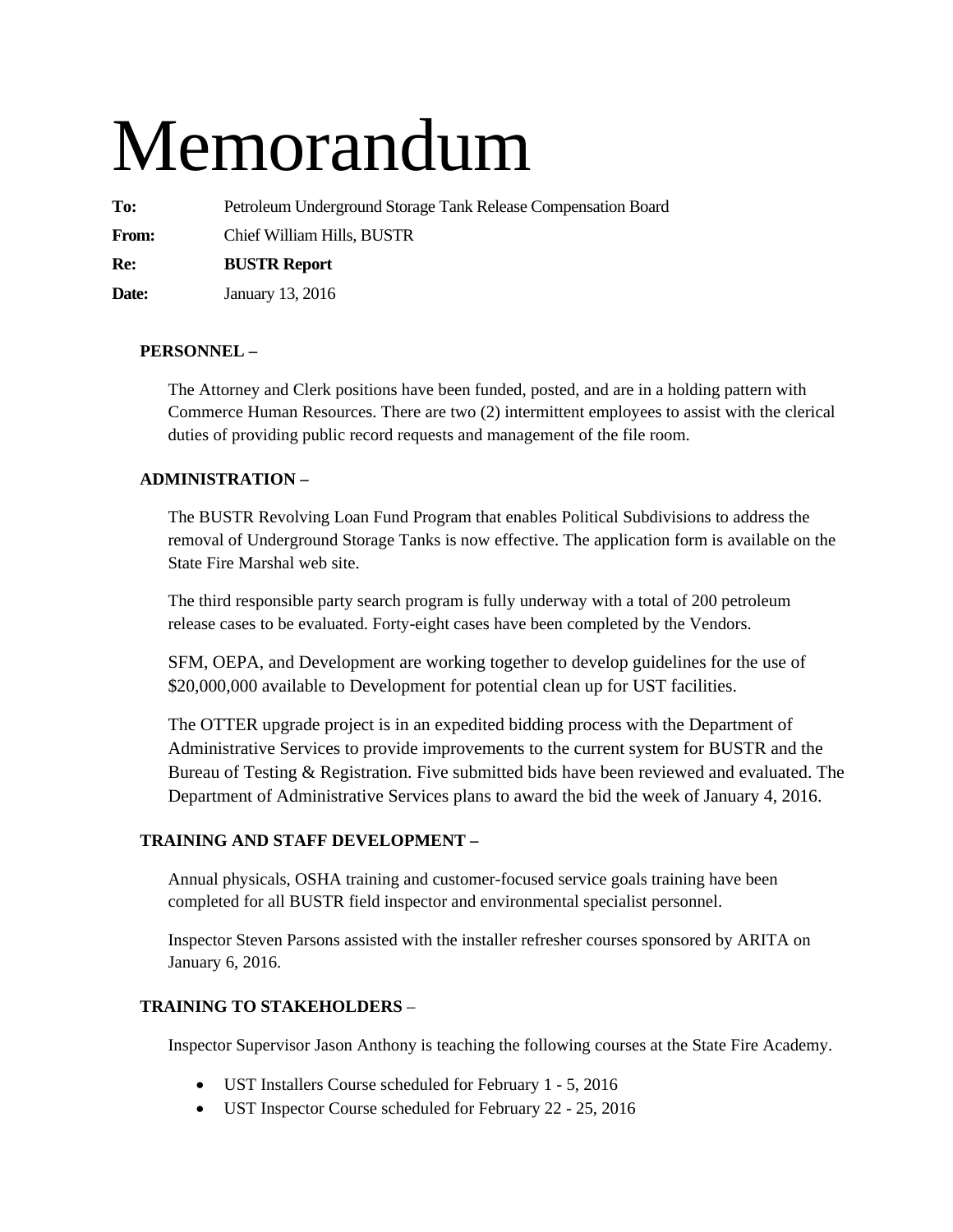BUSTR staff and legal are reviewing and evaluating the federal 2015 UST rule modifications. Proposed changes to the BUSTR rules will be made available to stakeholders after initial review, evaluation and preparation of recommended rules. The Corrective Action and Release Prevention teams are continuing their meetings regarding the proposed rule changes and all other project tasks are on schedule.

The proposed modifications are being drafted and will be submitted to SFM/Commerce Management for their review. All draft rules are tentatively scheduled to be made available for stakeholder review by March, 2016.

# **ACTIVITY –**

# **OTTER Database Upgrade Project**

IT Commerce continues to correct minor issues as part of the contract.

# **Click Scheduling**

There have only been a few minor issues that are being handled in-house.

# **STATISTICS and/or COMMENTS**

#### **Release Prevention**

#### **UST Operation Compliance Inspections**

The current 3 year inspection cycle ends June 30, 2016.

For the week ending **January 2, 2016** 

**35** new inspections were performed for a total of **6,763** inspections.

#### **Corrective Action**

#### **No Further Action Letters (NFA)**

The current grant cycle ends September 30, 2016. For the week ending **January 2, 2016 2** NFA's were generated, for a total of **118** NFA's

To - date target projection of total NFA's is **155** 

| <b>Statistic</b>                          | <b>Count as of 1/2/2016</b> |
|-------------------------------------------|-----------------------------|
| Number of Registered Tanks                | 21,702                      |
| Number of Owners of Registered Facilities | 3,669                       |
| Number of Registered Facilities           | 7,366                       |
| Number of Active Releases                 | 2,352                       |
| Number of Active Closures                 | 1,314                       |
| Number of Program No Further Actions      | 29,041                      |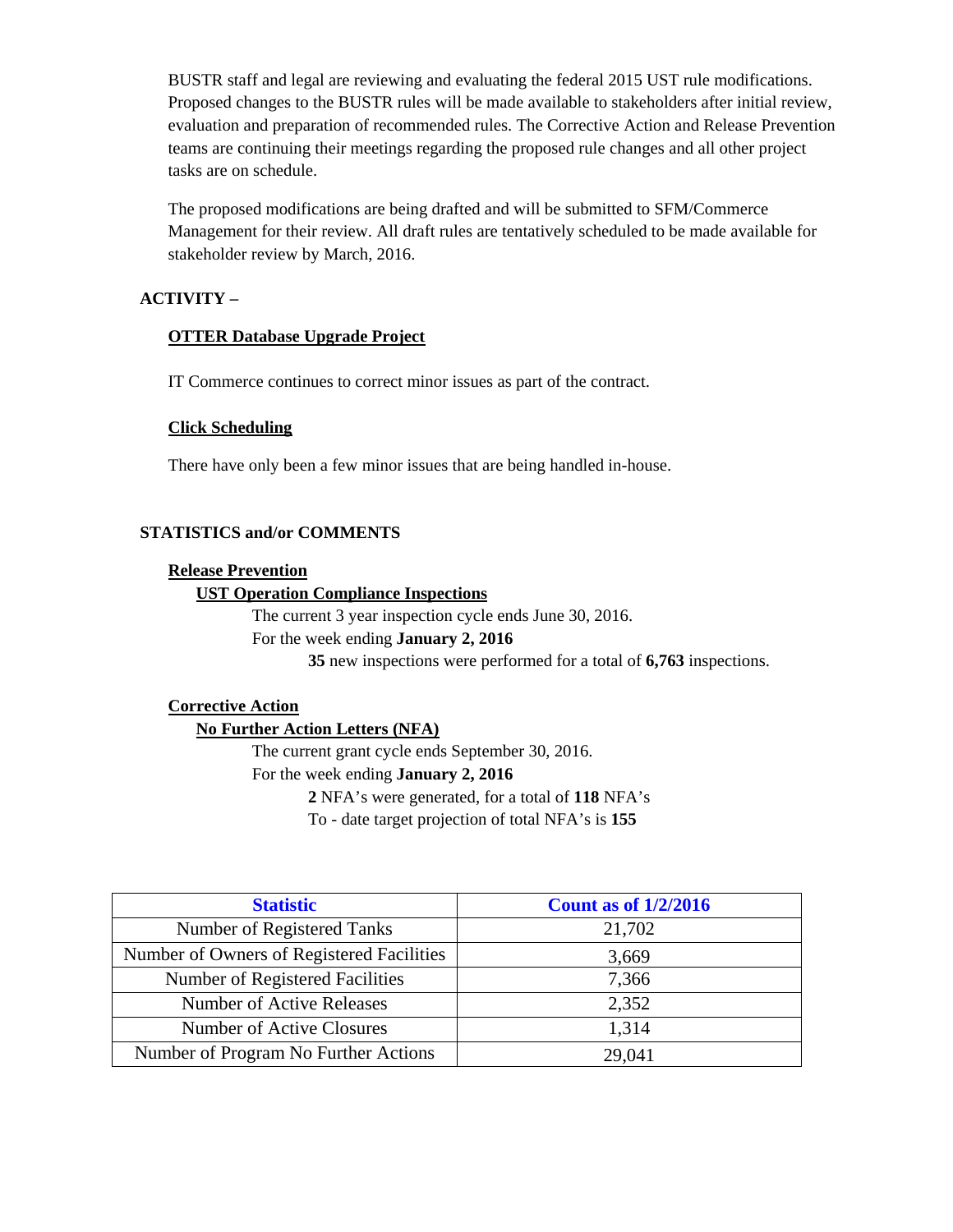#### *MONTHLY INCOME FIGURES AS OF NOVEMBER 30, 2015 (CASH BASIS)*

| Fiscal 2015                                                 |              |             |                  |              |              |                            | $%$ Of        | FY 2016       |
|-------------------------------------------------------------|--------------|-------------|------------------|--------------|--------------|----------------------------|---------------|---------------|
|                                                             | July         | August      | <b>September</b> | October      | November     | <b>Total YTD</b>           | <b>Budget</b> | <b>Budget</b> |
| <b>Tank Revenue</b>                                         |              |             |                  |              |              |                            |               |               |
| In house collections *                                      | 9,031,666.00 | 196,648.00  | 94,680.00        | 41,668.00    | 55,663.06    | 9,420,325.06               |               |               |
| Net refunds paid                                            | (3,800.00)   | (5,250.00)  | (8,250.00)       | (14, 470.00) | (1,750.00)   | (33,520.00)                |               |               |
| AG collections                                              | 19,129.82    | 28,103.42   | 28,014.51        | 26,513.58    | 20,569.20    | 122,330.53                 |               |               |
| Collection costs paid by owner                              | (1,999.68)   | (2,538.31)  | (3,685.42)       | (4,270.06)   | (3,472.02)   | (15,965.49)                |               |               |
| <b>Total Tank Revenue</b>                                   | 9,044,996.14 | 216,963.11  | 110,759.09       | 49,441.52    | 71,010.24    | 9,493,170.10               | 100.14%       | 9,480,000     |
| Interest Income                                             |              |             |                  |              |              |                            |               |               |
| <b>Interest Earned</b>                                      | 5,911.04     | 6,868.20    | 7,095.36         | 7,695.59     | 8,264.32     | 35,834.51                  | 50.12%        | 71,500        |
| Unearned Gain/(Loss) on Investments                         | 870.00       | (8,060.00)  | 16,600.00        | (10, 540.00) | (18,600.00)  | (19,730.00)                |               |               |
| <b>Total Interest Income</b>                                | 6,781.04     | (1, 191.80) | 23,695.36        | (2,844.41)   | (10, 335.68) | 16,104.51                  |               |               |
| Miscellaneous Income                                        | 5.65         | 83.45       | 31.73            | 0.21         | 18.76        | 139.80                     | 13.98%        | 1,000         |
| <b>Total Income</b>                                         | 9,051,782.83 | 215,854.76  | 134,486.18       | 46,597.32    | 60,693.32    | 9,509,414.41               | 99.55%        | 9,552,500     |
| <b>Claims Expense</b>                                       | 597,499.77   | 672,399.95  | 573,113.38       | 541,013.10   | 334,201.06   | 2,718,227.26               | 30.20%        | 9,000,000     |
| <b>Operating Expenses</b>                                   |              |             |                  |              |              |                            |               |               |
| <b>Salaries</b>                                             | 94,714.00    | 109,509.75  | 91,086.57        | 94,020.33    | 91,028.24    | 480,358.89                 | 35.62%        | 1,348,700     |
| Temp Services *                                             | 2,504.28     | 730.24      | 0.00             | 0.00         | 0.00         | 3,234.52                   | 21.56%        | 15,000        |
| Rent                                                        | 10,148.84    | 10,148.84   | 10,148.84        | 10,148.84    | 10,148.84    | 50,744.20                  | 40.02%        | 126,800       |
| <b>Office Supplies</b>                                      | 585.57       | 865.56      | 4,841.07         | 1,891.50     | 412.56       | 8,596.26                   | 45.24%        | 19,000        |
| Printing & Copying *                                        | 525.88       | 446.78      | 226.57           | 757.51       | 399.94       | 2,356.68                   | 15.71%        | 15,000        |
| <b>Staff Development</b>                                    | 0.00         | 0.00        | 0.00             | 0.00         | 0.00         | 0.00                       | 0.00%         | 1,000         |
| Advertising                                                 | 0.00         | 0.00        | 0.00             | 0.00         | 0.00         | 0.00                       | 0.00%         | 2,000         |
| Legal & Professional                                        |              |             |                  |              |              |                            |               |               |
| <b>L&amp;P</b> services                                     | 2,695.23     | 10,347.20   | 310.11           | 989.50       | 24,263.51    | 38,605.55                  |               |               |
| Collection costs                                            | 3,714.61     | 6,303.47    | 4,667.51         | 5,689.28     | 12,309.70    | 32,684.57                  |               |               |
| Collection costs paid by owner                              | (1,999.68)   | (2,538.31)  | (3,685.42)       | (4,270.06)   | (3,472.02)   | (15,965.49)                |               |               |
| <b>Total L &amp; P Expense</b>                              | 4,410.16     | 14,112.36   | 1,292.20         | 2,408.72     | 33,101.19    | 55,324.63                  | 22.13%        | 250,000       |
| Travel                                                      | 246.52       | 0.00        | 747.38           | (261.95)     | 0.00         | 731.95                     | 7.32%         | 10,000        |
| <b>Employee Expenses</b>                                    | 1,755.00     | 1,755.00    | 1,755.00         | 1,831.98     | 1,755.00     | 8,851.98                   | 34.18%        | 25,900        |
| Telephone                                                   | 825.93       | 645.94      | 0.00             | 1,411.88     | 0.00         | 2,883.75                   | 26.22%        | 11,000        |
| Postage *                                                   | 17,665.12    | 141.90      | 70.95            | 179.15       | 4,086.74     | 22,143.86                  | 73.81%        | 30,000        |
| Depreciation                                                | 1,481.72     | 1,514.01    | 1,375.51         | 1,261.19     | 983.17       | 6,615.60                   | 45.62%        | 14,500        |
| <b>Total Operating Expenses</b><br>Net Income (Cash method) | 134,863.02   | 139,870.38  | 111,544.09       | 113,649.15   | 141,915.68   | 641,842.32<br>6,149,344.83 | 34.34%        | 1,868,900     |

\* Extremely cylical; occurs mainly during and as a result of the fee assessment period.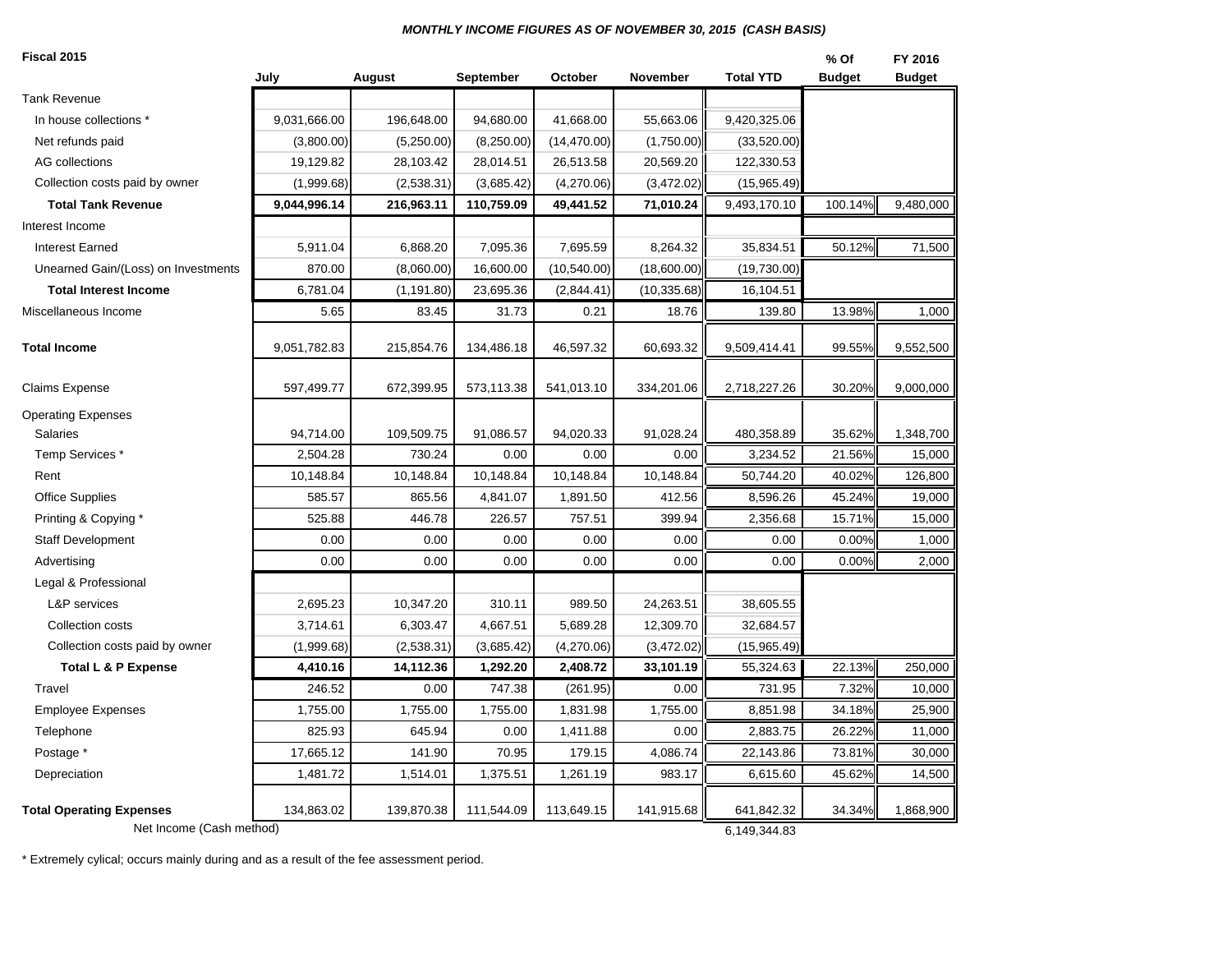# *Petroleum UST Release Compensation Board*  **Balance Sheet As of 11/30/2015**

| <b>Assets</b>                                                                                                                                                                                                                                                                                                                                                                                                                                                                                |                                                                                                                                                       |                                               |
|----------------------------------------------------------------------------------------------------------------------------------------------------------------------------------------------------------------------------------------------------------------------------------------------------------------------------------------------------------------------------------------------------------------------------------------------------------------------------------------------|-------------------------------------------------------------------------------------------------------------------------------------------------------|-----------------------------------------------|
| <b>Current Assets</b><br>108 State Cash Balance<br>112 Debt Service Fund<br>114 Treasury Notes<br>138 Unclaimed Monies Trust Account<br>140 Investments - Obligated<br>141 Reinvested Interest - Obligated<br>142 Investments - Unobligated<br>143 Reinvested Interest-Unobligated<br><b>Total Current Assets</b><br><b>Fixed Assets</b><br>160 Fixed Asset-Furniture<br>165 Fixed Asset-Data Processing<br>169 Accumulated Depreciation<br><b>Total Fixed Assets</b><br><b>Total Assets</b> | 175,847.20<br>0.00<br>8,071,009.92<br>19,721.31<br>6,281,772.74<br>4,029.17<br>16,469,005.89<br>8,380.37<br>106,928.12<br>830,705.40<br>(903, 144.80) | 31,029,766.60<br>34,488.72<br>\$31,064,255.32 |
| <b>Liabilities</b>                                                                                                                                                                                                                                                                                                                                                                                                                                                                           |                                                                                                                                                       |                                               |
| <b>Current Liabilities</b><br><b>Total Current Liabilities</b><br><b>Long Term Liabilities</b><br><b>Total Long Term Liabilities</b><br><b>Total Liabilities</b>                                                                                                                                                                                                                                                                                                                             |                                                                                                                                                       | 0.00<br>0.00<br>\$0.00                        |
| <b>Equity</b>                                                                                                                                                                                                                                                                                                                                                                                                                                                                                |                                                                                                                                                       |                                               |
| <b>Equity Accounts</b><br>283 Retained Earnings (Deficiency)<br>Current Year Income (Loss)<br><b>Total Equity</b>                                                                                                                                                                                                                                                                                                                                                                            | 22,021,182.26<br>9,043,073.06                                                                                                                         | 31,064,255.32                                 |

**Total Liabilities and Equity** \$31,064,255.32

Г

Г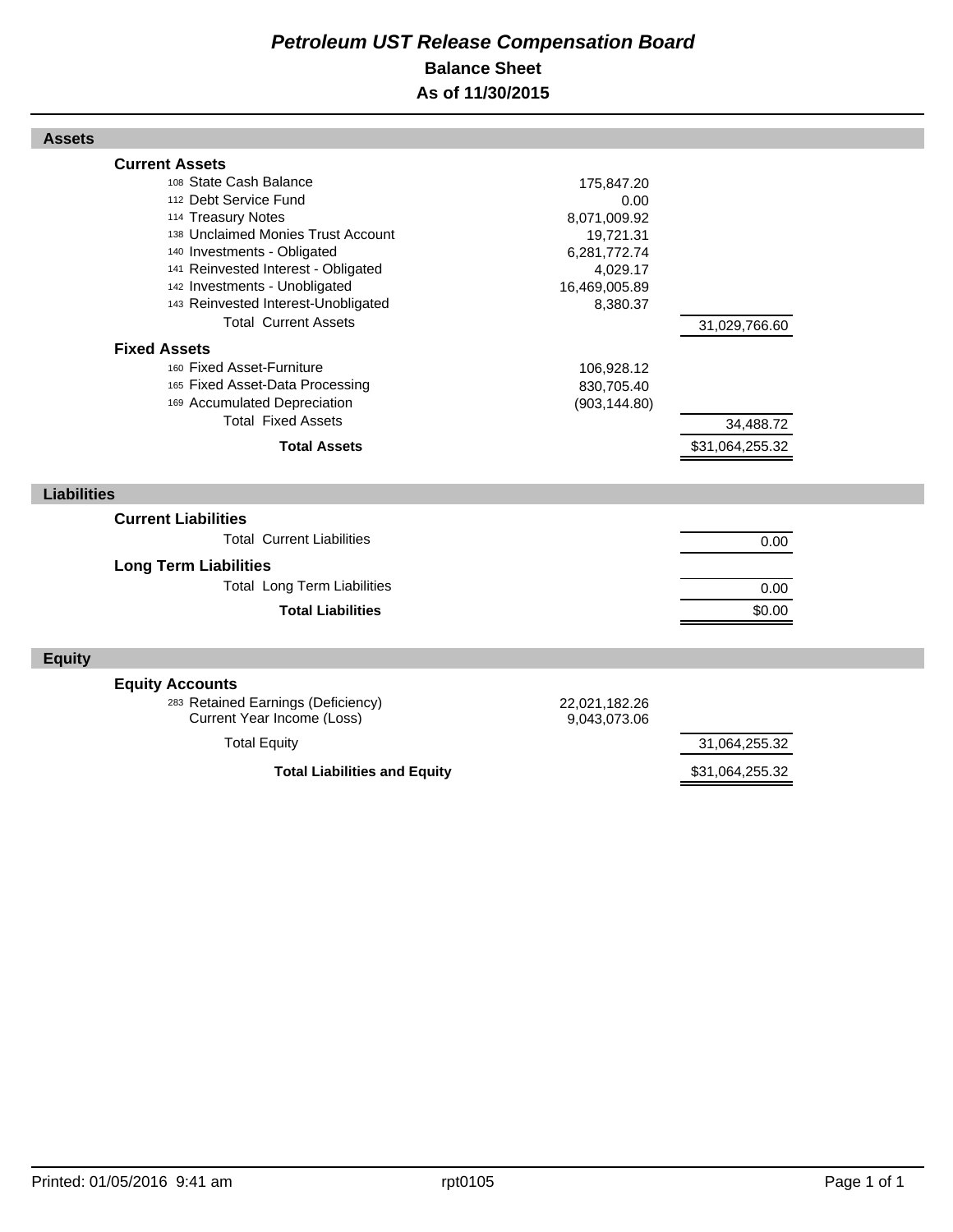# *Petroleum UST Release Compensation Board*  **Income Statement For the Month Ended 11/30/2015**

|                     | <b>Operating Income</b>              |                | <b>Year To Date</b> |
|---------------------|--------------------------------------|----------------|---------------------|
| 301                 | <b>Tank Fees</b>                     | 71,010.24      | 11,136,922.96       |
| 303                 | Investment Income                    | (10, 335.68)   | 16,104.51           |
|                     | <b>Total Operating Income</b>        | 60,674.56      | 11,153,027.47       |
|                     | <b>Operating Expenses</b>            |                |                     |
| 350                 | Claims Paid                          | 334,201.06     | 1,686,372.79        |
|                     | <b>Total Operating Expenses</b>      | 334,201.06     | 1,686,372.79        |
|                     | <b>Administrative Expenses</b>       |                |                     |
| 621                 | <b>Salaries</b>                      | 88,100.00      | 302,984.77          |
| 626                 | <b>Temporary Services</b>            | 0.00           | 1,888.96            |
| 634                 | Rent                                 | 10,148.84      | 50,744.20           |
| 638                 | <b>Office Supplies</b>               | 412.56         | 5,263.43            |
| 639                 | Printing & Copying                   | 399.94         | 2,149.00            |
| 668                 | Legal & Professional                 | 33,101.19      | 37,299.70           |
| 669                 | <b>Depreciation Expense</b>          | 983.17         | 6,615.60            |
| 672                 | Travel                               | 0.00           | 485.43              |
| 675                 | <b>Employee Expenses</b>             | 1,755.00       | 8,828.01            |
| 680                 | Telephone                            | 0.00           | 2,883.75            |
| 681                 | Postage                              | 4,086.74       | 4,578.57            |
|                     | <b>Total Administrative Expenses</b> | 138,987.44     | 423,721.42          |
| <b>Other Income</b> |                                      |                |                     |
| 701                 | Miscellaneous Income                 | 18.76          | 139.80              |
|                     | <b>Total Other Income</b>            | 18.76          | 139.80              |
|                     | Net Income (Loss)                    | (\$412,495.18) | \$9,043,073.06      |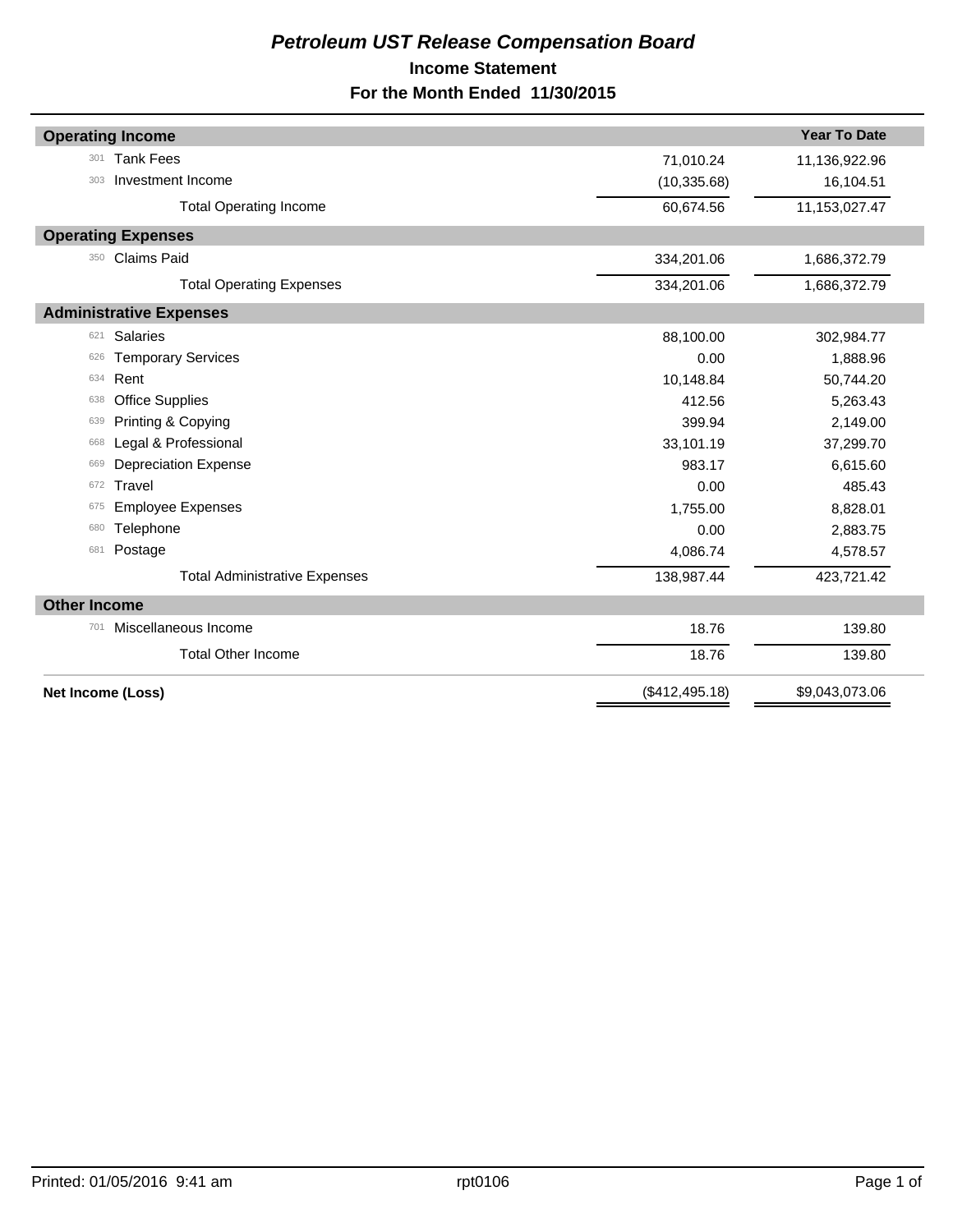# **Trial Balance** *Petroleum UST Release Compensation Board*

# **Transaction Dates 11/01/2015 to 11/30/2015**

| Account | Account                               | <b>Beginning Balance</b> | Transaction   | <b>Ending Balance</b> |
|---------|---------------------------------------|--------------------------|---------------|-----------------------|
| 108     | State Cash Balance                    | 255,613.46               | (79, 766.26)  | 175,847.20            |
| 114     | <b>Treasury Notes</b>                 | 8,084,875.74             | (13,865.82)   | 8,071,009.92          |
| 138     | <b>Unclaimed Monies Trust Account</b> | 19,718.28                | 3.03          | 19,721.31             |
| 140     | Investments - Obligated               | 6,603,182.81             | (321, 410.07) | 6,281,772.74          |
| 141     | Reinvested Interest - Obligated       | 3,038.43                 | 990.74        | 4,029.17              |
| 142     | Investments - Unobligated             | 16,469,005.89            | 0.00          | 16,469,005.89         |
| 143     | Reinvested Interest-Unobligated       | 5,844.00                 | 2,536.37      | 8,380.37              |
| 160     | <b>Fixed Asset-Furniture</b>          | 106,928.12               | 0.00          | 106,928.12            |
| 165     | <b>Fixed Asset-Data Processing</b>    | 830,705.40               | 0.00          | 830,705.40            |
| 169     | <b>Accumulated Depreciation</b>       | (902, 161.63)            | (983.17)      | (903, 144.80)         |
| 283     | <b>Retained Earnings (Deficiency)</b> | (22,021,182.26)          | 0.00          | (22,021,182.26)       |
| 301     | <b>Tank Fees</b>                      | (11,065,912.72)          | (71, 010.24)  | (11, 136, 922.96)     |
| 303     | Investment Income                     | (26, 440.19)             | 10,335.68     | (16, 104.51)          |
| 350     | <b>Claims Paid</b>                    | 1,352,171.73             | 334,201.06    | 1,686,372.79          |
| 621     | <b>Salaries</b>                       | 214,884.77               | 88,100.00     | 302,984.77            |
| 626     | <b>Temporary Services</b>             | 1,888.96                 | 0.00          | 1,888.96              |
| 634     | Rent                                  | 40,595.36                | 10,148.84     | 50,744.20             |
| 638     | <b>Office Supplies</b>                | 4,850.87                 | 412.56        | 5,263.43              |
| 639     | Printing & Copying                    | 1,749.06                 | 399.94        | 2,149.00              |
| 668     | Legal & Professional                  | 4,198.51                 | 33,101.19     | 37,299.70             |
| 669     | <b>Depreciation Expense</b>           | 5,632.43                 | 983.17        | 6,615.60              |
| 672     | Travel                                | 485.43                   | 0.00          | 485.43                |
| 675     | <b>Employee Expenses</b>              | 7,073.01                 | 1,755.00      | 8,828.01              |
| 680     | Telephone                             | 2,883.75                 | 0.00          | 2,883.75              |
| 681     | Postage                               | 491.83                   | 4,086.74      | 4,578.57              |
| 701     | Miscellaneous Income                  | (121.04)                 | (18.76)       | (139.80)              |
|         |                                       | 0.00                     | 0.00          | 0.00                  |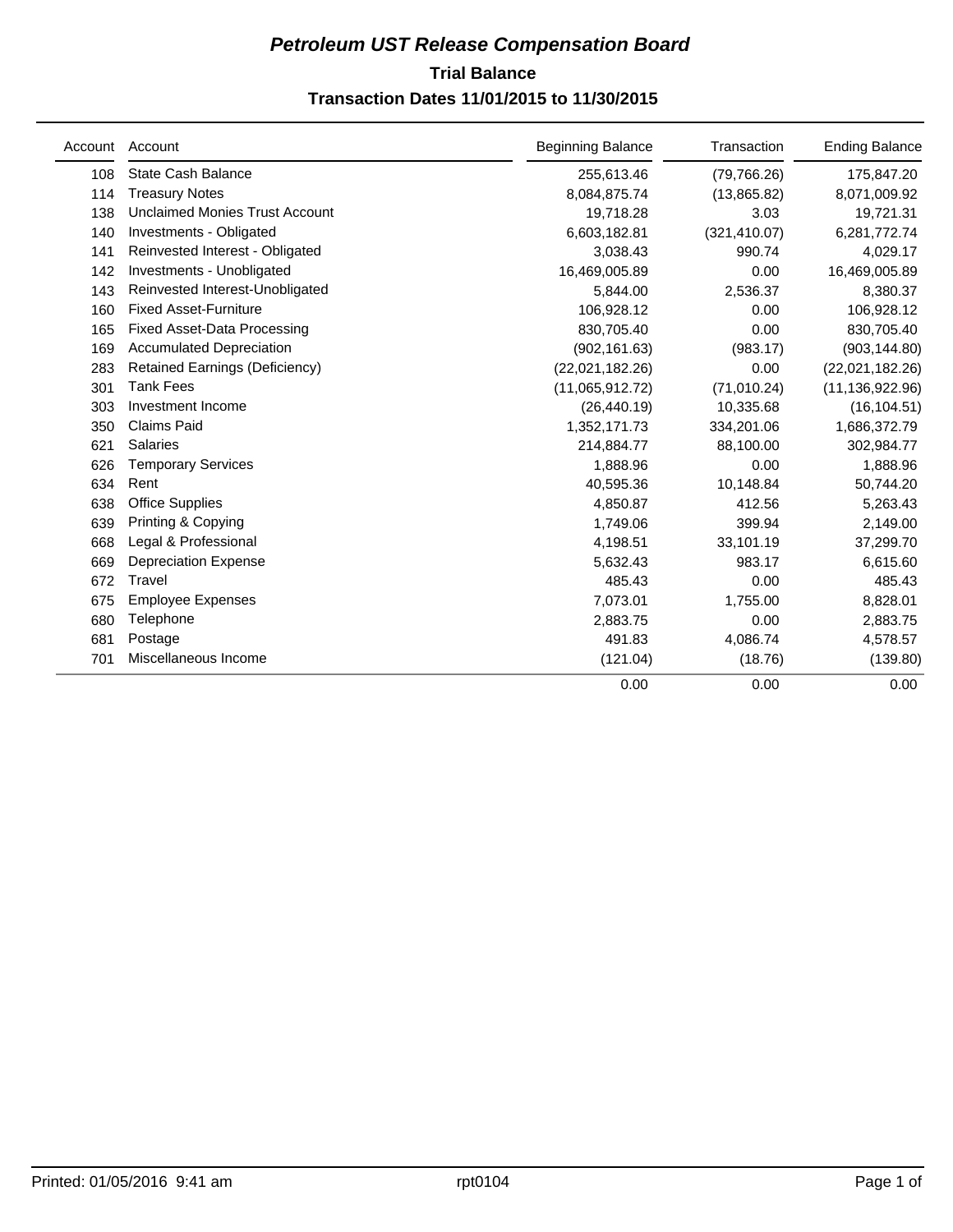#### *MONTHLY INCOME FIGURES AS OF OCTOBER 31, 2015 (CASH BASIS)*

| Fiscal 2015                              |              |             | September  | October      | <b>Total YTD</b> | % Of          | FY 2016       |
|------------------------------------------|--------------|-------------|------------|--------------|------------------|---------------|---------------|
| <b>Tank Revenue</b>                      | July         | August      |            |              |                  | <b>Budget</b> | <b>Budget</b> |
| In house collections *                   |              |             |            |              |                  |               |               |
| AG collections                           | 9,027,866.00 | 191,398.00  | 86,430.00  | 27,198.00    | 9,332,892.00     |               |               |
|                                          | 19,129.82    | 28,103.42   | 28,014.51  | 26,513.58    | 101,761.33       |               |               |
| Collection costs paid by owner           | (1,999.68)   | (2,538.31)  | (3,685.42) | (4,270.06)   | (12, 493.47)     |               |               |
| <b>Total Tank Revenue</b>                | 9,044,996.14 | 216,963.11  | 110,759.09 | 49,441.52    | 9,422,159.86     | 99.39%        | 9,480,000     |
| Interest Income                          |              |             |            |              |                  |               |               |
| <b>Interest Earned</b>                   | 5,911.04     | 6,868.20    | 7,095.36   | 7,695.59     | 27,570.19        | 38.56%        | 71,500        |
| Unearned Gain/(Loss) on Investments      | 870.00       | (8,060.00)  | 16,600.00  | (10, 540.00) | (1, 130.00)      |               |               |
| <b>Total Interest Income</b>             | 6,781.04     | (1, 191.80) | 23,695.36  | (2,844.41)   | 26,440.19        |               |               |
| Miscellaneous Income                     | 5.65         | 83.45       | 31.73      | 0.21         | 121.04           | 12.10%        | 1,000         |
| <b>Total Income</b>                      | 9,051,782.83 | 215,854.76  | 134,486.18 | 46,597.32    | 9,448,721.09     | 98.91%        | 9,552,500     |
| Claims Expense                           | 597,499.77   | 672,399.95  | 573,113.38 | 541,013.10   | 2,384,026.20     | 26.49%        | 9,000,000     |
| <b>Operating Expenses</b>                |              |             |            |              |                  |               |               |
| <b>Salaries</b>                          | 94,714.00    | 109,509.75  | 91,086.57  | 94,020.33    | 389,330.65       | 28.87%        | 1,348,700     |
| Temp Services *                          | 2,504.28     | 730.24      | 0.00       | 0.00         | 3,234.52         | 21.56%        | 15,000        |
| Rent                                     | 10,148.84    | 10,148.84   | 10,148.84  | 10,148.84    | 40,595.36        | 32.02%        | 126,800       |
| <b>Office Supplies</b>                   | 585.57       | 865.56      | 4,841.07   | 1,891.50     | 8,183.70         | 43.07%        | 19,000        |
| Printing & Copying *                     | 525.88       | 446.78      | 226.57     | 757.51       | 1,956.74         | 13.04%        | 15,000        |
| <b>Staff Development</b>                 | 0.00         | 0.00        | 0.00       | 0.00         | 0.00             | 0.00%         | 1,000         |
| Advertising                              | 0.00         | 0.00        | 0.00       | 0.00         | 0.00             | 0.00%         | 2,000         |
| Legal & Professional                     |              |             |            |              |                  |               |               |
| L&P services                             | 2,695.23     | 10,347.20   | 310.11     | 989.50       | 14,342.04        |               |               |
| Collection costs                         | 3,714.61     | 6,303.47    | 4,667.51   | 5,689.28     | 20,374.87        |               |               |
| Collection costs paid by owner           | (1,999.68)   | (2,538.31)  | (3,685.42) | (4,270.06)   | (12, 493.47)     |               |               |
| <b>Total L &amp; P Expense</b>           | 4,410.16     | 14,112.36   | 1,292.20   | 2,408.72     | 22,223.44        | 8.89%         | 250,000       |
| Travel                                   | 246.52       | 0.00        | 747.38     | (261.95)     | 731.95           | 7.32%         | 10,000        |
| <b>Employee Expenses</b>                 | 1,755.00     | 1,755.00    | 1,755.00   | 1,831.98     | 7,096.98         | 27.40%        | 25,900        |
| Telephone                                | 825.93       | 645.94      | 0.00       | 1,411.88     | 2,883.75         | 26.22%        | 11,000        |
| Postage *                                | 17,665.12    | 141.90      | 70.95      | 179.15       | 18,057.12        | 60.19%        | 30,000        |
| Depreciation                             | 1,481.72     | 1,514.01    | 1,375.51   | 1,261.19     | 5,632.43         | 38.84%        | 14,500        |
| <b>Total Operating Expenses</b>          | 134,863.02   | 139,870.38  | 111,544.09 | 113,649.15   | 499,926.64       | 26.75%        | 1,868,900     |
| Net Income (Cash method)<br>6,564,768.25 |              |             |            |              |                  |               |               |

\* Extremely cylical; occurs mainly during and as a result of the fee assessment period.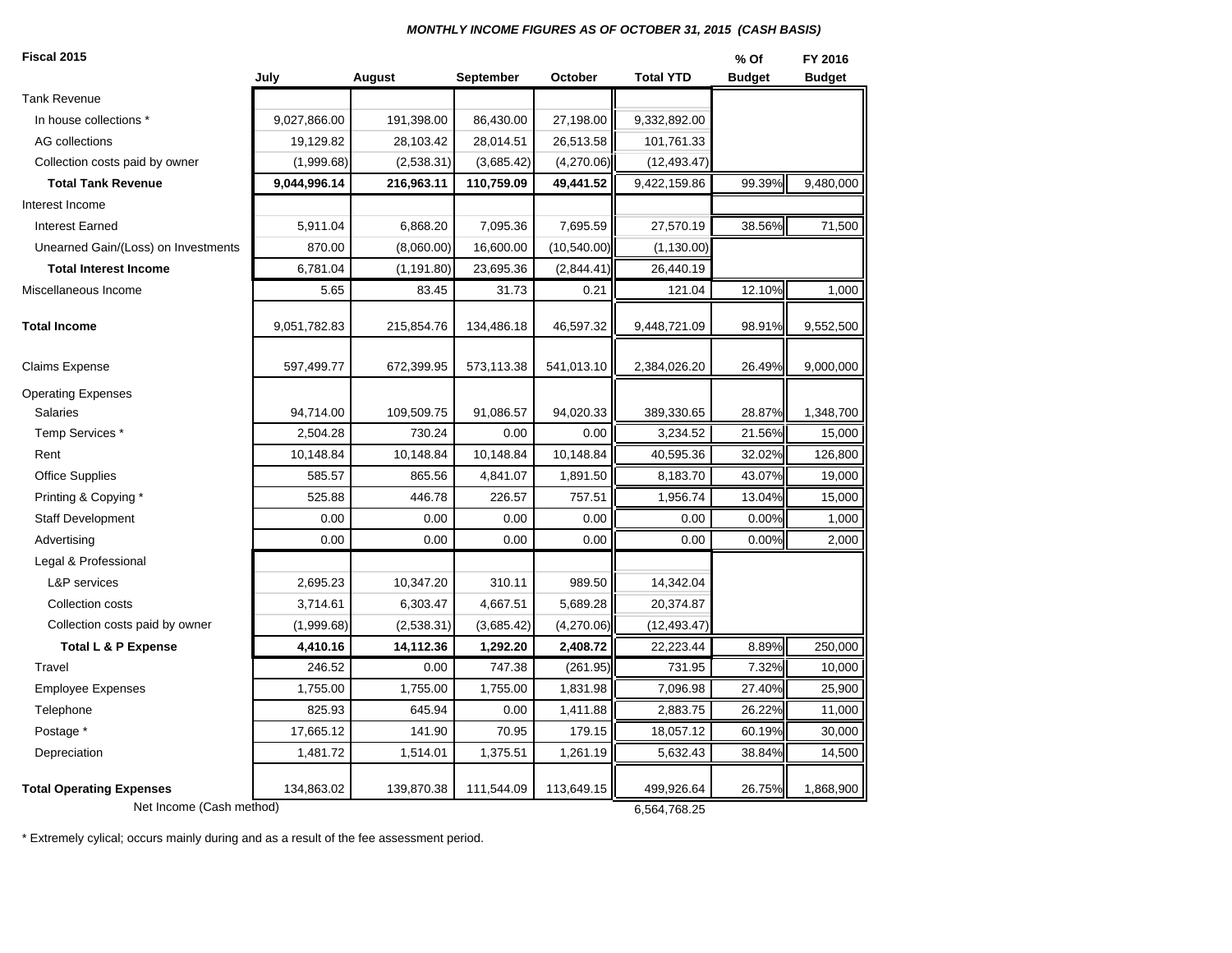# *Petroleum UST Release Compensation Board*  **Balance Sheet As of 10/31/2015**

| <b>Assets</b>                                                                                                                                                             |                                                       |                 |  |
|---------------------------------------------------------------------------------------------------------------------------------------------------------------------------|-------------------------------------------------------|-----------------|--|
| <b>Current Assets</b><br>108 State Cash Balance<br>112 Debt Service Fund<br>114 Treasury Notes<br>138 Unclaimed Monies Trust Account                                      | 255,613.46<br>0.00<br>8,084,875.74<br>19,718.28       |                 |  |
| 140 Investments - Obligated<br>141 Reinvested Interest - Obligated<br>142 Investments - Unobligated<br>143 Reinvested Interest-Unobligated<br><b>Total Current Assets</b> | 6,603,182.81<br>3,038.43<br>16,469,005.89<br>5,844.00 | 31,441,278.61   |  |
| <b>Fixed Assets</b><br>160 Fixed Asset-Furniture<br>165 Fixed Asset-Data Processing<br>169 Accumulated Depreciation<br><b>Total Fixed Assets</b>                          | 106,928.12<br>830,705.40<br>(902, 161.63)             | 35,471.89       |  |
| <b>Total Assets</b>                                                                                                                                                       |                                                       | \$31,476,750.50 |  |
| <b>Liabilities</b>                                                                                                                                                        |                                                       |                 |  |
| <b>Current Liabilities</b><br><b>Total Current Liabilities</b>                                                                                                            |                                                       | 0.00            |  |
| <b>Long Term Liabilities</b><br><b>Total Long Term Liabilities</b><br><b>Total Liabilities</b>                                                                            |                                                       | 0.00<br>\$0.00  |  |
| <b>Equity</b>                                                                                                                                                             |                                                       |                 |  |
| <b>Equity Accounts</b><br>283 Retained Earnings (Deficiency)<br>Current Year Income (Loss)                                                                                | 22,021,182.26<br>9,455,568.24                         |                 |  |
| <b>Total Equity</b>                                                                                                                                                       |                                                       | 31,476,750.50   |  |
| <b>Total Liabilities and Equity</b>                                                                                                                                       |                                                       | \$31,476,750.50 |  |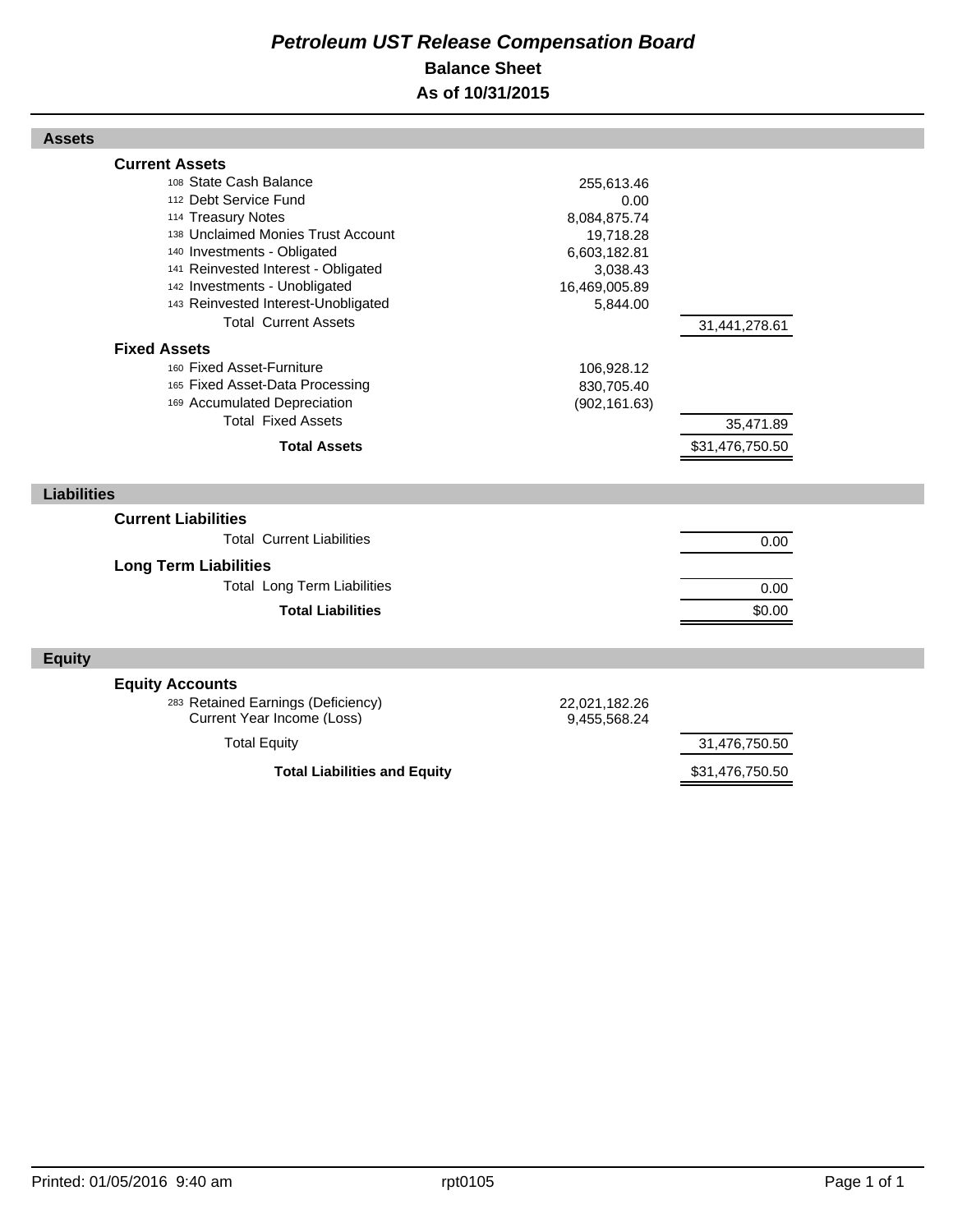# *Petroleum UST Release Compensation Board*  **Income Statement For the Month Ended 10/31/2015**

|                     | <b>Operating Income</b>              |                | <b>Year To Date</b> |
|---------------------|--------------------------------------|----------------|---------------------|
| 301                 | <b>Tank Fees</b>                     | 49,441.52      | 11,065,912.72       |
| 303                 | Investment Income                    | (2,844.41)     | 26,440.19           |
|                     | <b>Total Operating Income</b>        | 46,597.11      | 11,092,352.91       |
|                     | <b>Operating Expenses</b>            |                |                     |
| 350                 | <b>Claims Paid</b>                   | 541,013.10     | 1,352,171.73        |
|                     | <b>Total Operating Expenses</b>      | 541,013.10     | 1,352,171.73        |
|                     | <b>Administrative Expenses</b>       |                |                     |
| 621                 | <b>Salaries</b>                      | 85,300.00      | 214,884.77          |
| 626                 | <b>Temporary Services</b>            | 0.00           | 1,888.96            |
| 634                 | Rent                                 | 10,148.84      | 40,595.36           |
| 638                 | <b>Office Supplies</b>               | 1,891.50       | 4,850.87            |
| 639                 | Printing & Copying                   | 757.51         | 1,749.06            |
| 668                 | Legal & Professional                 | 2,408.72       | 4,198.51            |
| 669                 | <b>Depreciation Expense</b>          | 1,261.19       | 5,632.43            |
| 672                 | Travel                               | (261.95)       | 485.43              |
| 675                 | <b>Employee Expenses</b>             | 1,831.98       | 7,073.01            |
| 680                 | Telephone                            | 1,411.88       | 2,883.75            |
| 681                 | Postage                              | 179.15         | 491.83              |
|                     | <b>Total Administrative Expenses</b> | 104,928.82     | 284,733.98          |
| <b>Other Income</b> |                                      |                |                     |
| 701                 | Miscellaneous Income                 | 0.21           | 121.04              |
|                     | <b>Total Other Income</b>            | 0.21           | 121.04              |
|                     | <b>Net Income (Loss)</b>             | (\$599,344.60) | \$9,455,568.24      |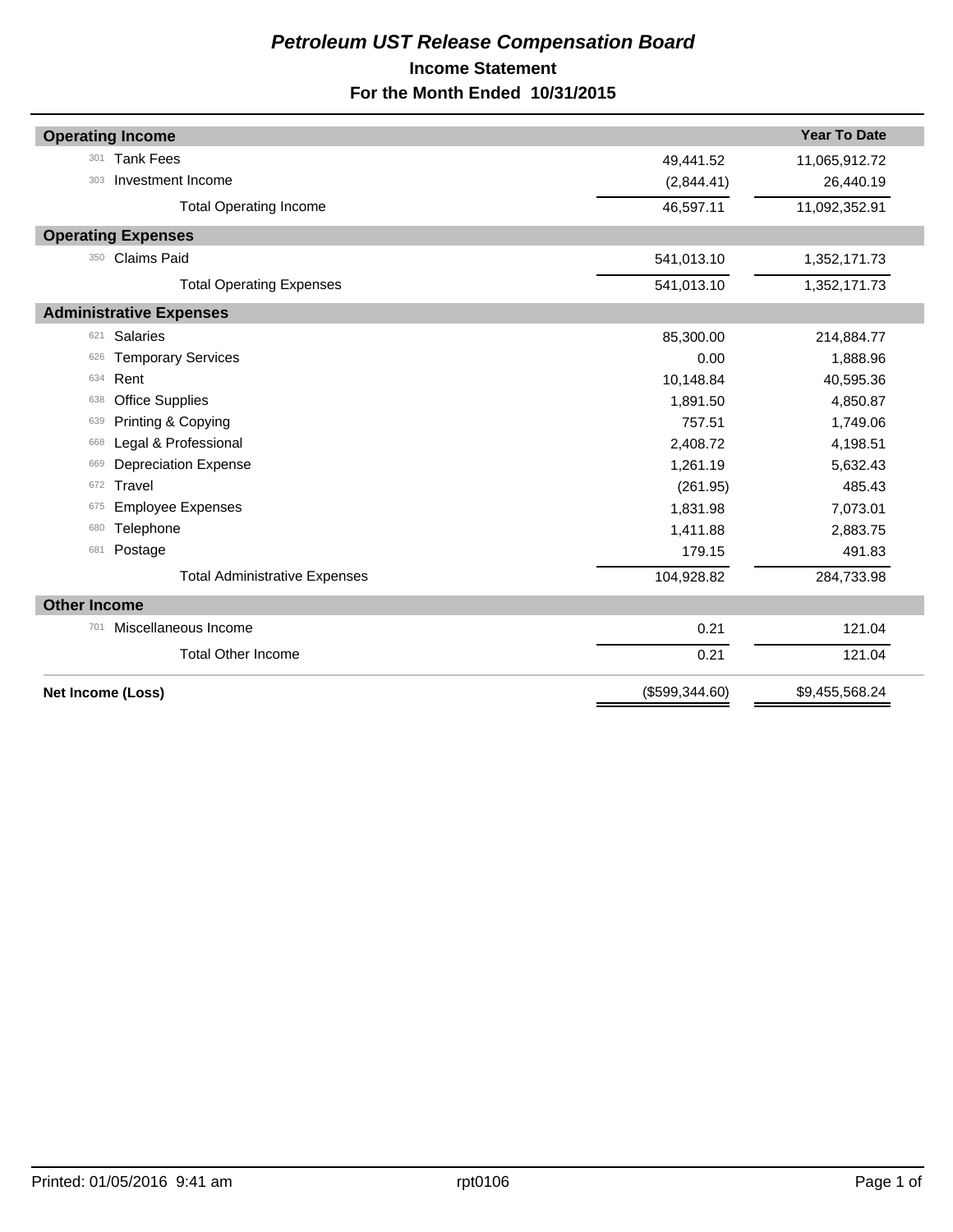# **Trial Balance** *Petroleum UST Release Compensation Board*

# **Transaction Dates 10/01/2015 to 10/31/2015**

| Account | Account                               | <b>Beginning Balance</b> | Transaction    | <b>Ending Balance</b> |
|---------|---------------------------------------|--------------------------|----------------|-----------------------|
| 108     | State Cash Balance                    | 3,316,270.20             | (3,060,656.74) | 255,613.46            |
| 114     | <b>Treasury Notes</b>                 | 8,090,612.59             | (5,736.85)     | 8,084,875.74          |
| 138     | Unclaimed Monies Trust Account        | 19,715.61                | 2.67           | 19,718.28             |
| 140     | Investments - Obligated               | 7,139,991.84             | (536, 809.03)  | 6,603,182.81          |
| 141     | Reinvested Interest - Obligated       | 2,099.37                 | 939.06         | 3,038.43              |
| 142     | Investments - Unobligated             | 13,469,005.89            | 3,000,000.00   | 16,469,005.89         |
| 143     | Reinvested Interest-Unobligated       | 3,893.29                 | 1,950.71       | 5,844.00              |
| 160     | <b>Fixed Asset-Furniture</b>          | 104,701.35               | 2,226.77       | 106,928.12            |
| 165     | <b>Fixed Asset-Data Processing</b>    | 830,705.40               | 0.00           | 830,705.40            |
| 169     | <b>Accumulated Depreciation</b>       | (900, 900.44)            | (1,261.19)     | (902, 161.63)         |
| 283     | <b>Retained Earnings (Deficiency)</b> | (22,021,182.26)          | 0.00           | (22,021,182.26)       |
| 301     | <b>Tank Fees</b>                      | (11,016,471.20)          | (49, 441.52)   | (11,065,912.72)       |
| 303     | Investment Income                     | (29, 284.60)             | 2,844.41       | (26, 440.19)          |
| 350     | <b>Claims Paid</b>                    | 811,158.63               | 541,013.10     | 1,352,171.73          |
| 621     | <b>Salaries</b>                       | 129,584.77               | 85,300.00      | 214,884.77            |
| 626     | <b>Temporary Services</b>             | 1,888.96                 | 0.00           | 1,888.96              |
| 634     | Rent                                  | 30,446.52                | 10,148.84      | 40,595.36             |
| 638     | <b>Office Supplies</b>                | 2,959.37                 | 1,891.50       | 4,850.87              |
| 639     | Printing & Copying                    | 991.55                   | 757.51         | 1,749.06              |
| 668     | Legal & Professional                  | 1,789.79                 | 2,408.72       | 4,198.51              |
| 669     | <b>Depreciation Expense</b>           | 4,371.24                 | 1,261.19       | 5,632.43              |
| 672     | Travel                                | 747.38                   | (261.95)       | 485.43                |
| 675     | <b>Employee Expenses</b>              | 5,241.03                 | 1,831.98       | 7,073.01              |
| 680     | Telephone                             | 1,471.87                 | 1,411.88       | 2,883.75              |
| 681     | Postage                               | 312.68                   | 179.15         | 491.83                |
| 701     | Miscellaneous Income                  | (120.83)                 | (0.21)         | (121.04)              |
|         |                                       | 0.00                     | 0.00           | 0.00                  |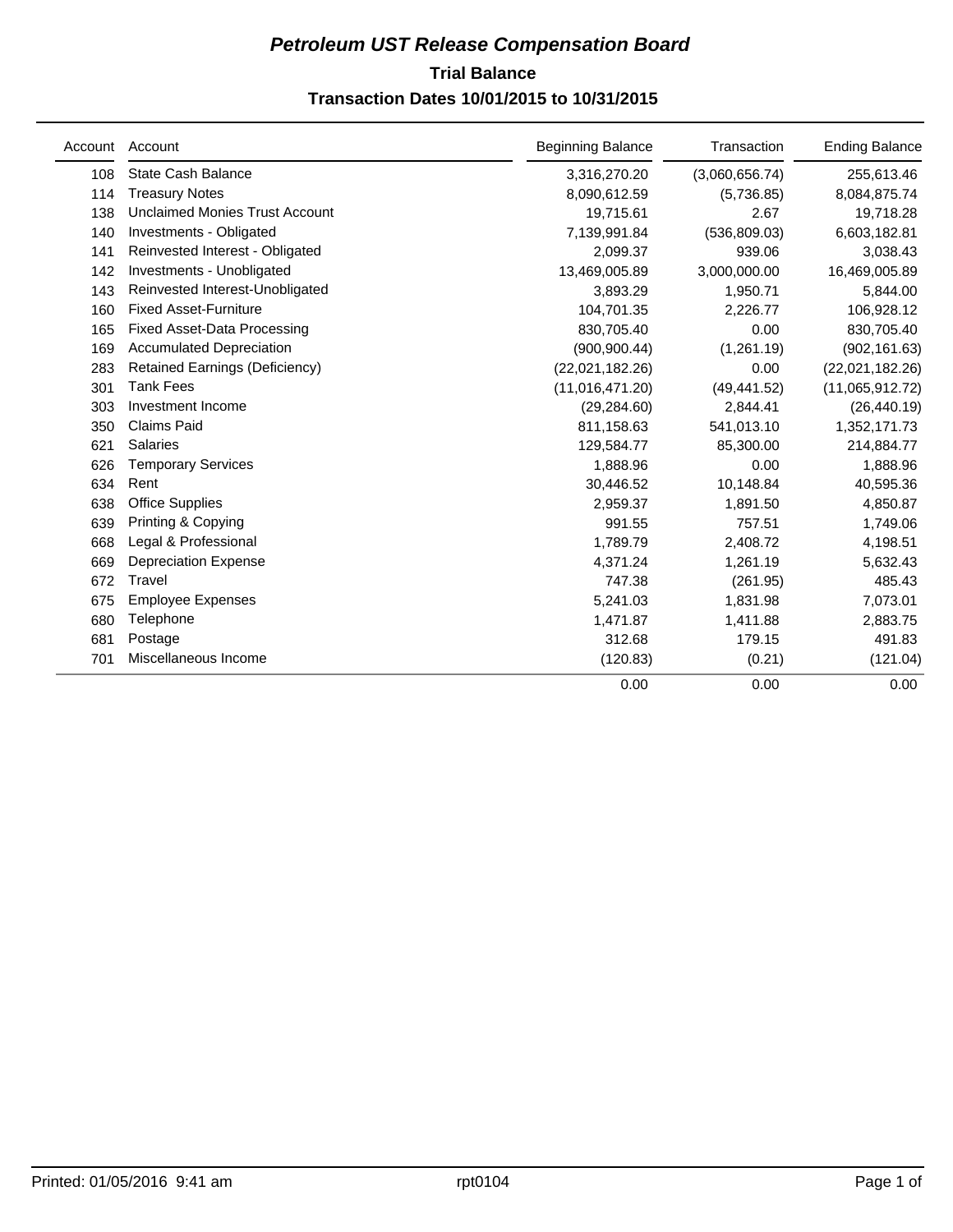#### **PETROLEUM UST RELEASE COMPENSATION BOARD PROGRAM YEAR 2015 COMPLIANCE / FEE ASSESSMENT REPORT AS OF DECEMBER 31, 2015**

|                                                      | <b>PY 2015</b><br>As of 12/31/2015 | <b>PY 2015</b><br>As of 10/31/2015 | <b>Increase from</b><br><b>Nov. Meeting</b> | <b>PY 2014</b><br>$(7/1/14 - 6/30/15)$    | PY 2013<br>$(7/1/13 - 6/30/14)$ | <b>PY 2012</b><br>$(7/1/12 - 6/30/13)$ | <b>PY 2011</b><br>$(7/1/11 - 6/30/12)$ | <b>Percent of</b><br>PY 2015/PY 2014 |
|------------------------------------------------------|------------------------------------|------------------------------------|---------------------------------------------|-------------------------------------------|---------------------------------|----------------------------------------|----------------------------------------|--------------------------------------|
| <b>Refunds</b>                                       |                                    |                                    |                                             |                                           |                                 |                                        |                                        |                                      |
| Amount of Refunds Paid                               | \$42,670 (a)                       | \$34,120                           | \$8,550                                     | \$158,794 (a)                             | $$212,530$ (a)                  | $$273,165$ (a)                         | \$387,524                              | 27%                                  |
| Number of Refunds Paid                               | 90                                 | 58                                 | 32                                          | 419                                       | 437                             | 636                                    | 525                                    | 21%                                  |
| Number of Owners Paid Refunds                        | 58                                 | 36                                 | 22                                          | 156                                       | 146                             | 220                                    | 226                                    | 37%                                  |
| Number of Pending Refunds                            | 2,931                              | 2,840                              | 91                                          |                                           |                                 |                                        |                                        |                                      |
| Amount of Pending Refunds                            | \$1,400,629                        | \$1,359,234                        | \$41,395                                    |                                           |                                 |                                        |                                        |                                      |
| <b>Collections</b>                                   |                                    |                                    |                                             |                                           |                                 |                                        |                                        |                                      |
| Amount of Refunds Used to Offset Outstanding Fees    | \$34,015                           | \$31,515                           | \$2,500                                     | \$61,355                                  | \$120,635                       | \$51,194                               | \$68,517                               | 55%                                  |
| Amount Collected by Attorney General/Special Counsel | \$159,631                          | \$101,761                          | \$57,870                                    | \$200,352                                 | \$307,108                       | \$384,008 (b)                          | $$448,231$ (b)                         | 80%                                  |
| <b>Collection Costs</b>                              | \$41,429                           | \$20,375                           | \$21,054                                    | \$38,727                                  | \$80,498                        | \$115,310                              | \$142,714                              |                                      |
| Amount Collected by AG/SC, Less Collection Costs     | \$118,202                          | \$81,386                           | \$36,816                                    | \$161,625                                 | \$226,610                       | \$268,698                              | \$305,517                              |                                      |
| Number of Accounts Certified to the AG's office      | 125                                | 125                                |                                             | 340                                       | 272                             | 604                                    | 687                                    | 37%                                  |
| Number of Owners Certified to the AG's office        | 17                                 | 17                                 | $\epsilon$                                  | 196                                       | 179                             | 226                                    | 250                                    | 9%                                   |
| Amount Certified to the AG's office                  | \$394,370                          | \$394,370                          | \$0                                         | \$1,086,440                               | \$1,154,822                     | \$1,939,685                            | \$1,687,168                            | 36%                                  |
| <b>Appeals</b>                                       |                                    |                                    |                                             |                                           |                                 |                                        |                                        |                                      |
| Orders Pursuant to Law                               | $8*$                               |                                    | *Current: 8 under review                    |                                           |                                 |                                        |                                        |                                      |
| Determination to Deny a Certificate of Coverage      | $2***$                             |                                    |                                             | **Current: 1 under review; 1 hearing held |                                 |                                        |                                        |                                      |
| <b>Ability to Pay Applications</b>                   |                                    |                                    |                                             |                                           |                                 |                                        |                                        |                                      |
| Ability to Pay Applications Pending Review           | $\mathbf{2}$                       |                                    |                                             |                                           |                                 |                                        |                                        |                                      |
| COC Applications (As of 1/4/16)                      |                                    |                                    |                                             |                                           |                                 |                                        |                                        |                                      |
| COC Application/Fee Statements Sent - annual mailing | 3,418                              |                                    |                                             | 3,439                                     | 3,538                           | 3,595                                  | 3,674                                  | 99%                                  |
| # of Owners Issued COC                               | 3,010                              | 2,923                              | 87                                          | 3,190                                     | 3,243                           | 3,254                                  | 3,258                                  | 94%                                  |
| # of Owners w/COCs In-Process                        | 214                                | 282                                | $-68$                                       | n/a                                       | n/a                             | n/a                                    | n/a                                    |                                      |
| # of Owners w/Unresolved Pending Denials of COC      | 33                                 | 28                                 | 5                                           | 5                                         | 3                               | $\overline{2}$                         | $\overline{2}$                         |                                      |
| # of Owners w/Unresolved Determinations Denying COC  | $\blacktriangleleft$               | $\bf{0}$                           | 1                                           | 154                                       | 164                             | 207                                    | 241                                    |                                      |
| <b>Unclaimed Monies/Refunds Pending</b>              |                                    |                                    |                                             |                                           |                                 |                                        |                                        |                                      |
| Owners on Unclaimed Monies List (Uncashed Checks)    | 60                                 |                                    |                                             |                                           |                                 |                                        |                                        |                                      |
| Amount of Unclaimed Monies (Uncashed Checks)         | \$50,057                           |                                    |                                             |                                           |                                 |                                        |                                        |                                      |
| Owners with Refunds Pending - More Info Requested    | 26                                 |                                    |                                             |                                           |                                 |                                        |                                        |                                      |
| Amount of Refunds Pending with More Info Requested   | \$33,765                           |                                    |                                             |                                           |                                 |                                        |                                        |                                      |

(a) PY 2015 goal - \$225,000. PY 2015 refund/offsets as of 12/31/15: \$76,685 (34%). PY 2014 refund/offsets: \$220,149 (98% of goal). PY 2013 refund/offsets: \$333,165. PY 2012 refund/offsets: \$346,359.

**(b) Amount includes AG and Special Counsel fees paid by Board**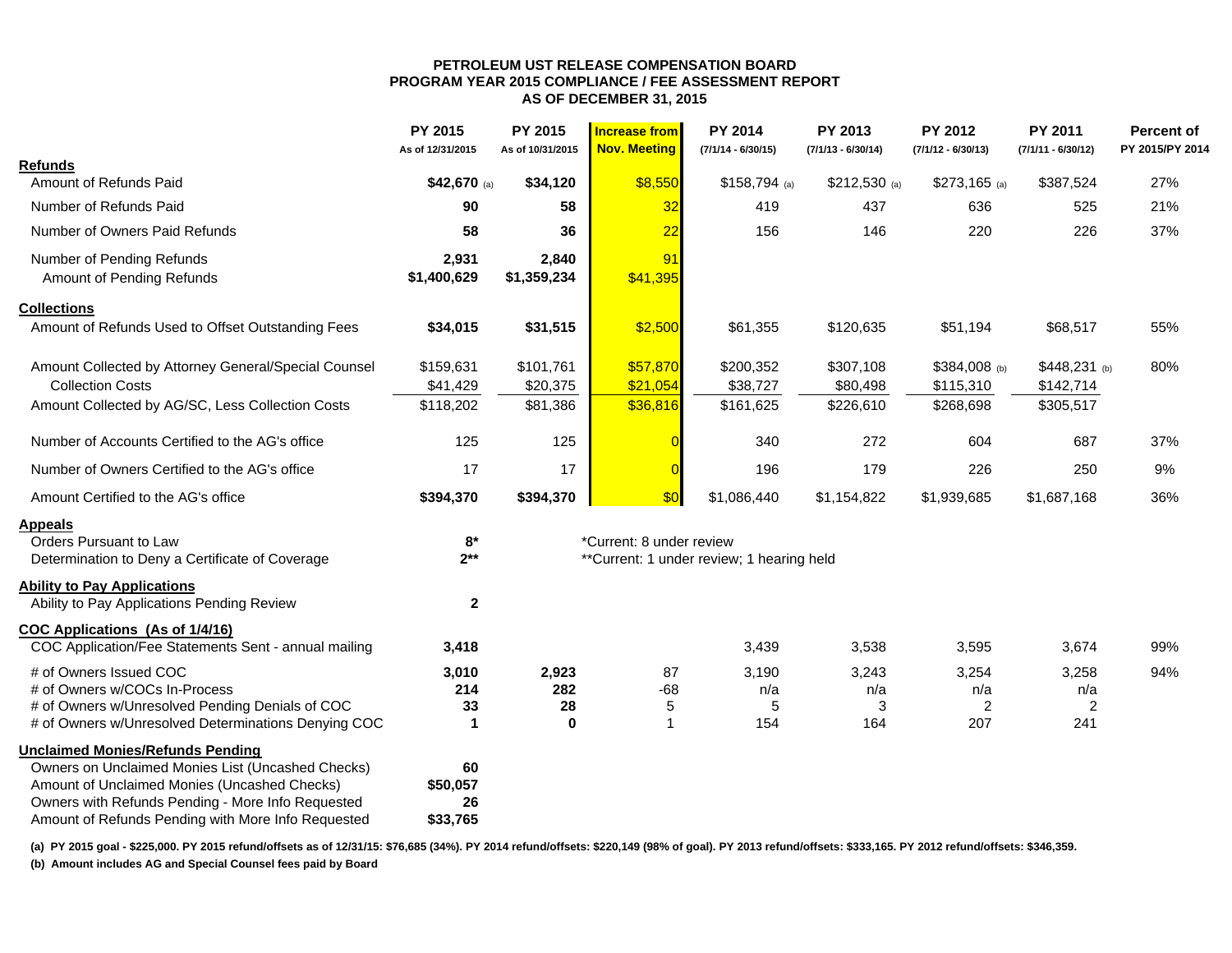# CLAIMS STATISTICS REPORT January 4, 2016

| <b>Total Number of all Sites</b>                                                                   | 3,036 |                 |
|----------------------------------------------------------------------------------------------------|-------|-----------------|
| Face Value of all Claims                                                                           |       | \$453,911,596   |
| <b>Total Deductible Used for Settled Claims</b>                                                    |       | (\$98,684,973)  |
| Deductible Remaining for Open Claims                                                               |       | (\$7,355,977)   |
| <b>Net Value</b>                                                                                   |       | \$347,870,645   |
| <b>Total Disallowed Costs</b>                                                                      |       | (\$82,320,941)  |
| <b>Total Payments &amp; Installments</b>                                                           |       | (\$235,897,310) |
| <b>Maximum Liability of Unpaid Claims</b>                                                          |       | \$29,652,395    |
| Total Average Gross Value per Closed Site                                                          |       | \$130,737       |
| Total Average Net Value per Closed Site                                                            |       | \$97,286        |
| <b>Total Average Payout per Closed Site (2,344 sites)</b>                                          |       | \$70,621        |
| Costs for Sites Cleaned Up Exclusively Under BUSTR's 1999, 2005 and/or 2012 Corrective Action Rule |       |                 |
| Above the Deductible (219 sites):                                                                  |       |                 |
| Average clean-up costs per site:                                                                   |       | \$117,679       |
| Average claim payout per site:                                                                     |       | \$46,183        |
|                                                                                                    |       |                 |
| Above and Below the Deductible (438 sites):                                                        |       |                 |
| Average clean-up costs per site:                                                                   |       | \$72,683        |
| Average claim payout per site:                                                                     |       | \$23,091        |
|                                                                                                    |       |                 |
| Breakdown of all claim packages                                                                    |       |                 |
| <b>Work in Progress: Open Claims</b>                                                               |       |                 |
| Number of Claims with More Information Requested                                                   | 11    |                 |
| Number of Claims with More Information Received                                                    | 24    |                 |
| Number of Pending Reviewable Claims                                                                | 1,512 |                 |
|                                                                                                    |       |                 |
| <b>Total Open Claims</b>                                                                           |       | 1,547           |
| <b>Settled/Closed Claims</b>                                                                       |       |                 |
| <b>Number of Settled Claims</b>                                                                    | 5,254 |                 |
| <b>Number of Closed Claims</b>                                                                     | 9,465 |                 |
| Below Deductible/NFA closed without review/Revoked                                                 | 768   |                 |
| Number of Claims on Waiting List                                                                   | 92    |                 |
| <b>Total Settled Claims</b>                                                                        |       | 15,579          |
| <b>Held Claims</b>                                                                                 |       |                 |
| Number of Claims with Appeals Outstanding                                                          | 15    |                 |
| Number of Claims Below the Deductible                                                              | 238   |                 |
|                                                                                                    |       |                 |
| <b>Total Held Claims</b>                                                                           |       | 253             |
| <b>Total Number of Claims</b>                                                                      |       | 17,379          |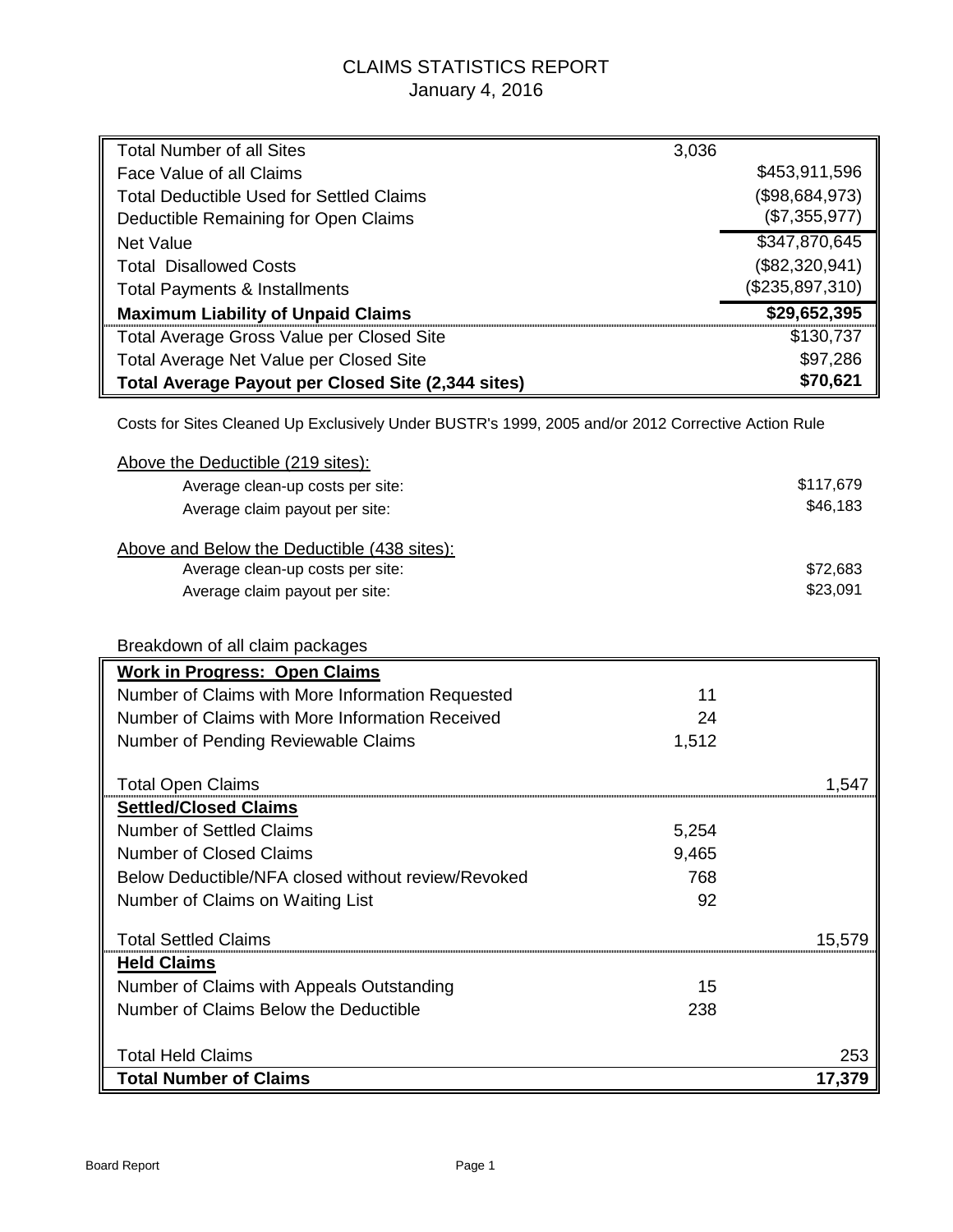#### **CLAIM SETTLEMENT SUMMARY**

|                                        | <b>CLAIMS REC'D</b> | <b>SETTLED</b> | RVK/BD-NFA+ | <b>FACE VALUE</b> | <b>DISALLOWED</b> | <b>DEDUCTIBLE USED</b>          | <b>SETTLEMENT</b>            |
|----------------------------------------|---------------------|----------------|-------------|-------------------|-------------------|---------------------------------|------------------------------|
| 2009                                   | 799 (\$11.078 M)    | 723            | 38          | \$14,606,030      | \$3,847,769       | \$3,082,306                     | \$<br>7,675,956 <sup>G</sup> |
| <b>AVG/MONTH</b>                       | $67 (\$0.923 M)$    | 63             |             |                   |                   | <b>AVERAGE PAYOUT PER CLAIM</b> | \$<br>10,617                 |
| <b>PERCENTAGES</b>                     |                     |                |             |                   | 26.3%             |                                 | 66.6%                        |
| 2010                                   | 808 (\$11.406 M)    | 705            | 52          | \$12,639,804      | \$3,001,516       | \$2,583,509                     | \$<br>7,054,779              |
| <b>AVG/MONTH</b>                       | 67 (\$0.951 M)      | 63             |             |                   |                   | <b>AVERAGE PAYOUT PER CLAIM</b> | \$<br>10,007                 |
| <b>PERCENTAGES</b>                     |                     |                |             |                   | 23.7%             |                                 | 70.2%                        |
| 2011                                   | 794 (\$10.536 M)    | 725            | 94          | \$13,320,431      | \$2,753,772       | \$3,537,439                     | \$<br>7,029,220              |
| <b>AVG/MONTH</b>                       | 66 (\$0.878 M)      | 68             |             |                   |                   | <b>AVERAGE PAYOUT PER CLAIM</b> | \$<br>9,695                  |
| <b>PERCENTAGES</b>                     |                     |                |             |                   | 20.7%             |                                 | 71.9%                        |
| 2012                                   | 731 (\$10.055 M)    | 697            | 53          | \$11,779,357      | \$2,405,669       | \$2,374,716                     | \$<br>6,740,405              |
| <b>AVG/MONTH</b>                       | $61 (\$0.84M)$      | 63             |             |                   |                   | <b>AVERAGE PAYOUT PER CLAIM</b> | \$<br>9,671                  |
| <b>PERCENTAGES</b>                     |                     |                |             |                   | 20.4%             |                                 | 71.7%                        |
| 2013                                   | 928 (\$12.120 M)    | 891            | 55          | \$12,513,139      | \$2,334,057       | \$2,874,260                     | \$<br>7,304,822              |
| <b>AVG/MONTH</b>                       | 77 (\$1.010 M)      | 79             |             |                   |                   | <b>AVERAGE PAYOUT PER CLAIM</b> | \$<br>8,198                  |
| <b>PERCENTAGES</b>                     |                     |                |             |                   | 18.7%             |                                 | 75.8%                        |
| 2014                                   | 764 (\$10.541 M)    | 898            | 58          | \$13,546,097      | \$2,468,721       | \$3,040,313                     | \$<br>8,037,064              |
| <b>AVG/MONTH</b><br><b>PERCENTAGES</b> | 64 (\$0.878 M)      | 80             |             |                   | 18.2%             | <b>AVERAGE PAYOUT PER CLAIM</b> | \$<br>8,950<br>76.5%         |
|                                        |                     |                |             |                   |                   |                                 |                              |

#### **PROGRAM YEAR 2015**

| <b>MONTH</b>       | <b>CLAIMS REC'D</b>             | <b>SETTLED</b> | RVK/BD-NFA+      | <b>FACE VALUE</b> | <b>DISALLOWED</b> | <b>DEDUCTIBLE USED</b> | <b>SETTLEMENT</b> |
|--------------------|---------------------------------|----------------|------------------|-------------------|-------------------|------------------------|-------------------|
| $Jul-15$           | 72 (\$0.833 M)                  | 103            | $\boldsymbol{0}$ | \$1,226,888       | \$380,019         | \$167,121              | \$679,748         |
| Aug- $15$          | 83 (\$1.551 M)                  | 77             | 23               | \$985,062         | \$95,516          | \$379,286              | \$510,260         |
| $Sep-15$           | 66 (\$0.786 M)                  | 61             | $\overline{0}$   | \$925,604         | \$84,764          | \$212,941              | \$627,899         |
| $Oct-15$           | 69 (\$1.256 M)                  | 49             | $\overline{0}$   | \$748,525         | \$137,161         | \$118,394              | \$492,971         |
| $Nov-15$           | 58 (\$0.571 M)                  | 57             | 0                | \$981,128         | \$301,071         | \$76,557               | \$603,500         |
| $Dec-15$           | 59 (\$0.625 M)                  | 63             | 7                | \$1,133,397       | \$188,880         | \$392,548              | \$551,969         |
| $Jan-16$           |                                 |                |                  |                   |                   |                        |                   |
| $Feb-16$           |                                 |                |                  |                   |                   |                        |                   |
| Mar- $16$          |                                 |                |                  |                   |                   |                        |                   |
| Apr- $16$          |                                 |                |                  |                   |                   |                        |                   |
| $May-16$           |                                 |                |                  |                   |                   |                        |                   |
| $Jun-16$           |                                 |                |                  |                   |                   |                        |                   |
| <b>TOTAL</b>       | 407 (\$5.623 M)                 | 410            | 30               | \$6,000,603       | \$1,187,410       | \$1,346,845            | \$3,466,348       |
| <b>AVG/MONTH</b>   | 68 (\$0.937 M)                  | 73             |                  |                   |                   |                        |                   |
|                    | <b>AVERAGE PAYOUT PER CLAIM</b> |                |                  |                   |                   |                        | \$8,455           |
| <b>PERCENTAGES</b> |                                 |                |                  |                   | 19.8%             |                        | 74.5%             |

<sup>G</sup>Includes a settlement agreement in PY 2009 with a major oil company for 96 claims for \$1,215,000 (a payout percentage of 46.9%)

**†**Eligibility revoked and/or Below Deductible claims with an NFA are not included in the claims payout statistics.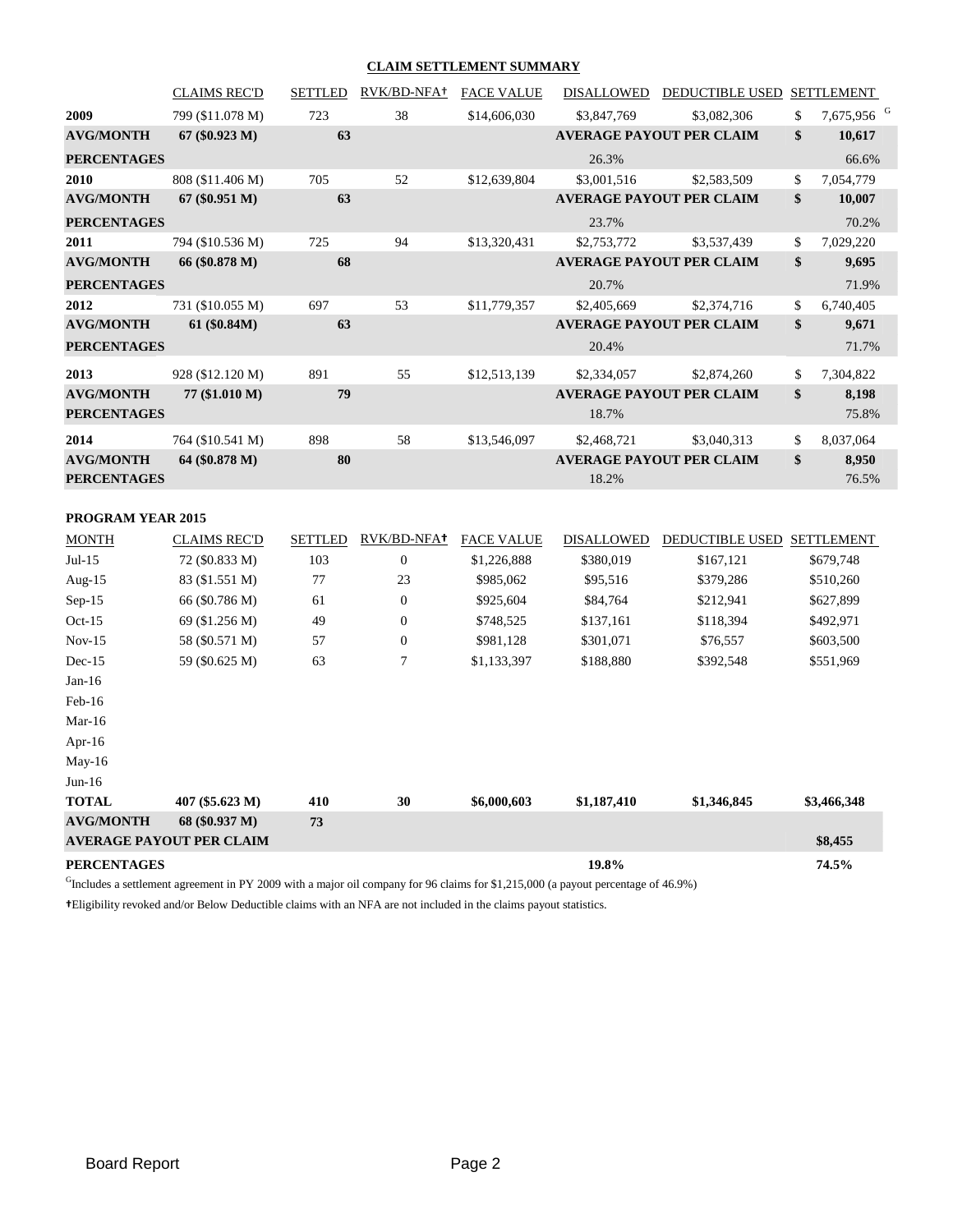#### **ELIGIBILITY STATISTICS REPORT**

January 4, 2016

# **Breakdown of Applications**

| More Info Requested            | $\Omega$ |
|--------------------------------|----------|
| In Review                      | 20       |
| <b>Total Open Applications</b> | 20       |

*Eligibility Determinations Under Appeal 4*

|                | <b>REC'D</b>            | <b>APP'D</b> | <b>DENIED</b>    |
|----------------|-------------------------|--------------|------------------|
| <b>PY 2004</b> | 72                      | 81           | 47               |
| Average/mo.    | 6                       |              | 11               |
| <b>PY 2005</b> | 97                      | 72           | 33               |
| Average/mo.    | 8                       |              | 9                |
| <b>PY 2006</b> | 109                     | 73           | 32               |
| Average/mo.    | $\boldsymbol{9}$        |              | 9                |
| <b>PY 2007</b> | 108                     | 74           | 28               |
| Average/mo.    | 9                       |              | $\boldsymbol{9}$ |
| <b>PY 2008</b> | 99                      | 68           | 26               |
| Average/mo.    | 8                       |              | 8                |
| <b>PY 2009</b> | 95                      | 84           | 19               |
| Average/mo.    | 8                       |              | $\boldsymbol{9}$ |
| <b>PY 2010</b> | 48                      | 51           | 16               |
| Average/mo.    | $\overline{\mathbf{4}}$ |              | 6                |
| <b>PY 2011</b> | 67                      | 47           | 15               |
| Average/mo.    | 6                       |              | 5                |
| <b>PY 2012</b> | 87                      | 54           | 17               |
| Average/mo.    | 7                       |              | 6                |
| <b>PY 2013</b> | 53                      | 65           | $\overline{7}$   |
| Average/mo.    | $\overline{\mathbf{4}}$ |              | 6                |
| <b>PY 2014</b> | 80                      | 64           | 15               |
| Average/mo.    | 7                       |              | 7                |

| Average/mo.    | 8   | 9  |    | Denial Reasons PY 2004-2014 | $\%$ |        |
|----------------|-----|----|----|-----------------------------|------|--------|
| <b>PY 2006</b> | 109 | 73 | 32 | No Release                  | 81   | 31.8%  |
| Average/mo.    |     | 9  |    | Late Filing                 | 52   | 20.4%  |
| <b>PY 2007</b> | 108 | 74 | 28 | No Valid COC                | 33   | 12.9%  |
| Average/mo.    |     | 9  |    | Abandoned/OOC Tank          | 25   | 9.8%   |
| <b>PY 2008</b> | 99  | 68 | 26 | No CA Required              | 16   | 6.3%   |
| Average/mo.    | 8   | 8  |    | <b>IPre-Fund Release</b>    |      | 2.7%   |
| PY 2009        | 95  | 84 | 19 | Incomplete App              | 10   | 3.9%   |
| Average/mo.    | 8   | 9  |    | <b>Untimely Fees</b>        |      | 1.2%   |
| <b>PY 2010</b> | 48  | 51 | 16 | No Fee Payment              |      | 0.4%   |
| Average/mo.    | 4   | 6  |    | No Response                 | 2    | 0.8%   |
| <b>PY 2011</b> | 67  | 47 | 15 | <b>Other</b>                | 25   | 9.8%   |
| Average/mo.    | 6   | 5  |    | <b>Total</b>                | 255  | 100.0% |

#### **Program Year 2015**

| ິ            |              |              |               |                         |    |
|--------------|--------------|--------------|---------------|-------------------------|----|
|              | <b>REC'D</b> | <b>APP'D</b> | <b>DENIED</b> | Denial Reasons PY 2015  |    |
| $Jul-15$     | 3            | 6            | 2             | No Release              | 4  |
| Aug- $15$    | 14           |              | $\theta$      | Late Filing             |    |
| $Sep-15$     | 3            | 8            | 0             | No Valid COC            | 1  |
| $Oct-15$     |              | 8            |               | Abandoned/OOC Tank      | 2  |
| $Nov-15$     | 15           | 3            | 0             | No CA Required          | 4  |
| $Dec-15$     | 8            | 4            | 5             | <b>Pre-Fund Release</b> |    |
| $Jan-16$     |              |              |               | Incomplete App          |    |
| $Feb-16$     |              |              |               | <b>Untimely Fees</b>    |    |
| Mar-16       |              |              |               | No Fee Payment          |    |
| Apr-16       |              |              |               | No Response             |    |
| $May-16$     |              |              |               | Other                   |    |
| $Jun-16$     |              |              |               | <b>Total</b>            | 12 |
| <b>TOTAL</b> | 44           | 30           | 12            |                         |    |
| Average/mo.  | 7            |              | 7             |                         |    |

| <b>Denial Reasons PY 2015</b> |   |
|-------------------------------|---|
| No Release                    | 4 |
| Late Filing                   | 1 |
| No Valid COC                  | 1 |
| Abandoned/OOC Tank            | 2 |
| No CA Required                | 4 |
| <b>Pre-Fund Release</b>       |   |
| Incomplete App                |   |
| <b>Untimely Fees</b>          |   |
| No Fee Payment                |   |
| No Response                   |   |
| Other                         |   |
| Fotal                         |   |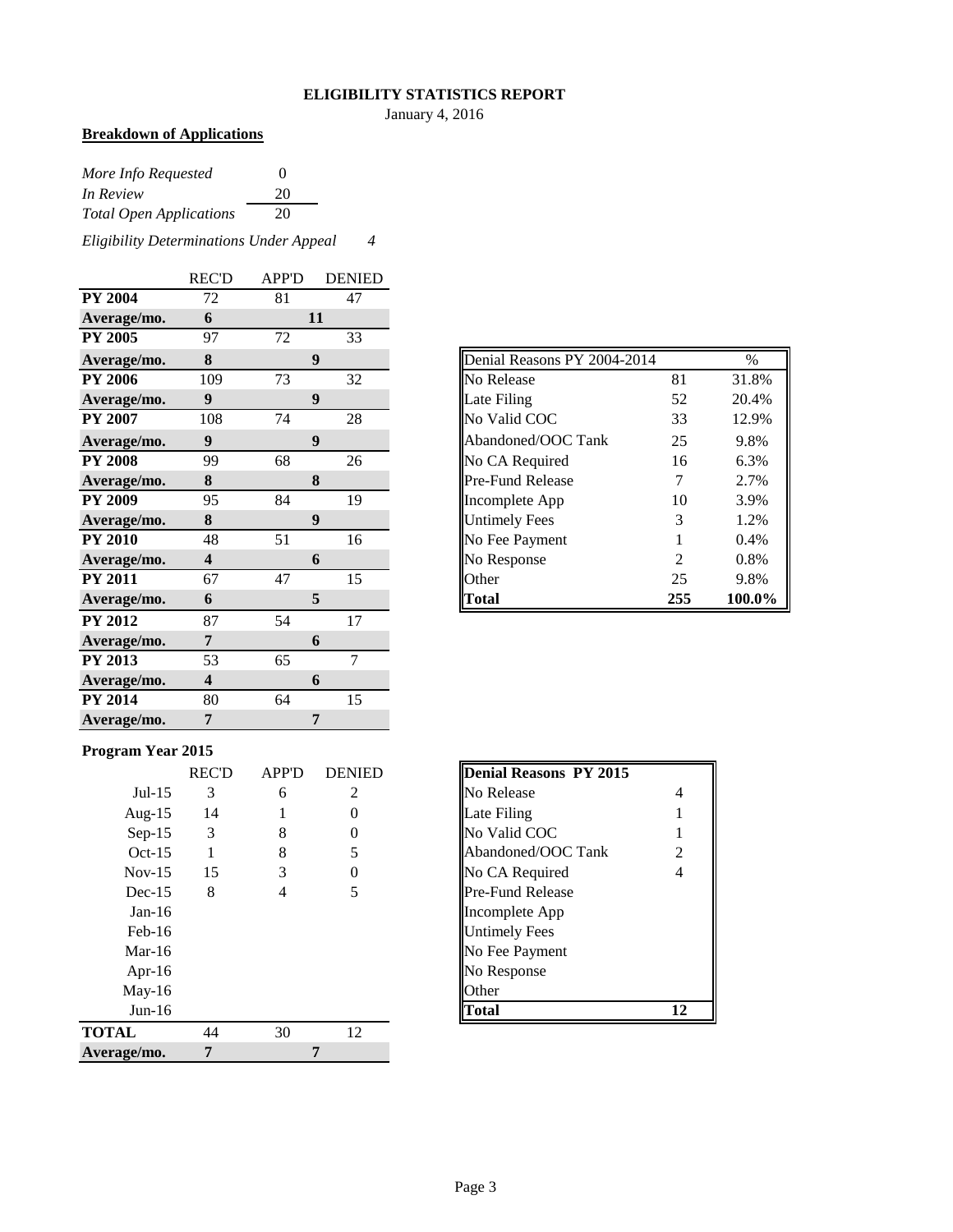# **COST PRE-APPROVAL STATISTICS REPORT**

January 4, 2016

**Mandatory Cost Pre-Approvals Mandatory Cost Pre-Approvals Voluntary Pre-Approvals** 

| Number Annual RAPs in Review                 |    |
|----------------------------------------------|----|
| Number Annual FPR in Review                  |    |
| All Other Mandatory Open Cost Pre-Approvals: | 24 |
| Total Open Mandatory Cost Pre-Approvals      |    |

Number in Review **1** 

|                |                 | <b>New RAPs</b>  |                 | <b>Annual RAP Cost</b><br>Pre-Approvals <sup>1</sup> | <b>Annual FPR</b><br><b>Cost Pre-</b><br><b>Approvals</b> |                 | <b>Mandatory IRA</b> |                |                 | Tier 3          | Monitoring /<br><b>Calibration</b><br>Plan |                |              | <b>Voluntary</b> |               | <b>TOTALS</b> |
|----------------|-----------------|------------------|-----------------|------------------------------------------------------|-----------------------------------------------------------|-----------------|----------------------|----------------|-----------------|-----------------|--------------------------------------------|----------------|--------------|------------------|---------------|---------------|
|                | <b>REC'D</b>    | <b>DET'D</b>     | <b>REC'D</b>    | <b>DET'D</b>                                         | <b>REC'D</b>                                              | <b>DET'D</b>    | <b>REC'D</b>         | <b>DET'D</b>   | <b>REC'D</b>    | <b>DET'D</b>    | <b>REC'D</b>                               | <b>DET'D</b>   | <b>REC'D</b> | <b>DET'D</b>     | <b>REC'D</b>  | <b>DET'D</b>  |
| <b>PY 2010</b> | 22              | 22               | 21              | 24                                                   | 52                                                        | 66              | 8                    | 9              | 23              | 28              | 34                                         | 38             | 31           | 30               | 191           | 217           |
| PY 2011        | $\overline{36}$ | $\overline{30}$  | $\overline{18}$ | $\overline{17}$                                      | $\overline{56}$                                           | $\overline{55}$ | $\overline{5}$       | $\overline{2}$ | $\overline{22}$ | $\overline{17}$ | $\overline{45}$                            | 43             | 41           | 46               | 223           | 210           |
| PY 2012        | 26              | 39               | 18              | 18                                                   | 57                                                        | 68              | 7                    | 10             | 13              | 23              | $\overline{30}$                            | 41             | 35           | 35               | 186           | 234           |
| PY 2013        | 30              | 29               | $\overline{36}$ | 38                                                   | 51                                                        | 54              | 5                    | $\overline{4}$ | 14              | 16              | 20                                         | 21             | 18           | 22               | 174           | 184           |
| PY 2014        | 32              | 35               | 31              | 33                                                   | 30                                                        | 33              | 6                    | 5              | 13              | 9               | 22                                         | 20             | 21           | 20               | 155           | 155           |
|                |                 |                  |                 | <b>Annual RAP Cost</b>                               | <b>Annual FPR</b><br><b>Cost Pre-</b>                     |                 |                      |                |                 |                 | Monitoring /<br><b>Calibration</b>         |                |              |                  |               |               |
| <b>PY 2015</b> |                 | <b>New RAPs</b>  |                 | Pre-Approvals <sup>1</sup>                           | <b>Approvals</b>                                          |                 | <b>Mandatory IRA</b> |                |                 | Tier 3          | Plan                                       |                |              | <b>Voluntary</b> | <b>TOTALS</b> |               |
|                | <b>REC'D</b>    | <b>DET'D</b>     | <b>REC'D</b>    | <b>DET'D</b>                                         |                                                           | REC'D DET'D     | <b>REC'D</b>         | <b>DET'D</b>   | <b>REC'D</b>    | <b>DET'D</b>    |                                            | REC'D DET'D    |              | REC'D DET'D      | <b>REC'D</b>  | <b>DET'D</b>  |
| $Jul-15$       | $\overline{0}$  | $\overline{2}$   | 4               |                                                      | 5                                                         | $\overline{4}$  |                      |                | $\Omega$        | $\overline{2}$  | $\overline{2}$                             |                | 3            | $\overline{2}$   | 15            | 13            |
| Aug-15         |                 | $\mathbf{1}$     | $\overline{0}$  | 3                                                    | 5                                                         | 3               |                      | 1              | $\Omega$        | $\overline{0}$  | $\overline{2}$                             |                |              | $\overline{2}$   | 10            | 11            |
| Sep-15         | $\overline{2}$  | 3                | $\overline{2}$  | $\overline{2}$                                       | 3                                                         | 6               | $\Omega$             | $\overline{2}$ | $\Omega$        | $\Omega$        | $\overline{2}$                             | $\overline{4}$ | $\Omega$     |                  | 9             | 18            |
| Oct-15         | $\overline{2}$  | $\boldsymbol{2}$ | $\overline{c}$  | $\overline{2}$                                       | 3                                                         | $\sqrt{2}$      | $\boldsymbol{0}$     |                | 3               | $\Omega$        | $\Omega$                                   |                | $\Omega$     | $\Omega$         | 10            | $\,8\,$       |
| $Nov-15$       | $\overline{c}$  | $\overline{4}$   |                 | $\overline{2}$                                       |                                                           | 3               |                      | $\theta$       |                 | 3               | $\overline{4}$                             |                | 3            | $\Omega$         | 13            | 13            |
| Dec-15         | 5               | $\overline{2}$   | 4               | 2                                                    | $\overline{4}$                                            |                 | $\mathbf{0}$         | 1              |                 |                 |                                            | 4              |              | 4                | 16            | 15            |
| $Jan-16$       |                 |                  |                 |                                                      |                                                           |                 |                      |                |                 |                 |                                            |                |              |                  |               |               |
| Feb-16         |                 |                  |                 |                                                      |                                                           |                 |                      |                |                 |                 |                                            |                |              |                  |               |               |
| $Mar-16$       |                 |                  |                 |                                                      |                                                           |                 |                      |                |                 |                 |                                            |                |              |                  |               |               |
| Apr-16         |                 |                  |                 |                                                      |                                                           |                 |                      |                |                 |                 |                                            |                |              |                  |               |               |
| May-16         |                 |                  |                 |                                                      |                                                           |                 |                      |                |                 |                 |                                            |                |              |                  |               |               |
| $Jun-16$       |                 |                  |                 |                                                      |                                                           |                 |                      |                |                 |                 |                                            |                |              |                  |               |               |
| <b>TOTALS</b>  | 12              | 14               | 13              | 12                                                   | 21                                                        | 19              | 3                    | 6              | 5               | 6               | 11                                         | 12             | 8            | 9                | 73            | 78            |

<sup>1</sup>Includes requests for additional RAP costs above the \$6,000/20% threshold

**Avg./Mo 2.00 2 2 2 4 3 1 1 1 1 2 2 1 2 12 13**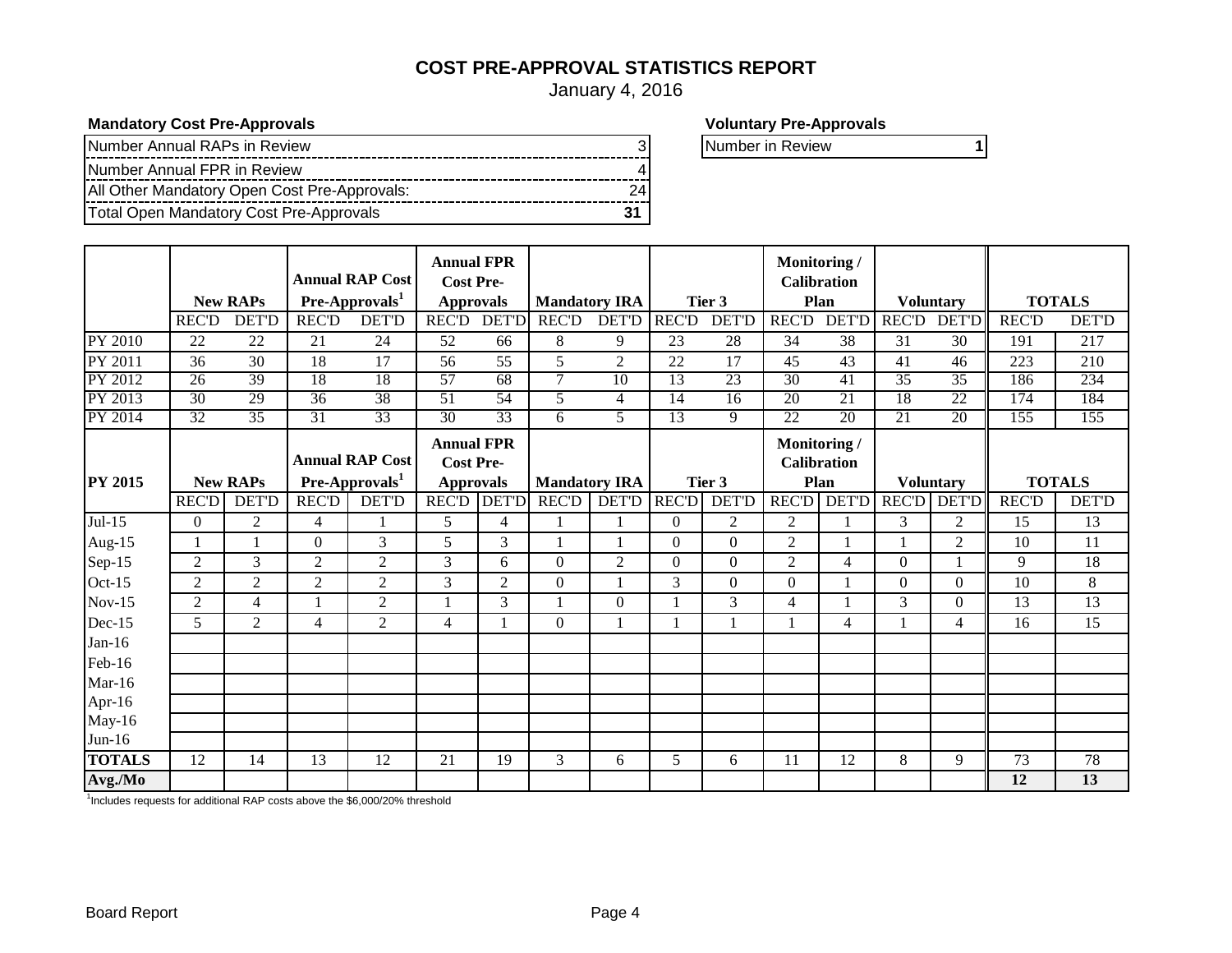Petroleum Underground Storage Tank Release Compensation Board Unobligated fund projections January 13, 2016

| <b>Fiscal Year</b>                                                                                                             | 2017                                   | 2018                                   | 2019                                   | 2020                                   |
|--------------------------------------------------------------------------------------------------------------------------------|----------------------------------------|----------------------------------------|----------------------------------------|----------------------------------------|
| A) Additional \$4 million invested                                                                                             |                                        |                                        |                                        |                                        |
| StarOhio & Custodial Account (July 1)<br>US Treasuries & Agency Bonds<br>Total Unobligated Funds (July 1)                      | 18,141,293<br>12,000,000<br>30,141,293 | 16,184,736<br>12,000,000<br>28,184,736 | 14,137,842<br>12,000,000<br>26,137,842 | 12,025,822<br>12,000,000<br>24,025,822 |
| Projected Expenses (125%)                                                                                                      | 11,906,964                             | 11,978,423                             | 12,052,025                             | 12,127,836                             |
| Excess STAR Ohio & Custodial Account Unobligated Funds (July 1)<br>StarOhio & Custodial Account less Projected Expenses (125%) | 6,234,329                              | 4,206,313                              | 2,085,817                              | (102, 014)                             |
| B) Additional \$6 million invested                                                                                             |                                        |                                        |                                        |                                        |
| StarOhio & Custodial Account (July 1)<br>US Treasuries & Agency Bonds<br>Total Unobligated Funds (July 1)                      | 16,141,293<br>14,000,000<br>30,141,293 | 14,210,719<br>14,000,000<br>28,210,719 | 12,189,886<br>14,000,000<br>26,189,886 | 12,104,504<br>12,000,000<br>24,104,504 |
| Projected Expenses (125%)                                                                                                      | 11,906,964                             | 11,978,423                             | 12,052,025                             | 12,127,836                             |
| Excess STAR Ohio & Custodial Account Unobligated Funds (July 1)<br>StarOhio & Custodial Account less Projected Expenses (125%) | 4,234,329                              | 2,232,296                              | 137,861                                | (23, 332)                              |

#### Assumptions:

Tank fee revenues and expenses used to develop the projections were from the November 18, 2015 proformas.

Annual per tank fees remain at \$400 & \$600 for the standard and reduced deductible respectively.

Investment earnings are based on rates of return as of January 4, 2016. Investments are reinvested in like securities upon maturity.

The projected expenses at 125% is calculated using claim payments as projected and 1.25% of projected administrative and capital expenses.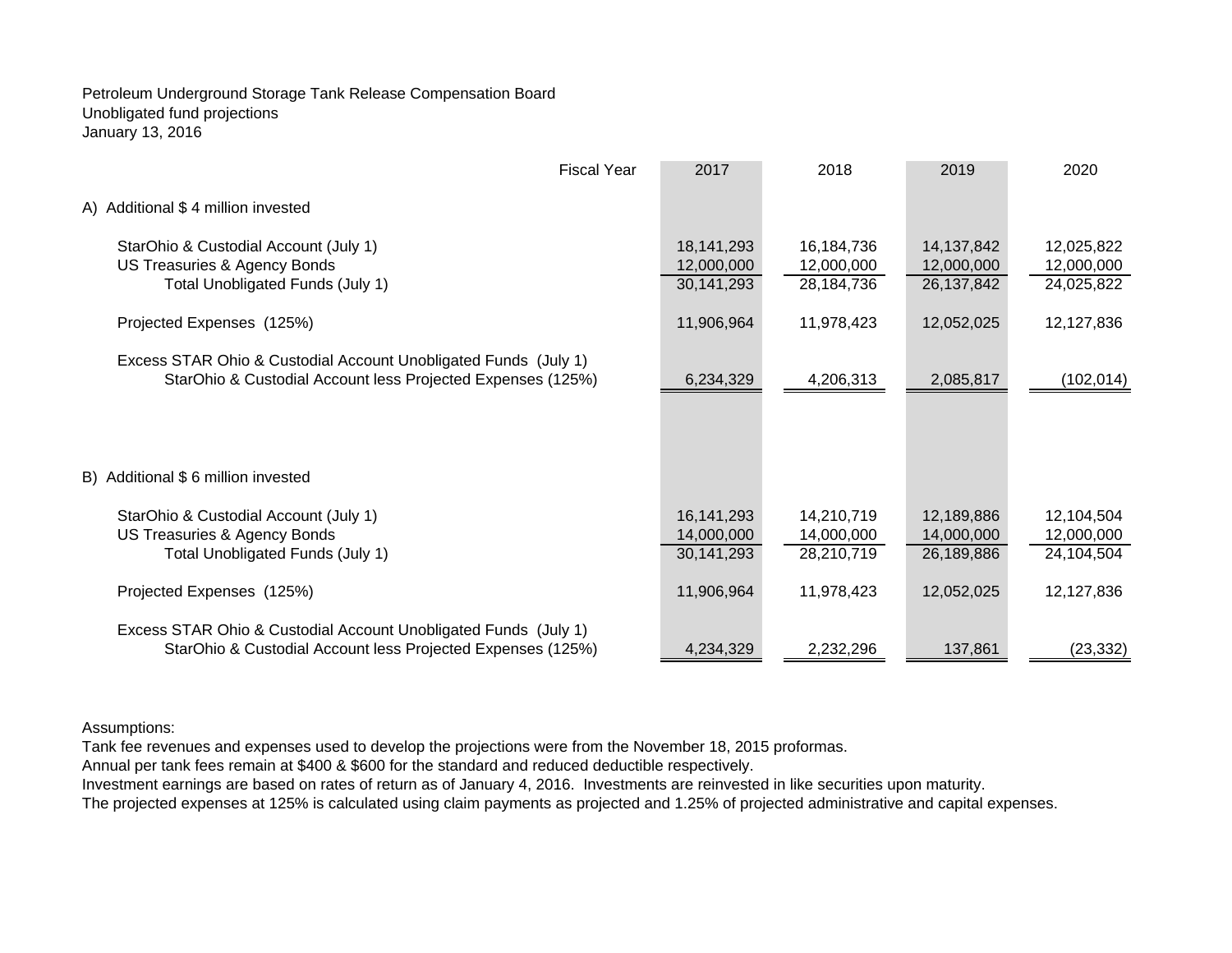#### **Table 1. Money Market Rates**

| Fund                      | Rate  |
|---------------------------|-------|
| STAR Ohio                 | 0.30% |
| <b>STAR Plus</b>          | 0.31% |
| <b>Fidelity MMKT Fund</b> | 0.11% |

# **Table 2. Current Holdings (1/4/16)**

| Description           |        | Pur Yield | Par Amount               | <b>Type</b>  | Wtd DTM |
|-----------------------|--------|-----------|--------------------------|--------------|---------|
| <b>STAR Ohio</b>      |        | 0.30%     | \$<br>16,480,789.47 Cash |              | 0       |
| <b>STAR Ohio</b>      |        | 0.30%     | \$<br>5,845,516.20 Cash  |              | 0       |
| <b>STAR Ohio</b>      |        | 0.30%     | \$<br>19,725.38 Cash     |              | 0       |
| Fidelity MMKT Fund    |        | 0.11%     | \$<br>86,789.68 Cash     |              | 0       |
| UST .25 5/15/16       |        | 0.48%     | \$<br>1,000,000.00 Bonds |              | 4.07455 |
| FHLB DEB .375 6/24/16 |        | 0.56%     | \$<br>1,000,000.00 Bonds |              | 5.38892 |
| UST.75 6/30/17        |        | 0.93%     | \$<br>2,000,000.00       | <b>Bonds</b> | 35.1594 |
| FHLB DEB .80 6/30/17  |        | 0.71%     | \$<br>2,000,000.00       | <b>Bonds</b> | 35.1594 |
| UST 15/15/18          |        | 0.94%     | \$<br>1,000,000.00       | <b>Bonds</b> | 28.0618 |
| FFCB DEB 15/21/18     |        | 0.99%     | \$<br>1,000,000.00       | <b>Bonds</b> | 28.259  |
|                       | Totals | 0.43%     | \$<br>30,432,820.73      |              | 136.103 |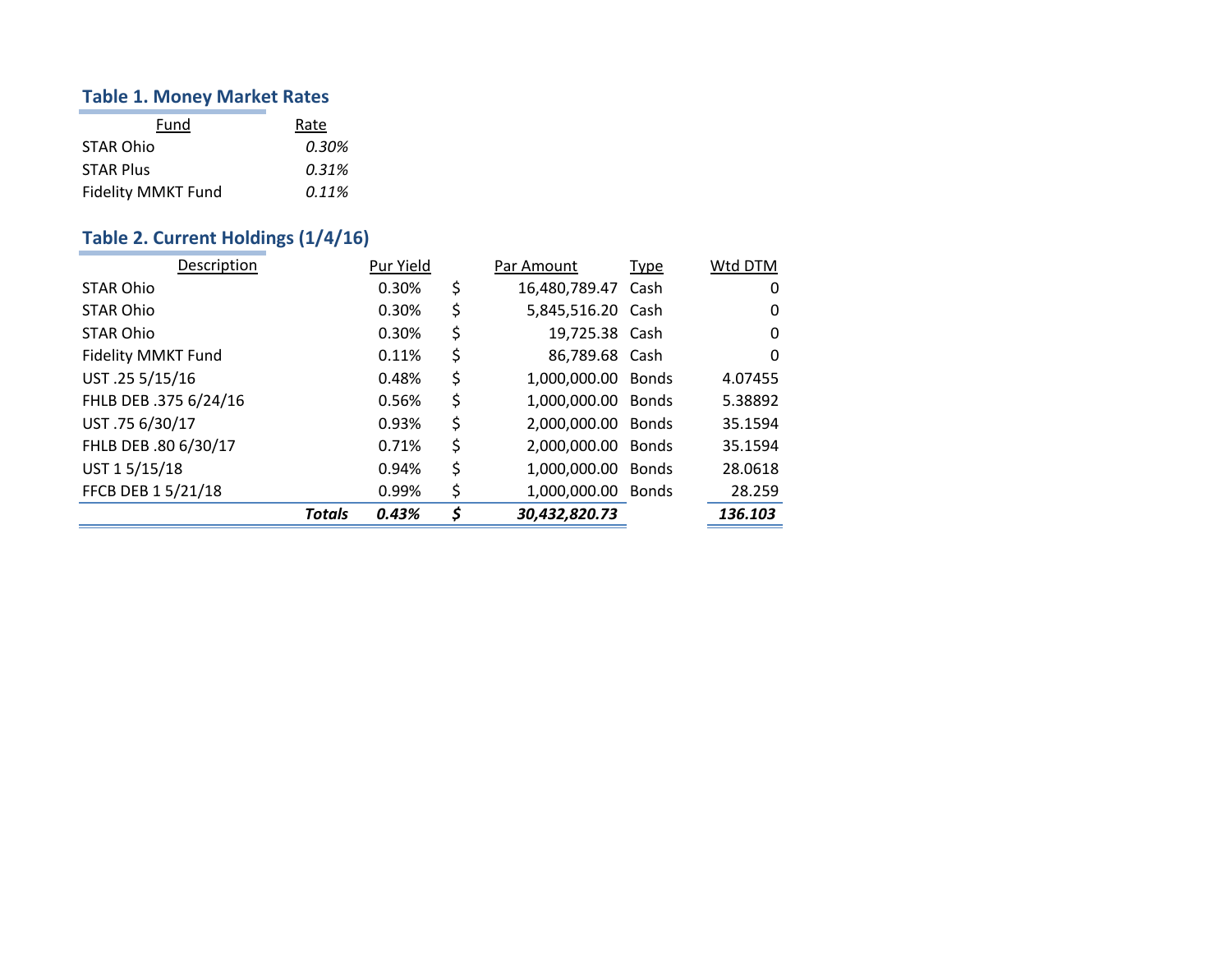*‐ Indicative levels as of 1/5/16. Both options assume the securities are funded from STAR Ohio balances*

|        | Amount       | Yield  | <b>Spread to STAR</b> |           | Wtd DTM                    |
|--------|--------------|--------|-----------------------|-----------|----------------------------|
|        | 1,000,000.00 | 1.080% | 0.780%                | 7,800.00  | 24.1187                    |
|        | 1,000,000.00 | 1.330% | 1.030%                | 10.300.00 | 36.63808                   |
|        | 1,000,000.00 | 1.120% | 0.820%                | 8.200.00  | 24.02012                   |
|        | 1,000,000.00 | 1.400% | 1.100%                | 11.000.00 | 37.2624                    |
| Totals | 4,000,000.00 |        |                       | 37,300.00 | 122.0393                   |
|        |              |        |                       |           | <b>Inc Annual Earnings</b> |

# **Option 1. Expand Treasury and Agency Ladder w/ Existing Strategy**

# **Option 2. Expand Treasury and Agency Ladder and Extend**

| <b>Investment</b>  |           | Amount       | <b>Yield</b> | <b>Spread to STAR</b> | <b>Inc Annual Earnings</b> | Wtd DTM  |
|--------------------|-----------|--------------|--------------|-----------------------|----------------------------|----------|
| UST .875 1/15/18   |           | 1,000,000.00 | 1.080%       | 0.780%                | 7,800.00                   | 24.1187  |
| UST 1.25 1/31/19   |           | 1,000,000.00 | 1.330%       | 1.030%                | 10,300.00                  | 36.63808 |
| UST 1.25 1/31/20   |           | 1,000,000.00 | 1.590%       | 1.290%                | 12,900.00                  | 48.63171 |
| FHLMC .75 1/12/18  |           | 1,000,000.00 | 1.120%       | 0.820%                | 8.200.00                   | 24.02012 |
| FNMA 1.875 2/19/19 |           | 1,000,000.00 | 1.400%       | 1.100%                | 11,000.00                  | 37.2624  |
| FNMA 1.625 1/21/20 |           | 1,000,000.00 | 1.610%       | 1.310%                | 13,100.00                  | 48.30311 |
|                    | Totals \$ | 6,000,000.00 |              |                       | 63,300.00                  | 218.9741 |
|                    |           |              |              |                       |                            |          |

# **Portfolio Characteristics**

|                           | Current | Option 1 | <b>Option 2</b> |
|---------------------------|---------|----------|-----------------|
| "Cash" Allocation         | 73.71%  | 60.57%   | 54.00%          |
| Weighted Days to Maturity | 136.1   | 258.1    | 355.1           |

| ∣ to STAR | <b>Inc Annual Earnings</b> | Wtd DTM  |
|-----------|----------------------------|----------|
| '80%      | \$<br>7,800.00             | 24.1187  |
| 30%       | \$<br>10,300.00            | 36.63808 |
| 90%       | \$<br>12,900.00            | 48.63171 |
| 20%       | \$<br>8,200.00             | 24.02012 |
| .00%      | \$<br>11,000.00            | 37.2624  |
| 10%       | \$<br>13,100.00            | 48.30311 |
|           | \$<br>63,300.00            | 218.9741 |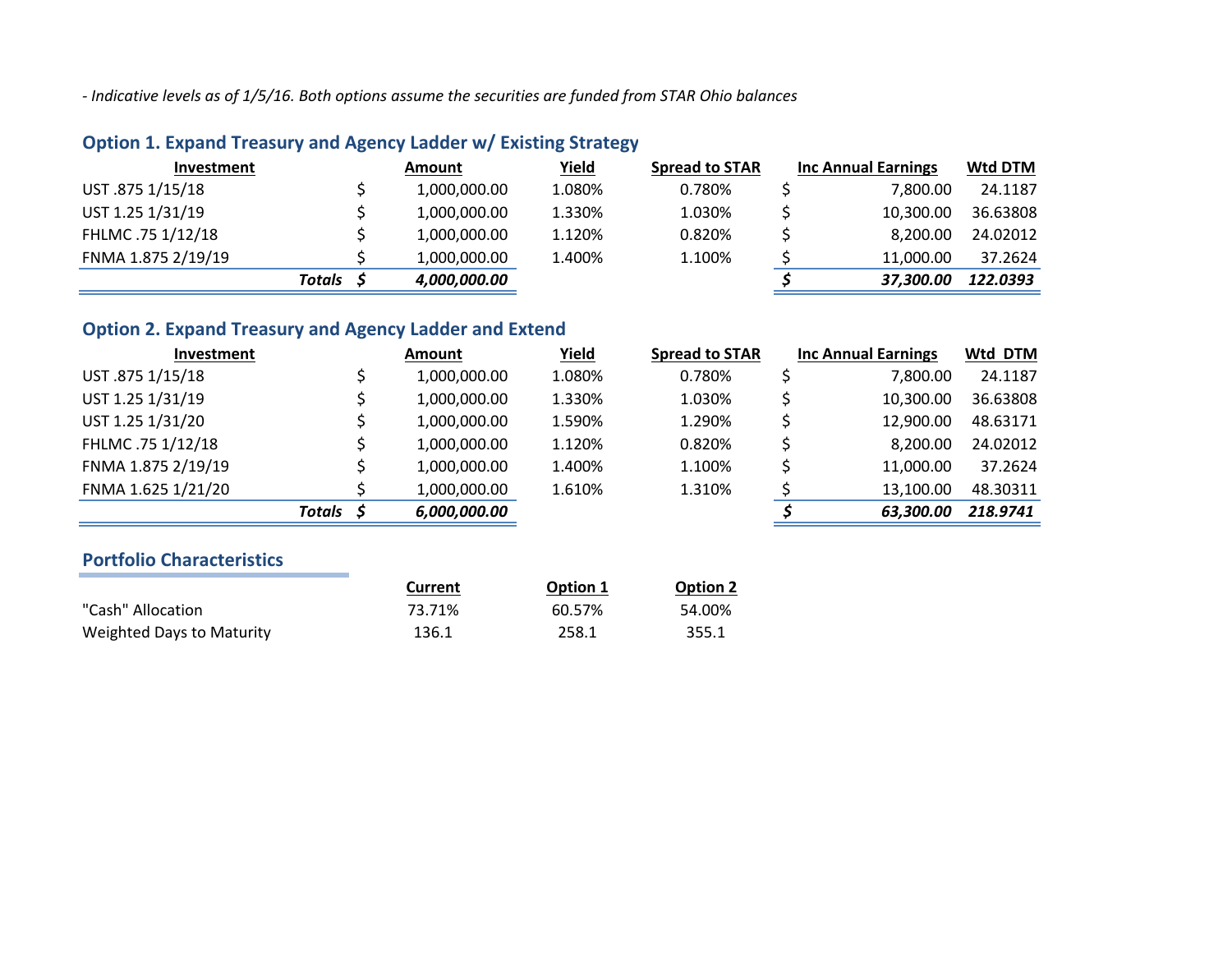# *Petroleum UST Release Compensation Board*

**Facility Certificate Listing**

**Program Year 2014**

**COC Eff Date: Yes COC Print Date: Yes** 

#### **Printed from 11/18/2015 to 1/8/2016**

| <b>Owner/Fac</b>        |              | UST Cnt Own / Fac Name                                                     | <b>Own / Fac Address</b>          | <b>Eff Date</b> | <b>Print Date</b> | <b>Override Reason</b>          | <b>Denial Status</b> |
|-------------------------|--------------|----------------------------------------------------------------------------|-----------------------------------|-----------------|-------------------|---------------------------------|----------------------|
| 10994-0001              | $\mathbf{2}$ | University of Toledo - PO                                                  | 2925 East Rocket Drive, Toledo OH | 07/03/2014      | 01/08/2016        | Not Required: Post 11-30-09 Pay | N/A                  |
| 10994-0003              |              | University of Toledo - Health Science Car 3100 Transverse Drive, Toledo OH |                                   | 07/03/2014      | 01/08/2016        | Not Required: Post 11-30-09 Pay | N/A                  |
| 10994-0010              |              | University of Toledo - HOS                                                 | 3065 Arlington Avenue, Toledo OH  | 07/03/2014      | 01/08/2016        | Not Required: Post 11-30-09 Pay | N/A                  |
| 14101-0007              |              | Dollar/Thrifty Rent A Car                                                  | 19727 Maplewood Ave, Cleveland OH | 08/19/2014      | 01/08/2016        | Not Required: Post 11-30-09 Pay | N/A                  |
| 23787-0001              | 3            | Struble Real Estate Investments, LLC                                       | 2790 Struble Road, Cincinnati OH  | 07/01/2014      | 12/11/2015        | Not Required: Post 11-30-09 Pay | N/A                  |
|                         |              |                                                                            |                                   |                 |                   |                                 |                      |
| <b>Total Owners</b>     | 3            |                                                                            |                                   |                 |                   |                                 |                      |
| <b>Total Facilities</b> |              | 5                                                                          |                                   |                 |                   |                                 |                      |
| <b>Total USTs</b>       |              | 8                                                                          |                                   |                 |                   |                                 |                      |

Printed: 01/08/2016 3:13 pm **Page 1 of 1 Page 1 of 1 Page 1 of 1** 

**Total Determinations 0**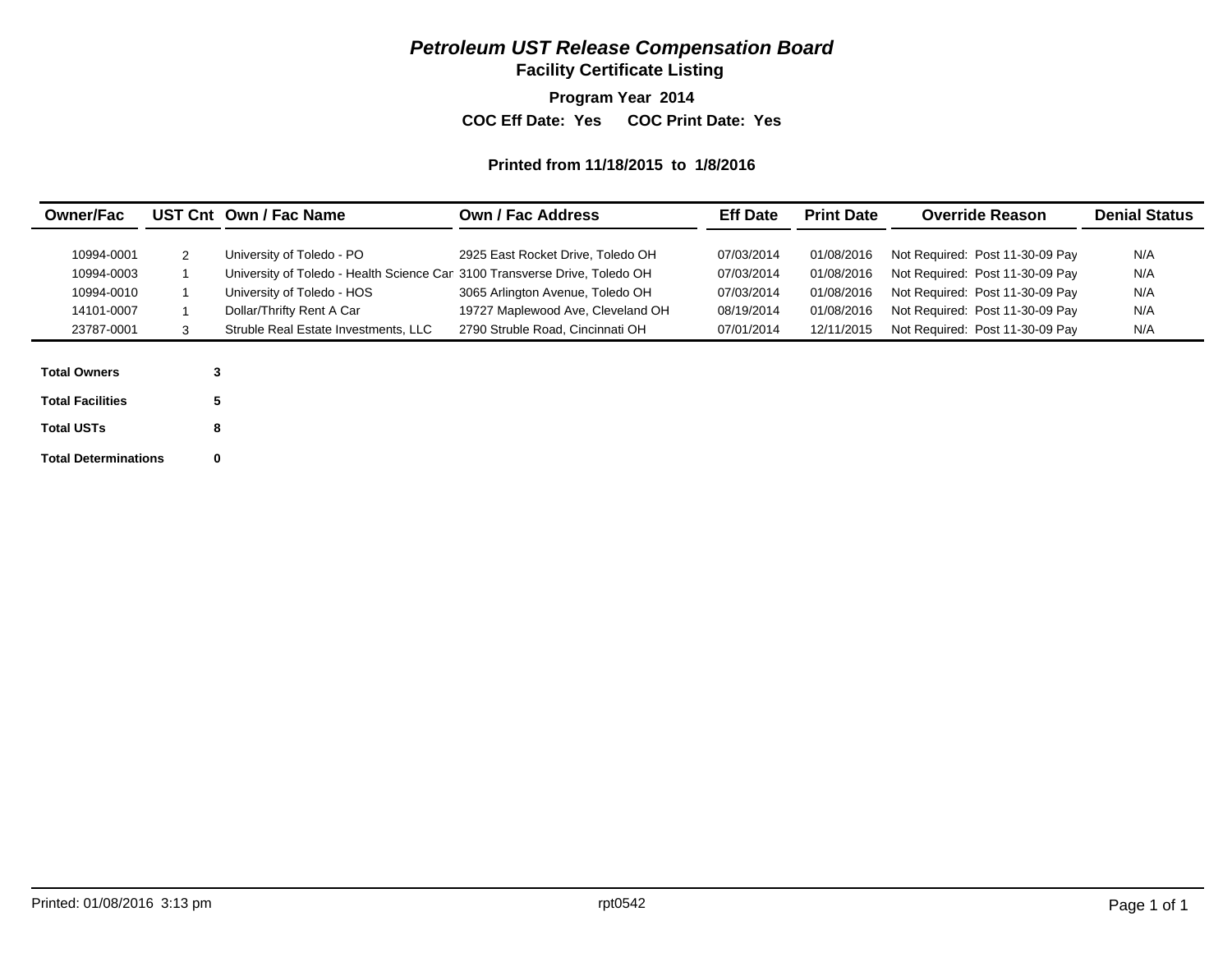# *Petroleum UST Release Compensation Board*

**Facility Certificate Listing**

**Program Year 2015**

**COC Eff Date: Yes COC Print Date: Yes** 

#### **Printed from 11/18/2015 to 1/8/2016**

| 121-0001<br>12/11/2015<br>3<br>Ace Mobil<br>13920 State Route 107, Montpelier OH<br>07/01/2015<br>PD Response Accepted<br>Accepted<br>$\mathbf{1}$<br><b>Alliance Community Hospital</b><br>200 E. State Street, Alliance OH<br>PD Response Accepted<br>300-0002<br>07/06/2015<br>12/11/2015<br>Accepted<br>862-0090<br>12/11/2015<br>Not Required: Post 11-30-09 Pay<br>N/A<br>3<br>Friendship #93<br>38800 Center Ridge Road, North Ridgevi<br>12/02/2015<br>5<br>Mount Eaton Bellstores #54<br>01/08/2016<br>Not Required: Post 11-30-09 Pay<br>N/A<br>1532-0107<br>15927 E. Main Street, Mount Eaton OH<br>01/04/2016<br>$\mathsf 3$<br>Carroll County Airport Author<br>253 Airport Road, Carrollton OH<br>01/08/2016<br>1658-0001<br>07/01/2015<br>PD Response Accepted<br>Accepted<br>N/A<br>Cols Lace Cleaning Co<br>49 Greenlawn Ave, Columbus OH<br>12/11/2015<br>Not Required: Post 11-30-09 Pay<br>2386-0001<br>$\mathbf{1}$<br>07/16/2015<br>2407-0002<br>Community Tissue Services - Dayton<br>2900 College Drive, Kettering OH<br>07/01/2015<br>01/08/2016<br>PD Response Accepted<br>$\mathbf{1}$<br>Accepted<br>2<br><b>Strategic Bio Energy</b><br>3287 Hart Road, Lebanon OH<br>11/16/2015<br>12/11/2015<br>Not Required: Post 11-30-09 Pay<br>N/A<br>3269-0045<br>Dupont Service Co<br>3275-0001<br>$\mathbf{1}$<br>East And Maple, Dupont OH<br>07/01/2015<br>12/11/2015<br>PD Response Accepted<br>Accepted<br>$\overline{2}$<br>Frank City Schools Bus Garage<br>150 E. 6th Street, Franklin OH<br>08/11/2015<br>01/08/2016<br>PD Response Accepted<br>4007-0001<br>Accepted<br>$\mathbf{1}$<br>4270-0001<br><b>Fremont Airport</b><br>365 S State Route 53. Fremont OH<br>07/01/2015<br>12/11/2015<br>PD Response Accepted<br>Accepted<br>2<br>5983-0001<br>Kaleel Bros Inc<br>761 Bev Rd, Youngstown OH<br>07/01/2015<br>12/11/2015<br>PD Response Accepted<br>Accepted<br>$\mathbf{1}$<br>4200 S. County Road 25A, Tipp City OH<br>01/04/2016<br>01/08/2016<br>N/A<br>7119-0042<br>Meijer Tipp City Distribution Center<br>Not Required: Post 11-30-09 Pay<br>1865 Queen City, Cincinnati OH<br>11/13/2015<br>01/08/2016<br>N/A<br>7179-0018<br>3<br>Metropolitan Sewer District of Greater C<br>Not Required: Post 11-30-09 Pay<br>$\mathbf{1}$<br>8000 Evergreen Ridge Drive, Cincinnati O<br>07/01/2015<br>12/11/2015<br>7184-0001<br>Senior Lifestyle Wellspring<br>PD Response Accepted<br>Accepted<br>N/A<br>7697-0001<br>$\overline{2}$<br><b>Newtons Service</b><br>601 N Main, Columbiana OH<br>12/16/2015<br>01/08/2016<br>Not Required: Post 11-30-09 Pay<br>8014-0002<br>$\mathbf{1}$<br>Fire Station 362<br>7307 S. Old State Road, Lewis Center OH<br>07/01/2015<br>01/08/2016<br>PD Response Accepted<br>Accepted<br>$\mathbf{1}$<br>Fire Station 361<br>7700 Gooding Boulevard, Delaware OH<br>07/01/2015<br>01/08/2016<br>PD Response Accepted<br>8014-0003<br>Accepted<br>$\mathbf{1}$<br>Orrville Trucking & Grading Co.<br>475 Orr Street, Orrville OH<br>07/01/2015<br>12/11/2015<br>PD Response Accepted<br>8027-0001<br>Accepted<br>N/A<br>$\mathbf{1}$<br>Jewish Hospital<br>4777 East Galbraith Road, Cincinnati OH<br>11/23/2015<br>12/11/2015<br>Not Required: Post 11-30-09 Pay<br>8056-0017<br>N/A<br>9434-0002<br>$\overline{4}$<br>Delta Kwik Stop<br>105 W. Main Street, Delta OH<br>07/01/2015<br>01/08/2016<br>Not Required: Post 11-30-09 Pay<br>N/A<br>4<br>Unity Mini Mart<br>205 W. Jackson Street, West Unity OH<br>07/01/2015<br>01/08/2016<br>Not Required: Post 11-30-09 Pay<br>9434-0003<br>N/A<br><b>Stryker Main Stop</b><br>101 E. Curtis Street, Stryker OH<br>07/01/2015<br>01/08/2016<br>Not Required: Post 11-30-09 Pay<br>9434-0004<br>3<br>N/A<br>9434-0005<br>$\overline{4}$<br>Montpelier Main Stop<br>501 W. Main Street, Montpelier OH<br>07/01/2015<br>01/08/2016<br>Not Required: Post 11-30-09 Pay<br>N/A<br>9434-0009<br>3<br>Bryan Main Stop<br>232 S. Union Street, Bryan OH<br>07/01/2015<br>01/08/2016<br>Not Required: Post 11-30-09 Pay<br>N/A<br>9434-0012<br>3<br>US 20 Main Stop<br>17980 US Highway 20, Fayette OH<br>07/01/2015<br>01/08/2016<br>Not Required: Post 11-30-09 Pay<br>3<br>N/A<br>9434-0013<br><b>Main Street Station</b><br>13125 Main Street S., Weston OH<br>07/01/2015<br>01/08/2016<br>Not Required: Post 11-30-09 Pay<br>3<br>N/A<br>9434-0015<br>Lyons Union 76<br>105 W. Morenci Street, Lyons OH<br>07/01/2015<br>01/08/2016<br>Not Required: Post 11-30-09 Pay<br>2<br>112 E. Maple Street, Liberty Center OH<br>07/01/2015<br>N/A<br>9434-0016<br>Denny's IGA<br>01/08/2016<br>Not Required: Post 11-30-09 Pay<br>$\overline{2}$<br>11024 State Route 49, Edon OH<br>07/01/2015<br>01/08/2016<br>N/A<br>9434-0017<br>Edon Main Stop<br>Not Required: Post 11-30-09 Pay<br>3<br>204 E. Jackson Street, West Unity OH<br>07/01/2015<br>01/08/2016<br>N/A<br>9434-0019<br>West Unity Main Stop<br>Not Required: Post 11-30-09 Pay<br>07/01/2015<br>01/08/2016<br>N/A<br>9434-0020<br>2<br>Johnnie's Kwik Stop<br>102 N. Turkeyfoot Avenue, Malinta OH<br>Not Required: Post 11-30-09 Pay<br>9434-0021<br>2<br>Evansport Carryout<br>1582 Evensport Road, Defiance OH<br>07/01/2015<br>01/08/2016<br>Not Required: Post 11-30-09 Pay<br>N/A | <b>Owner/Fac</b> |   | UST Cnt Own / Fac Name | <b>Own / Fac Address</b>     | <b>Eff Date</b> | <b>Print Date</b> | <b>Override Reason</b>          | <b>Denial Status</b> |
|-------------------------------------------------------------------------------------------------------------------------------------------------------------------------------------------------------------------------------------------------------------------------------------------------------------------------------------------------------------------------------------------------------------------------------------------------------------------------------------------------------------------------------------------------------------------------------------------------------------------------------------------------------------------------------------------------------------------------------------------------------------------------------------------------------------------------------------------------------------------------------------------------------------------------------------------------------------------------------------------------------------------------------------------------------------------------------------------------------------------------------------------------------------------------------------------------------------------------------------------------------------------------------------------------------------------------------------------------------------------------------------------------------------------------------------------------------------------------------------------------------------------------------------------------------------------------------------------------------------------------------------------------------------------------------------------------------------------------------------------------------------------------------------------------------------------------------------------------------------------------------------------------------------------------------------------------------------------------------------------------------------------------------------------------------------------------------------------------------------------------------------------------------------------------------------------------------------------------------------------------------------------------------------------------------------------------------------------------------------------------------------------------------------------------------------------------------------------------------------------------------------------------------------------------------------------------------------------------------------------------------------------------------------------------------------------------------------------------------------------------------------------------------------------------------------------------------------------------------------------------------------------------------------------------------------------------------------------------------------------------------------------------------------------------------------------------------------------------------------------------------------------------------------------------------------------------------------------------------------------------------------------------------------------------------------------------------------------------------------------------------------------------------------------------------------------------------------------------------------------------------------------------------------------------------------------------------------------------------------------------------------------------------------------------------------------------------------------------------------------------------------------------------------------------------------------------------------------------------------------------------------------------------------------------------------------------------------------------------------------------------------------------------------------------------------------------------------------------------------------------------------------------------------------------------------------------------------------------------------------------------------------------------------------------------------------------------------------------------------------------------------------------------------------------------------------------------------------------------------------------------------------------------------------------------------------------------------------------------------------------------------------------------------------------------------------------------------------------------------------------------------------------------------------------------------------------------------------------------------------------------------------------------------------------------------------------------------------------------------------------------------------------------------------------------------------------------------------------------------------------------------------------------------------------------------------------------------------------------------------------------------------|------------------|---|------------------------|------------------------------|-----------------|-------------------|---------------------------------|----------------------|
|                                                                                                                                                                                                                                                                                                                                                                                                                                                                                                                                                                                                                                                                                                                                                                                                                                                                                                                                                                                                                                                                                                                                                                                                                                                                                                                                                                                                                                                                                                                                                                                                                                                                                                                                                                                                                                                                                                                                                                                                                                                                                                                                                                                                                                                                                                                                                                                                                                                                                                                                                                                                                                                                                                                                                                                                                                                                                                                                                                                                                                                                                                                                                                                                                                                                                                                                                                                                                                                                                                                                                                                                                                                                                                                                                                                                                                                                                                                                                                                                                                                                                                                                                                                                                                                                                                                                                                                                                                                                                                                                                                                                                                                                                                                                                                                                                                                                                                                                                                                                                                                                                                                                                                                                                                                                   |                  |   |                        |                              |                 |                   |                                 |                      |
|                                                                                                                                                                                                                                                                                                                                                                                                                                                                                                                                                                                                                                                                                                                                                                                                                                                                                                                                                                                                                                                                                                                                                                                                                                                                                                                                                                                                                                                                                                                                                                                                                                                                                                                                                                                                                                                                                                                                                                                                                                                                                                                                                                                                                                                                                                                                                                                                                                                                                                                                                                                                                                                                                                                                                                                                                                                                                                                                                                                                                                                                                                                                                                                                                                                                                                                                                                                                                                                                                                                                                                                                                                                                                                                                                                                                                                                                                                                                                                                                                                                                                                                                                                                                                                                                                                                                                                                                                                                                                                                                                                                                                                                                                                                                                                                                                                                                                                                                                                                                                                                                                                                                                                                                                                                                   |                  |   |                        |                              |                 |                   |                                 |                      |
|                                                                                                                                                                                                                                                                                                                                                                                                                                                                                                                                                                                                                                                                                                                                                                                                                                                                                                                                                                                                                                                                                                                                                                                                                                                                                                                                                                                                                                                                                                                                                                                                                                                                                                                                                                                                                                                                                                                                                                                                                                                                                                                                                                                                                                                                                                                                                                                                                                                                                                                                                                                                                                                                                                                                                                                                                                                                                                                                                                                                                                                                                                                                                                                                                                                                                                                                                                                                                                                                                                                                                                                                                                                                                                                                                                                                                                                                                                                                                                                                                                                                                                                                                                                                                                                                                                                                                                                                                                                                                                                                                                                                                                                                                                                                                                                                                                                                                                                                                                                                                                                                                                                                                                                                                                                                   |                  |   |                        |                              |                 |                   |                                 |                      |
|                                                                                                                                                                                                                                                                                                                                                                                                                                                                                                                                                                                                                                                                                                                                                                                                                                                                                                                                                                                                                                                                                                                                                                                                                                                                                                                                                                                                                                                                                                                                                                                                                                                                                                                                                                                                                                                                                                                                                                                                                                                                                                                                                                                                                                                                                                                                                                                                                                                                                                                                                                                                                                                                                                                                                                                                                                                                                                                                                                                                                                                                                                                                                                                                                                                                                                                                                                                                                                                                                                                                                                                                                                                                                                                                                                                                                                                                                                                                                                                                                                                                                                                                                                                                                                                                                                                                                                                                                                                                                                                                                                                                                                                                                                                                                                                                                                                                                                                                                                                                                                                                                                                                                                                                                                                                   |                  |   |                        |                              |                 |                   |                                 |                      |
|                                                                                                                                                                                                                                                                                                                                                                                                                                                                                                                                                                                                                                                                                                                                                                                                                                                                                                                                                                                                                                                                                                                                                                                                                                                                                                                                                                                                                                                                                                                                                                                                                                                                                                                                                                                                                                                                                                                                                                                                                                                                                                                                                                                                                                                                                                                                                                                                                                                                                                                                                                                                                                                                                                                                                                                                                                                                                                                                                                                                                                                                                                                                                                                                                                                                                                                                                                                                                                                                                                                                                                                                                                                                                                                                                                                                                                                                                                                                                                                                                                                                                                                                                                                                                                                                                                                                                                                                                                                                                                                                                                                                                                                                                                                                                                                                                                                                                                                                                                                                                                                                                                                                                                                                                                                                   |                  |   |                        |                              |                 |                   |                                 |                      |
|                                                                                                                                                                                                                                                                                                                                                                                                                                                                                                                                                                                                                                                                                                                                                                                                                                                                                                                                                                                                                                                                                                                                                                                                                                                                                                                                                                                                                                                                                                                                                                                                                                                                                                                                                                                                                                                                                                                                                                                                                                                                                                                                                                                                                                                                                                                                                                                                                                                                                                                                                                                                                                                                                                                                                                                                                                                                                                                                                                                                                                                                                                                                                                                                                                                                                                                                                                                                                                                                                                                                                                                                                                                                                                                                                                                                                                                                                                                                                                                                                                                                                                                                                                                                                                                                                                                                                                                                                                                                                                                                                                                                                                                                                                                                                                                                                                                                                                                                                                                                                                                                                                                                                                                                                                                                   |                  |   |                        |                              |                 |                   |                                 |                      |
|                                                                                                                                                                                                                                                                                                                                                                                                                                                                                                                                                                                                                                                                                                                                                                                                                                                                                                                                                                                                                                                                                                                                                                                                                                                                                                                                                                                                                                                                                                                                                                                                                                                                                                                                                                                                                                                                                                                                                                                                                                                                                                                                                                                                                                                                                                                                                                                                                                                                                                                                                                                                                                                                                                                                                                                                                                                                                                                                                                                                                                                                                                                                                                                                                                                                                                                                                                                                                                                                                                                                                                                                                                                                                                                                                                                                                                                                                                                                                                                                                                                                                                                                                                                                                                                                                                                                                                                                                                                                                                                                                                                                                                                                                                                                                                                                                                                                                                                                                                                                                                                                                                                                                                                                                                                                   |                  |   |                        |                              |                 |                   |                                 |                      |
|                                                                                                                                                                                                                                                                                                                                                                                                                                                                                                                                                                                                                                                                                                                                                                                                                                                                                                                                                                                                                                                                                                                                                                                                                                                                                                                                                                                                                                                                                                                                                                                                                                                                                                                                                                                                                                                                                                                                                                                                                                                                                                                                                                                                                                                                                                                                                                                                                                                                                                                                                                                                                                                                                                                                                                                                                                                                                                                                                                                                                                                                                                                                                                                                                                                                                                                                                                                                                                                                                                                                                                                                                                                                                                                                                                                                                                                                                                                                                                                                                                                                                                                                                                                                                                                                                                                                                                                                                                                                                                                                                                                                                                                                                                                                                                                                                                                                                                                                                                                                                                                                                                                                                                                                                                                                   |                  |   |                        |                              |                 |                   |                                 |                      |
|                                                                                                                                                                                                                                                                                                                                                                                                                                                                                                                                                                                                                                                                                                                                                                                                                                                                                                                                                                                                                                                                                                                                                                                                                                                                                                                                                                                                                                                                                                                                                                                                                                                                                                                                                                                                                                                                                                                                                                                                                                                                                                                                                                                                                                                                                                                                                                                                                                                                                                                                                                                                                                                                                                                                                                                                                                                                                                                                                                                                                                                                                                                                                                                                                                                                                                                                                                                                                                                                                                                                                                                                                                                                                                                                                                                                                                                                                                                                                                                                                                                                                                                                                                                                                                                                                                                                                                                                                                                                                                                                                                                                                                                                                                                                                                                                                                                                                                                                                                                                                                                                                                                                                                                                                                                                   |                  |   |                        |                              |                 |                   |                                 |                      |
|                                                                                                                                                                                                                                                                                                                                                                                                                                                                                                                                                                                                                                                                                                                                                                                                                                                                                                                                                                                                                                                                                                                                                                                                                                                                                                                                                                                                                                                                                                                                                                                                                                                                                                                                                                                                                                                                                                                                                                                                                                                                                                                                                                                                                                                                                                                                                                                                                                                                                                                                                                                                                                                                                                                                                                                                                                                                                                                                                                                                                                                                                                                                                                                                                                                                                                                                                                                                                                                                                                                                                                                                                                                                                                                                                                                                                                                                                                                                                                                                                                                                                                                                                                                                                                                                                                                                                                                                                                                                                                                                                                                                                                                                                                                                                                                                                                                                                                                                                                                                                                                                                                                                                                                                                                                                   |                  |   |                        |                              |                 |                   |                                 |                      |
|                                                                                                                                                                                                                                                                                                                                                                                                                                                                                                                                                                                                                                                                                                                                                                                                                                                                                                                                                                                                                                                                                                                                                                                                                                                                                                                                                                                                                                                                                                                                                                                                                                                                                                                                                                                                                                                                                                                                                                                                                                                                                                                                                                                                                                                                                                                                                                                                                                                                                                                                                                                                                                                                                                                                                                                                                                                                                                                                                                                                                                                                                                                                                                                                                                                                                                                                                                                                                                                                                                                                                                                                                                                                                                                                                                                                                                                                                                                                                                                                                                                                                                                                                                                                                                                                                                                                                                                                                                                                                                                                                                                                                                                                                                                                                                                                                                                                                                                                                                                                                                                                                                                                                                                                                                                                   |                  |   |                        |                              |                 |                   |                                 |                      |
|                                                                                                                                                                                                                                                                                                                                                                                                                                                                                                                                                                                                                                                                                                                                                                                                                                                                                                                                                                                                                                                                                                                                                                                                                                                                                                                                                                                                                                                                                                                                                                                                                                                                                                                                                                                                                                                                                                                                                                                                                                                                                                                                                                                                                                                                                                                                                                                                                                                                                                                                                                                                                                                                                                                                                                                                                                                                                                                                                                                                                                                                                                                                                                                                                                                                                                                                                                                                                                                                                                                                                                                                                                                                                                                                                                                                                                                                                                                                                                                                                                                                                                                                                                                                                                                                                                                                                                                                                                                                                                                                                                                                                                                                                                                                                                                                                                                                                                                                                                                                                                                                                                                                                                                                                                                                   |                  |   |                        |                              |                 |                   |                                 |                      |
|                                                                                                                                                                                                                                                                                                                                                                                                                                                                                                                                                                                                                                                                                                                                                                                                                                                                                                                                                                                                                                                                                                                                                                                                                                                                                                                                                                                                                                                                                                                                                                                                                                                                                                                                                                                                                                                                                                                                                                                                                                                                                                                                                                                                                                                                                                                                                                                                                                                                                                                                                                                                                                                                                                                                                                                                                                                                                                                                                                                                                                                                                                                                                                                                                                                                                                                                                                                                                                                                                                                                                                                                                                                                                                                                                                                                                                                                                                                                                                                                                                                                                                                                                                                                                                                                                                                                                                                                                                                                                                                                                                                                                                                                                                                                                                                                                                                                                                                                                                                                                                                                                                                                                                                                                                                                   |                  |   |                        |                              |                 |                   |                                 |                      |
|                                                                                                                                                                                                                                                                                                                                                                                                                                                                                                                                                                                                                                                                                                                                                                                                                                                                                                                                                                                                                                                                                                                                                                                                                                                                                                                                                                                                                                                                                                                                                                                                                                                                                                                                                                                                                                                                                                                                                                                                                                                                                                                                                                                                                                                                                                                                                                                                                                                                                                                                                                                                                                                                                                                                                                                                                                                                                                                                                                                                                                                                                                                                                                                                                                                                                                                                                                                                                                                                                                                                                                                                                                                                                                                                                                                                                                                                                                                                                                                                                                                                                                                                                                                                                                                                                                                                                                                                                                                                                                                                                                                                                                                                                                                                                                                                                                                                                                                                                                                                                                                                                                                                                                                                                                                                   |                  |   |                        |                              |                 |                   |                                 |                      |
|                                                                                                                                                                                                                                                                                                                                                                                                                                                                                                                                                                                                                                                                                                                                                                                                                                                                                                                                                                                                                                                                                                                                                                                                                                                                                                                                                                                                                                                                                                                                                                                                                                                                                                                                                                                                                                                                                                                                                                                                                                                                                                                                                                                                                                                                                                                                                                                                                                                                                                                                                                                                                                                                                                                                                                                                                                                                                                                                                                                                                                                                                                                                                                                                                                                                                                                                                                                                                                                                                                                                                                                                                                                                                                                                                                                                                                                                                                                                                                                                                                                                                                                                                                                                                                                                                                                                                                                                                                                                                                                                                                                                                                                                                                                                                                                                                                                                                                                                                                                                                                                                                                                                                                                                                                                                   |                  |   |                        |                              |                 |                   |                                 |                      |
|                                                                                                                                                                                                                                                                                                                                                                                                                                                                                                                                                                                                                                                                                                                                                                                                                                                                                                                                                                                                                                                                                                                                                                                                                                                                                                                                                                                                                                                                                                                                                                                                                                                                                                                                                                                                                                                                                                                                                                                                                                                                                                                                                                                                                                                                                                                                                                                                                                                                                                                                                                                                                                                                                                                                                                                                                                                                                                                                                                                                                                                                                                                                                                                                                                                                                                                                                                                                                                                                                                                                                                                                                                                                                                                                                                                                                                                                                                                                                                                                                                                                                                                                                                                                                                                                                                                                                                                                                                                                                                                                                                                                                                                                                                                                                                                                                                                                                                                                                                                                                                                                                                                                                                                                                                                                   |                  |   |                        |                              |                 |                   |                                 |                      |
|                                                                                                                                                                                                                                                                                                                                                                                                                                                                                                                                                                                                                                                                                                                                                                                                                                                                                                                                                                                                                                                                                                                                                                                                                                                                                                                                                                                                                                                                                                                                                                                                                                                                                                                                                                                                                                                                                                                                                                                                                                                                                                                                                                                                                                                                                                                                                                                                                                                                                                                                                                                                                                                                                                                                                                                                                                                                                                                                                                                                                                                                                                                                                                                                                                                                                                                                                                                                                                                                                                                                                                                                                                                                                                                                                                                                                                                                                                                                                                                                                                                                                                                                                                                                                                                                                                                                                                                                                                                                                                                                                                                                                                                                                                                                                                                                                                                                                                                                                                                                                                                                                                                                                                                                                                                                   |                  |   |                        |                              |                 |                   |                                 |                      |
|                                                                                                                                                                                                                                                                                                                                                                                                                                                                                                                                                                                                                                                                                                                                                                                                                                                                                                                                                                                                                                                                                                                                                                                                                                                                                                                                                                                                                                                                                                                                                                                                                                                                                                                                                                                                                                                                                                                                                                                                                                                                                                                                                                                                                                                                                                                                                                                                                                                                                                                                                                                                                                                                                                                                                                                                                                                                                                                                                                                                                                                                                                                                                                                                                                                                                                                                                                                                                                                                                                                                                                                                                                                                                                                                                                                                                                                                                                                                                                                                                                                                                                                                                                                                                                                                                                                                                                                                                                                                                                                                                                                                                                                                                                                                                                                                                                                                                                                                                                                                                                                                                                                                                                                                                                                                   |                  |   |                        |                              |                 |                   |                                 |                      |
|                                                                                                                                                                                                                                                                                                                                                                                                                                                                                                                                                                                                                                                                                                                                                                                                                                                                                                                                                                                                                                                                                                                                                                                                                                                                                                                                                                                                                                                                                                                                                                                                                                                                                                                                                                                                                                                                                                                                                                                                                                                                                                                                                                                                                                                                                                                                                                                                                                                                                                                                                                                                                                                                                                                                                                                                                                                                                                                                                                                                                                                                                                                                                                                                                                                                                                                                                                                                                                                                                                                                                                                                                                                                                                                                                                                                                                                                                                                                                                                                                                                                                                                                                                                                                                                                                                                                                                                                                                                                                                                                                                                                                                                                                                                                                                                                                                                                                                                                                                                                                                                                                                                                                                                                                                                                   |                  |   |                        |                              |                 |                   |                                 |                      |
|                                                                                                                                                                                                                                                                                                                                                                                                                                                                                                                                                                                                                                                                                                                                                                                                                                                                                                                                                                                                                                                                                                                                                                                                                                                                                                                                                                                                                                                                                                                                                                                                                                                                                                                                                                                                                                                                                                                                                                                                                                                                                                                                                                                                                                                                                                                                                                                                                                                                                                                                                                                                                                                                                                                                                                                                                                                                                                                                                                                                                                                                                                                                                                                                                                                                                                                                                                                                                                                                                                                                                                                                                                                                                                                                                                                                                                                                                                                                                                                                                                                                                                                                                                                                                                                                                                                                                                                                                                                                                                                                                                                                                                                                                                                                                                                                                                                                                                                                                                                                                                                                                                                                                                                                                                                                   |                  |   |                        |                              |                 |                   |                                 |                      |
|                                                                                                                                                                                                                                                                                                                                                                                                                                                                                                                                                                                                                                                                                                                                                                                                                                                                                                                                                                                                                                                                                                                                                                                                                                                                                                                                                                                                                                                                                                                                                                                                                                                                                                                                                                                                                                                                                                                                                                                                                                                                                                                                                                                                                                                                                                                                                                                                                                                                                                                                                                                                                                                                                                                                                                                                                                                                                                                                                                                                                                                                                                                                                                                                                                                                                                                                                                                                                                                                                                                                                                                                                                                                                                                                                                                                                                                                                                                                                                                                                                                                                                                                                                                                                                                                                                                                                                                                                                                                                                                                                                                                                                                                                                                                                                                                                                                                                                                                                                                                                                                                                                                                                                                                                                                                   |                  |   |                        |                              |                 |                   |                                 |                      |
|                                                                                                                                                                                                                                                                                                                                                                                                                                                                                                                                                                                                                                                                                                                                                                                                                                                                                                                                                                                                                                                                                                                                                                                                                                                                                                                                                                                                                                                                                                                                                                                                                                                                                                                                                                                                                                                                                                                                                                                                                                                                                                                                                                                                                                                                                                                                                                                                                                                                                                                                                                                                                                                                                                                                                                                                                                                                                                                                                                                                                                                                                                                                                                                                                                                                                                                                                                                                                                                                                                                                                                                                                                                                                                                                                                                                                                                                                                                                                                                                                                                                                                                                                                                                                                                                                                                                                                                                                                                                                                                                                                                                                                                                                                                                                                                                                                                                                                                                                                                                                                                                                                                                                                                                                                                                   |                  |   |                        |                              |                 |                   |                                 |                      |
|                                                                                                                                                                                                                                                                                                                                                                                                                                                                                                                                                                                                                                                                                                                                                                                                                                                                                                                                                                                                                                                                                                                                                                                                                                                                                                                                                                                                                                                                                                                                                                                                                                                                                                                                                                                                                                                                                                                                                                                                                                                                                                                                                                                                                                                                                                                                                                                                                                                                                                                                                                                                                                                                                                                                                                                                                                                                                                                                                                                                                                                                                                                                                                                                                                                                                                                                                                                                                                                                                                                                                                                                                                                                                                                                                                                                                                                                                                                                                                                                                                                                                                                                                                                                                                                                                                                                                                                                                                                                                                                                                                                                                                                                                                                                                                                                                                                                                                                                                                                                                                                                                                                                                                                                                                                                   |                  |   |                        |                              |                 |                   |                                 |                      |
|                                                                                                                                                                                                                                                                                                                                                                                                                                                                                                                                                                                                                                                                                                                                                                                                                                                                                                                                                                                                                                                                                                                                                                                                                                                                                                                                                                                                                                                                                                                                                                                                                                                                                                                                                                                                                                                                                                                                                                                                                                                                                                                                                                                                                                                                                                                                                                                                                                                                                                                                                                                                                                                                                                                                                                                                                                                                                                                                                                                                                                                                                                                                                                                                                                                                                                                                                                                                                                                                                                                                                                                                                                                                                                                                                                                                                                                                                                                                                                                                                                                                                                                                                                                                                                                                                                                                                                                                                                                                                                                                                                                                                                                                                                                                                                                                                                                                                                                                                                                                                                                                                                                                                                                                                                                                   |                  |   |                        |                              |                 |                   |                                 |                      |
|                                                                                                                                                                                                                                                                                                                                                                                                                                                                                                                                                                                                                                                                                                                                                                                                                                                                                                                                                                                                                                                                                                                                                                                                                                                                                                                                                                                                                                                                                                                                                                                                                                                                                                                                                                                                                                                                                                                                                                                                                                                                                                                                                                                                                                                                                                                                                                                                                                                                                                                                                                                                                                                                                                                                                                                                                                                                                                                                                                                                                                                                                                                                                                                                                                                                                                                                                                                                                                                                                                                                                                                                                                                                                                                                                                                                                                                                                                                                                                                                                                                                                                                                                                                                                                                                                                                                                                                                                                                                                                                                                                                                                                                                                                                                                                                                                                                                                                                                                                                                                                                                                                                                                                                                                                                                   |                  |   |                        |                              |                 |                   |                                 |                      |
|                                                                                                                                                                                                                                                                                                                                                                                                                                                                                                                                                                                                                                                                                                                                                                                                                                                                                                                                                                                                                                                                                                                                                                                                                                                                                                                                                                                                                                                                                                                                                                                                                                                                                                                                                                                                                                                                                                                                                                                                                                                                                                                                                                                                                                                                                                                                                                                                                                                                                                                                                                                                                                                                                                                                                                                                                                                                                                                                                                                                                                                                                                                                                                                                                                                                                                                                                                                                                                                                                                                                                                                                                                                                                                                                                                                                                                                                                                                                                                                                                                                                                                                                                                                                                                                                                                                                                                                                                                                                                                                                                                                                                                                                                                                                                                                                                                                                                                                                                                                                                                                                                                                                                                                                                                                                   |                  |   |                        |                              |                 |                   |                                 |                      |
|                                                                                                                                                                                                                                                                                                                                                                                                                                                                                                                                                                                                                                                                                                                                                                                                                                                                                                                                                                                                                                                                                                                                                                                                                                                                                                                                                                                                                                                                                                                                                                                                                                                                                                                                                                                                                                                                                                                                                                                                                                                                                                                                                                                                                                                                                                                                                                                                                                                                                                                                                                                                                                                                                                                                                                                                                                                                                                                                                                                                                                                                                                                                                                                                                                                                                                                                                                                                                                                                                                                                                                                                                                                                                                                                                                                                                                                                                                                                                                                                                                                                                                                                                                                                                                                                                                                                                                                                                                                                                                                                                                                                                                                                                                                                                                                                                                                                                                                                                                                                                                                                                                                                                                                                                                                                   |                  |   |                        |                              |                 |                   |                                 |                      |
|                                                                                                                                                                                                                                                                                                                                                                                                                                                                                                                                                                                                                                                                                                                                                                                                                                                                                                                                                                                                                                                                                                                                                                                                                                                                                                                                                                                                                                                                                                                                                                                                                                                                                                                                                                                                                                                                                                                                                                                                                                                                                                                                                                                                                                                                                                                                                                                                                                                                                                                                                                                                                                                                                                                                                                                                                                                                                                                                                                                                                                                                                                                                                                                                                                                                                                                                                                                                                                                                                                                                                                                                                                                                                                                                                                                                                                                                                                                                                                                                                                                                                                                                                                                                                                                                                                                                                                                                                                                                                                                                                                                                                                                                                                                                                                                                                                                                                                                                                                                                                                                                                                                                                                                                                                                                   |                  |   |                        |                              |                 |                   |                                 |                      |
|                                                                                                                                                                                                                                                                                                                                                                                                                                                                                                                                                                                                                                                                                                                                                                                                                                                                                                                                                                                                                                                                                                                                                                                                                                                                                                                                                                                                                                                                                                                                                                                                                                                                                                                                                                                                                                                                                                                                                                                                                                                                                                                                                                                                                                                                                                                                                                                                                                                                                                                                                                                                                                                                                                                                                                                                                                                                                                                                                                                                                                                                                                                                                                                                                                                                                                                                                                                                                                                                                                                                                                                                                                                                                                                                                                                                                                                                                                                                                                                                                                                                                                                                                                                                                                                                                                                                                                                                                                                                                                                                                                                                                                                                                                                                                                                                                                                                                                                                                                                                                                                                                                                                                                                                                                                                   |                  |   |                        |                              |                 |                   |                                 |                      |
|                                                                                                                                                                                                                                                                                                                                                                                                                                                                                                                                                                                                                                                                                                                                                                                                                                                                                                                                                                                                                                                                                                                                                                                                                                                                                                                                                                                                                                                                                                                                                                                                                                                                                                                                                                                                                                                                                                                                                                                                                                                                                                                                                                                                                                                                                                                                                                                                                                                                                                                                                                                                                                                                                                                                                                                                                                                                                                                                                                                                                                                                                                                                                                                                                                                                                                                                                                                                                                                                                                                                                                                                                                                                                                                                                                                                                                                                                                                                                                                                                                                                                                                                                                                                                                                                                                                                                                                                                                                                                                                                                                                                                                                                                                                                                                                                                                                                                                                                                                                                                                                                                                                                                                                                                                                                   |                  |   |                        |                              |                 |                   |                                 |                      |
|                                                                                                                                                                                                                                                                                                                                                                                                                                                                                                                                                                                                                                                                                                                                                                                                                                                                                                                                                                                                                                                                                                                                                                                                                                                                                                                                                                                                                                                                                                                                                                                                                                                                                                                                                                                                                                                                                                                                                                                                                                                                                                                                                                                                                                                                                                                                                                                                                                                                                                                                                                                                                                                                                                                                                                                                                                                                                                                                                                                                                                                                                                                                                                                                                                                                                                                                                                                                                                                                                                                                                                                                                                                                                                                                                                                                                                                                                                                                                                                                                                                                                                                                                                                                                                                                                                                                                                                                                                                                                                                                                                                                                                                                                                                                                                                                                                                                                                                                                                                                                                                                                                                                                                                                                                                                   |                  |   |                        |                              |                 |                   |                                 |                      |
|                                                                                                                                                                                                                                                                                                                                                                                                                                                                                                                                                                                                                                                                                                                                                                                                                                                                                                                                                                                                                                                                                                                                                                                                                                                                                                                                                                                                                                                                                                                                                                                                                                                                                                                                                                                                                                                                                                                                                                                                                                                                                                                                                                                                                                                                                                                                                                                                                                                                                                                                                                                                                                                                                                                                                                                                                                                                                                                                                                                                                                                                                                                                                                                                                                                                                                                                                                                                                                                                                                                                                                                                                                                                                                                                                                                                                                                                                                                                                                                                                                                                                                                                                                                                                                                                                                                                                                                                                                                                                                                                                                                                                                                                                                                                                                                                                                                                                                                                                                                                                                                                                                                                                                                                                                                                   |                  |   |                        |                              |                 |                   |                                 |                      |
|                                                                                                                                                                                                                                                                                                                                                                                                                                                                                                                                                                                                                                                                                                                                                                                                                                                                                                                                                                                                                                                                                                                                                                                                                                                                                                                                                                                                                                                                                                                                                                                                                                                                                                                                                                                                                                                                                                                                                                                                                                                                                                                                                                                                                                                                                                                                                                                                                                                                                                                                                                                                                                                                                                                                                                                                                                                                                                                                                                                                                                                                                                                                                                                                                                                                                                                                                                                                                                                                                                                                                                                                                                                                                                                                                                                                                                                                                                                                                                                                                                                                                                                                                                                                                                                                                                                                                                                                                                                                                                                                                                                                                                                                                                                                                                                                                                                                                                                                                                                                                                                                                                                                                                                                                                                                   |                  |   |                        |                              |                 |                   |                                 |                      |
|                                                                                                                                                                                                                                                                                                                                                                                                                                                                                                                                                                                                                                                                                                                                                                                                                                                                                                                                                                                                                                                                                                                                                                                                                                                                                                                                                                                                                                                                                                                                                                                                                                                                                                                                                                                                                                                                                                                                                                                                                                                                                                                                                                                                                                                                                                                                                                                                                                                                                                                                                                                                                                                                                                                                                                                                                                                                                                                                                                                                                                                                                                                                                                                                                                                                                                                                                                                                                                                                                                                                                                                                                                                                                                                                                                                                                                                                                                                                                                                                                                                                                                                                                                                                                                                                                                                                                                                                                                                                                                                                                                                                                                                                                                                                                                                                                                                                                                                                                                                                                                                                                                                                                                                                                                                                   |                  |   |                        |                              |                 |                   |                                 |                      |
|                                                                                                                                                                                                                                                                                                                                                                                                                                                                                                                                                                                                                                                                                                                                                                                                                                                                                                                                                                                                                                                                                                                                                                                                                                                                                                                                                                                                                                                                                                                                                                                                                                                                                                                                                                                                                                                                                                                                                                                                                                                                                                                                                                                                                                                                                                                                                                                                                                                                                                                                                                                                                                                                                                                                                                                                                                                                                                                                                                                                                                                                                                                                                                                                                                                                                                                                                                                                                                                                                                                                                                                                                                                                                                                                                                                                                                                                                                                                                                                                                                                                                                                                                                                                                                                                                                                                                                                                                                                                                                                                                                                                                                                                                                                                                                                                                                                                                                                                                                                                                                                                                                                                                                                                                                                                   | 9434-0022        | 3 | Jamar Kwik Stop        | 20968 Road E., Coninental OH | 07/01/2015      | 01/08/2016        | Not Required: Post 11-30-09 Pay | N/A                  |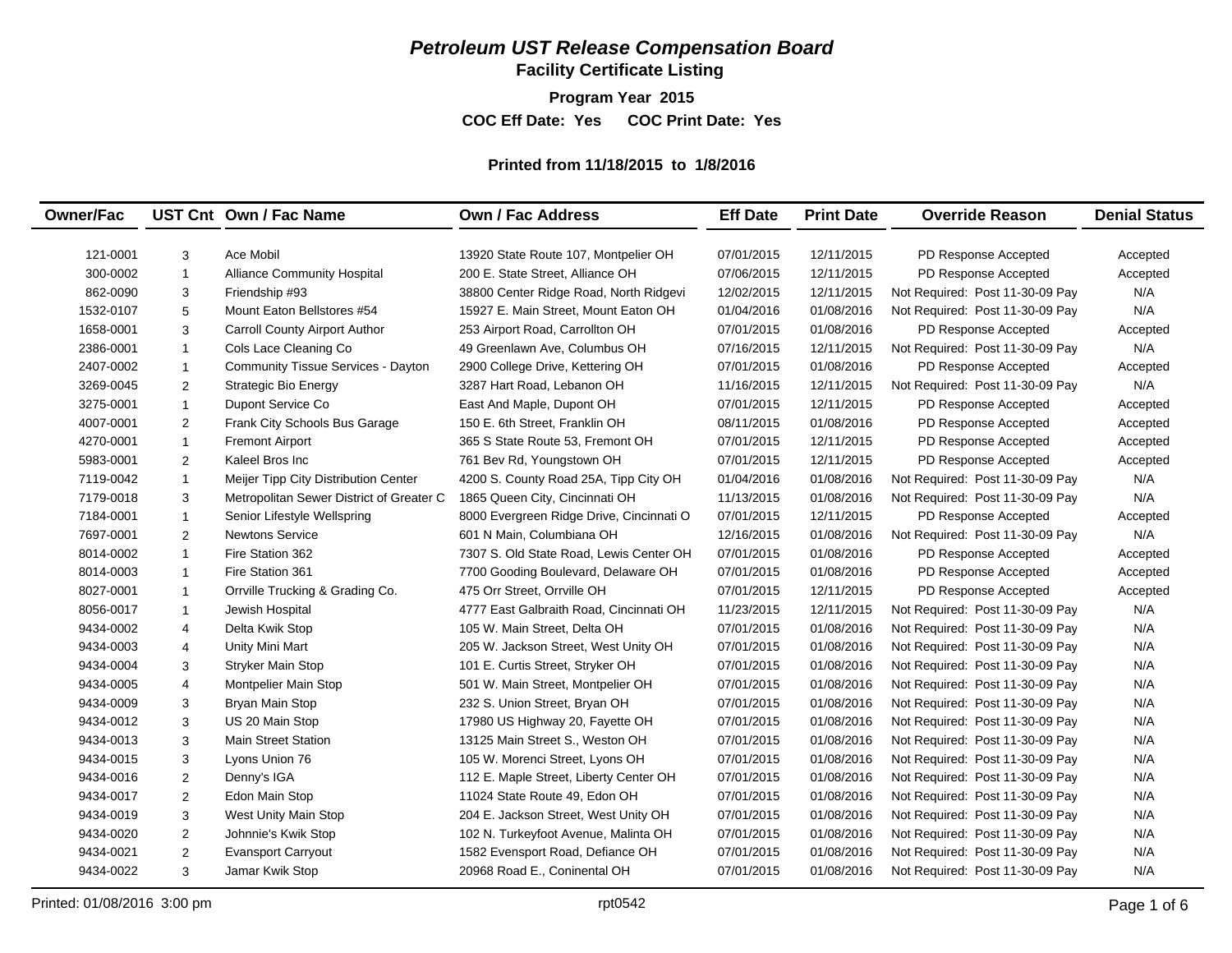| Owner/Fac  |                | UST Cnt Own / Fac Name              | <b>Own / Fac Address</b>                | <b>Eff Date</b> | <b>Print Date</b> | <b>Override Reason</b>                | <b>Denial Status</b> |
|------------|----------------|-------------------------------------|-----------------------------------------|-----------------|-------------------|---------------------------------------|----------------------|
| 9434-0025  | 2              | Edgerton Main Stop                  | 314 W. Vine Street, Edgerton OH         | 07/01/2015      | 01/08/2016        | Not Required: Post 11-30-09 Pay       | N/A                  |
| 9434-0026  | $\overline{2}$ | Obes Country Carry Out              | 19963 Otsego Pike, Bowling Green OH     | 07/01/2015      | 01/08/2016        | Not Required: Post 11-30-09 Pay       | N/A                  |
| 9434-0027  | 3              | Archbold Main Stop                  | 1200 Stryker Street, Archbold OH        | 07/01/2015      | 01/08/2016        | Not Required: Post 11-30-09 Pay       | N/A                  |
| 9434-0028  | $\overline{c}$ | <b>Brookside Express</b>            | 602 E. Perry Street, Paulding OH        | 07/01/2015      | 01/08/2016        | Not Required: Post 11-30-09 Pay       | N/A                  |
| 9434-0031  | 3              | Liberty Main Stop                   | T526 State Route 109, Liberty Center OH | 07/01/2015      | 01/08/2016        | Not Required: Post 11-30-09 Pay       | N/A                  |
| 9492-0001  | 3              | Schulhoff Tool Rental Inc           | 2709 Woodburn Ave, Cincinnati OH        | 07/01/2015      | 12/11/2015        | PD Response Accepted                  | Accepted             |
| 9740-0001  | $\mathbf{1}$   | Skypark Inc                         | 3071 Greenwich Rd, Wadsworth OH         | 07/20/2015      | 01/08/2016        | PD Response Accepted                  | Accepted             |
| 9761-0003  | $\mathbf{1}$   | <b>Smiths Dairy</b>                 | 135 Sara Ave, Marion OH                 | 07/27/2015      | 01/08/2016        | PD Response Accepted                  | Accepted             |
| 9761-0004  | $\overline{c}$ | Smith Dairy Products                | 1201 Sterling Ave, Orrville OH          | 07/27/2015      | 01/08/2016        | PD Response Accepted                  | Accepted             |
| 9946-0001  | $\overline{2}$ | St. John Medical Center             | 29000 Center Ridge Road, Westlake OH    | 07/13/2015      | 01/08/2016        | PD Response Accepted                  | Accepted             |
| 10657-0001 | 3              | Toledo 76 Inc #102                  | 1896 Front St, Toledo OH                | 11/12/2015      | 12/11/2015        | Not Required: Post 11-30-09 Pay       | N/A                  |
| 10946-0001 | $\mathbf{1}$   | United Loc Sch District             | 8143 St Rt 9, Hanoverton OH             | 07/01/2015      | 12/11/2015        | PD Response Accepted                  | Accepted             |
| 11087-0001 | $\overline{2}$ | Vermilion Power Boats Inc           | 5054 Liberty Ave, Vermilion OH          | 07/01/2015      | 12/11/2015        | Not Required: Post 11-30-09 Pay       | N/A                  |
| 11308-0001 | 5              | <b>Wellington Mickey Mart</b>       | 508 SR 58 South, Wellington OH          | 07/06/2015      | 01/08/2016        | Not Required: Post 11-30-09 Pay       | N/A                  |
| 11308-0002 | 4              | <b>Bellevue Mickey Mart</b>         | 1365 East Main Street, Bellevue OH      | 07/06/2015      | 01/08/2016        | Not Required: Post 11-30-09 Pay       | N/A                  |
| 11308-0003 | 4              | <b>Bellville Mickey Mart</b>        | 750 St Rt 97 West, Bellville OH         | 07/06/2015      | 01/08/2016        | Not Required: Post 11-30-09 Pay       | N/A                  |
| 11308-0004 | 5              | <b>Plymouth Mickey Mart</b>         | 189 Plymouth Shelby Rd, Plymouth OH     | 07/06/2015      | 01/08/2016        | Not Required: Post 11-30-09 Pay       | N/A                  |
| 11308-0005 | 5              | Norwalk Mickey Mart                 | 331 Milan Ave, Norwalk OH               | 07/06/2015      | 01/08/2016        | Not Required: Post 11-30-09 Pay       | N/A                  |
| 11308-0006 | 4              | Shelby Mickey Mart #17              | 116 West Main Street, Shelby OH         | 07/06/2015      | 01/08/2016        | Not Required: Post 11-30-09 Pay       | N/A                  |
| 11308-0008 | $\overline{2}$ | Wakeman Mickey Mart                 | 52 West Main St, Wakeman OH             | 07/06/2015      | 01/08/2016        | Not Required: Post 11-30-09 Pay       | N/A                  |
| 11308-0009 | 4              | Birmingham Mickey Mart              | 14824 SR 113, Birmingham OH             | 07/06/2015      | 01/08/2016        | Not Required: Post 11-30-09 Pay       | N/A                  |
| 11308-0011 | 6              | New London Mickey Mart              | 72 North Main Street, New London OH     | 07/06/2015      | 01/08/2016        | Not Required: Post 11-30-09 Pay       | N/A                  |
| 11308-0013 | 4              | Loudonville Mickey Mart             | 327 W. Main Street, Loudonville OH      | 07/06/2015      | 01/08/2016        | Not Required: Post 11-30-09 Pay       | N/A                  |
| 11308-0014 | 4              | <b>Oberlin Mickey Mart</b>          | 155 S Main St, Oberlin OH               | 07/06/2015      | 01/08/2016        | Not Required: Post 11-30-09 Pay       | N/A                  |
| 11308-0015 | 4              | <b>Fremont Mickey Mart</b>          | 1201 E State St, Fremont OH             | 07/06/2015      | 01/08/2016        | Not Required: Post 11-30-09 Pay       | N/A                  |
| 11308-0016 | 3              | Mickey Mart #32                     | 61 Mill Road, Bellville OH              | 07/06/2015      | 01/08/2016        | Not Required: Post 11-30-09 Pay       | N/A                  |
| 11308-0017 | 3              | Mickey Mart #31                     | 6020 East Harbor Road, Marblehead OH    | 07/06/2015      | 01/08/2016        | Not Required: Post 11-30-09 Pay       | N/A                  |
| 11308-0018 | 3              | Sandusky Mickey Mart                | 3608 Venice Rd, Sandusky OH             | 07/06/2015      | 01/08/2016        | Not Required: Post 11-30-09 Pay       | N/A                  |
| 11308-0019 | 3              | Coles Energy #07345                 | 254 E Market & Circular, Tiffin OH      | 07/06/2015      | 01/08/2016        | Not Required: Post 11-30-09 Pay       | N/A                  |
| 11308-0021 | 3              | Coles Energy # 06674                | 2801 Milan, Sandusky OH                 | 07/06/2015      | 01/08/2016        | Not Required: Post 11-30-09 Pay       | N/A                  |
| 11308-0023 | 4              | Coles Energy #06662                 | 2228 Hayes, Sandusky OH                 | 07/06/2015      | 01/08/2016        | Not Required: Post 11-30-09 Pay       | N/A                  |
| 11308-0024 | 3              | Coles Energy #06660                 | 3704 Columbus Avenue, Sandusky OH       | 07/06/2015      | 01/08/2016        | Not Required: Post 11-30-09 Pay       | N/A                  |
| 11308-0027 | 3              | Coles Energy #06523                 | 102 Main Street, Castalia OH            | 07/06/2015      | 01/08/2016        | Not Required: Post 11-30-09 Pay       | N/A                  |
| 11308-0028 | 3              | Coles Energy #05362                 | 4690 Liberty, Vermilion OH              | 07/06/2015      | 01/08/2016        | Not Required: Post 11-30-09 Pay       | N/A                  |
| 11308-0029 | 3              | Coles Energy #05355                 | 1804 West SR 18, Tiffin OH              | 07/06/2015      | 01/08/2016        | Not Required: Post 11-30-09 Pay       | N/A                  |
| 11308-0031 | 4              | Coles Energy #06601                 | 501 Main Street, Huron OH               | 07/06/2015      | 01/08/2016        | Not Required: Post 11-30-09 Pay       | N/A                  |
| 11308-0032 | 3              | <b>Coles Energy</b>                 | 411 West Washington, Sandusky OH        | 07/06/2015      | 01/08/2016        | Not Required: Post 11-30-09 Pay       | N/A                  |
| 11308-0034 | 4              | New Washington Mickey Mart          | 125 S. Kibler Street, New Washington OH | 07/06/2015      | 01/08/2016        | Not Required: Post 11-30-09 Pay       | N/A                  |
| 11308-0035 | 3              | Mickey Mart #54                     | 187 E Herrick, Wellington OH            | 07/06/2015      | 01/08/2016        | Not Required: Post 11-30-09 Pay       | N/A                  |
| 11806-0001 | 3              | Kingsmill-Transportation Department | 6545 Kingsmill Court, Columbus OH       | 12/10/2015      | 01/08/2016        | Not Required: Post 11-30-09 Pay       | N/A                  |
| 12451-0002 | 2              | Con-Way Freight XCN                 | 5289 Duff Drive, West Chester OH        | 07/10/2015      | 12/11/2015        | Tank Count Difference Resolved        | N/A                  |
| 12451-0002 | $-2$           | Con-Way Freight XCN                 | 5289 Duff Drive, West Chester OH        | 07/10/2015      | 12/11/2015        | <b>Tank Count Difference Resolved</b> | N/A                  |
| 12604-0001 | 3              | Don's Bp                            | 101 South Broadway St, Green Springs O  | 07/01/2015      | 12/11/2015        | PD Response Accepted                  | Accepted             |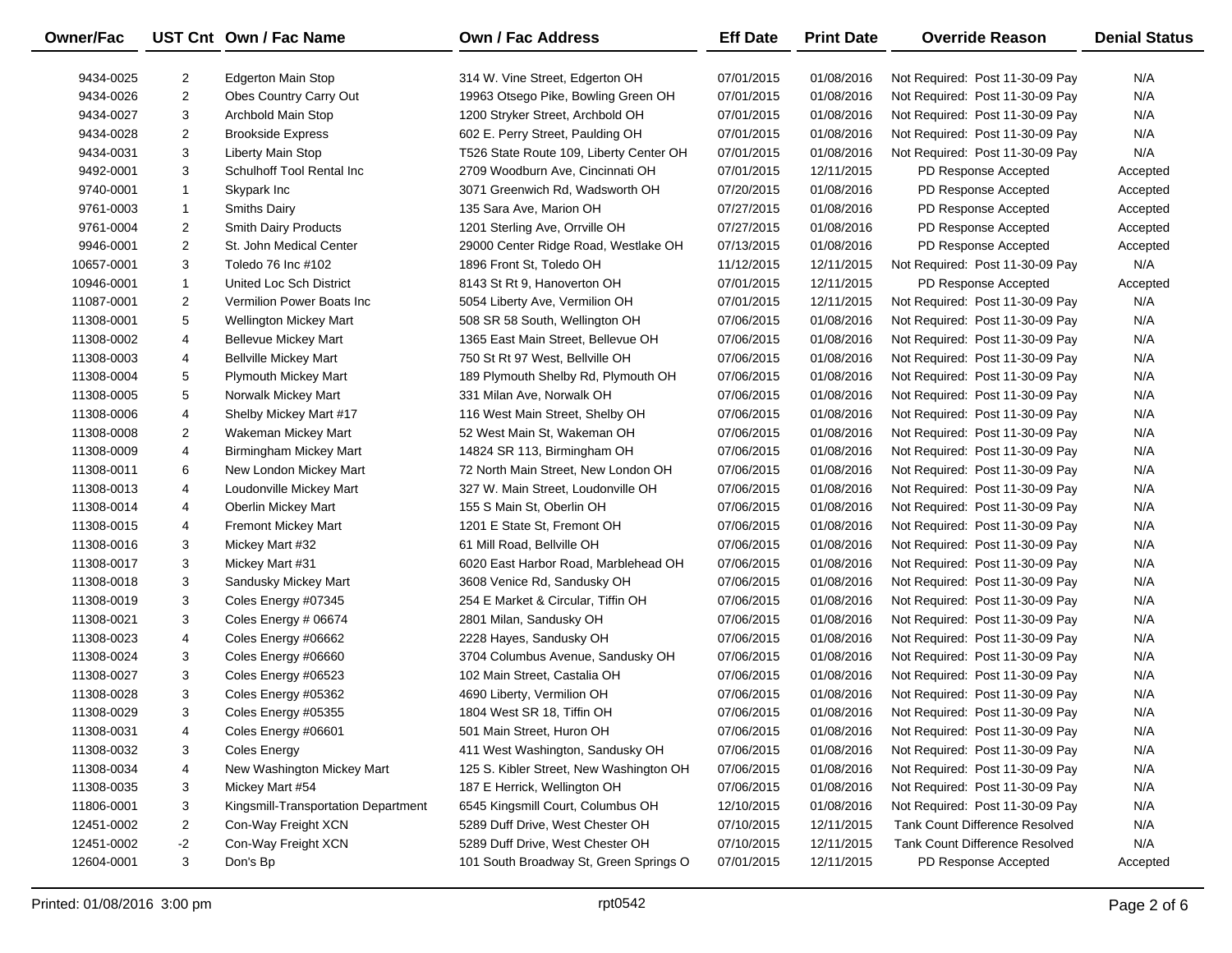| Owner/Fac  |                | UST Cnt Own / Fac Name               | <b>Own / Fac Address</b>                   | <b>Eff Date</b> | <b>Print Date</b> | <b>Override Reason</b>          | <b>Denial Status</b> |
|------------|----------------|--------------------------------------|--------------------------------------------|-----------------|-------------------|---------------------------------|----------------------|
| 12757-0001 | 5              | Frank Sunoco Food Mart               | 5391 State Road, Parma OH                  | 07/06/2015      | 12/11/2015        | PD Response Accepted            | Accepted             |
| 12877-0001 | 3              | Or's Sunoco                          | 118 N Findlay St, Haskins OH               | 07/01/2015      | 12/11/2015        | PD Response Accepted            | Accepted             |
| 14029-0002 | 6              | <b>Stevens Aviation</b>              | 10638 Hangar Drive, Vandalia OH            | 07/01/2015      | 12/11/2015        | PD Response Accepted            | Accepted             |
| 14101-0007 | $\mathbf{1}$   | Dollar/Thrifty Rent A Car            | 19727 Maplewood Ave, Cleveland OH          | 12/07/2015      | 01/08/2016        | Not Required: Post 11-30-09 Pay | N/A                  |
| 14513-0002 | $\overline{2}$ | <b>ODOT Central Garage</b>           | 1620 W. Broad, Columbus OH                 | 07/13/2015      | 01/08/2016        | Not Required: Post 11-30-09 Pay | N/A                  |
| 14513-0004 | 2              | ODOT Lima / 4th St. Outpost Garage   | 1835 E 4th St, Lima OH                     | 07/13/2015      | 01/08/2016        | Not Required: Post 11-30-09 Pay | N/A                  |
| 14513-0006 | 3              | <b>ODOT Defiance County Garage</b>   | 2340 Baltimore Road, Defiance OH           | 07/13/2015      | 01/08/2016        | Not Required: Post 11-30-09 Pay | N/A                  |
| 14513-0012 | 3              | Odot Paulding Co Garage              | 833 Wayne St W, Paulding OH                | 07/13/2015      | 01/08/2016        | Not Required: Post 11-30-09 Pay | N/A                  |
| 14513-0015 | 3              | Odot Wyandot Co Garage               | 10976 CR 121, Upper Sandusky OH            | 07/13/2015      | 01/08/2016        | Not Required: Post 11-30-09 Pay | N/A                  |
| 14513-0016 | 2              | Odot Carey Out Post                  | C R 97 & S R 23, Carey OH                  | 07/13/2015      | 01/08/2016        | Not Required: Post 11-30-09 Pay | N/A                  |
| 14513-0025 | $\overline{2}$ | <b>ODOT District 2 Headquarters</b>  | 317 E. Poe Road, Bowling Green OH          | 07/13/2015      | 01/08/2016        | Not Required: Post 11-30-09 Pay | N/A                  |
| 14513-0026 | 3              | Odot Wood County Garage              | 13982 Mitchell Road, Bowling Green OH      | 07/13/2015      | 01/08/2016        | Not Required: Post 11-30-09 Pay | N/A                  |
| 14513-0028 | 1              | Odot Northwood Outpost               | 200 Lemoyne Road, Northwood OH             | 07/13/2015      | 01/08/2016        | Not Required: Post 11-30-09 Pay | N/A                  |
| 14513-0033 | 2              | Odot Crawford County Garage          | 311 W Irving St, Bucyrus OH                | 07/13/2015      | 01/08/2016        | Not Required: Post 11-30-09 Pay | N/A                  |
| 14513-0040 | $\overline{2}$ | Odot Medina County Garage            | 3220 Medina Road (State Route 18), Medin   | 07/13/2015      | 01/08/2016        | Not Required: Post 11-30-09 Pay | N/A                  |
| 14513-0089 | 6              | <b>ODOT District 6 Headquarters</b>  | 400 E. William Street, Delaware OH         | 07/13/2015      | 01/08/2016        | Not Required: Post 11-30-09 Pay | N/A                  |
| 14513-0097 | 3              | <b>ODOT Madison County Garage</b>    | 1460 USR 42, London OH                     | 07/13/2015      | 01/08/2016        | Not Required: Post 11-30-09 Pay | N/A                  |
| 14513-0099 | 2              | Odot W Jefferson Outpost             | 160 Plain City Georgesville Rd, Galloway O | 07/13/2015      | 01/08/2016        | Not Required: Post 11-30-09 Pay | N/A                  |
| 14513-0103 | 3              | <b>ODOT Pickaway County Garage</b>   | 150 Highland Avenue, Circleville OH        | 07/13/2015      | 01/08/2016        | Not Required: Post 11-30-09 Pay | N/A                  |
| 14513-0104 | 3              | Odot Union County Garage             | 402 Chestnut Street, Marysville OH         | 07/13/2015      | 01/08/2016        | Not Required: Post 11-30-09 Pay | N/A                  |
| 14513-0123 | 2              | ODOT Piqua Outpost                   | 9011 Looney Rd (Route 25), Piqua OH        | 07/13/2015      | 01/08/2016        | Not Required: Post 11-30-09 Pay | N/A                  |
| 14513-0129 | 4              | <b>ODOT New Shelby County Garage</b> | 2190 State Route 29, Sidney OH             | 07/13/2015      | 01/08/2016        | Not Required: Post 11-30-09 Pay | N/A                  |
| 14513-0166 | 1              | <b>ODOT Laurelville Outpost</b>      | S R 56, Laurelville OH                     | 07/13/2015      | 01/08/2016        | Not Required: Post 11-30-09 Pay | N/A                  |
| 14513-0173 | 3              | <b>ODOT Vinton County Garage</b>     | 35269 State Route 93, Hamden OH            | 07/13/2015      | 01/08/2016        | Not Required: Post 11-30-09 Pay | N/A                  |
| 14513-0174 | 2              | ODOT District 10 HQ Garage           | 1401 Colegate Dr., Marietta OH             | 07/13/2015      | 01/08/2016        | Not Required: Post 11-30-09 Pay | N/A                  |
| 14513-0183 | 3              | <b>ODOT Carroll County Garage</b>    | 258 Kensington Rd. (SR 9), Carrollton OH   | 07/13/2015      | 01/08/2016        | Not Required: Post 11-30-09 Pay | N/A                  |
| 14513-0199 | 1              | <b>ODOT Newcomerstown Outpost</b>    | 600 N. College St. (SR 821), Newcomersto   | 07/13/2015      | 01/08/2016        | Not Required: Post 11-30-09 Pay | N/A                  |
| 14513-0205 | 2              | ODOT Warrensville Heights Garage     | 25609 Emery Rd, Warrensville Heights OH    | 07/13/2015      | 01/08/2016        | Not Required: Post 11-30-09 Pay | N/A                  |
| 14513-0209 | 1              | ODOT Vrooman Rd Outpost              | 6073 Vrooman Rd, Leroy Twp OH              | 07/13/2015      | 01/08/2016        | Not Required: Post 11-30-09 Pay | N/A                  |
| 14513-0211 | 3              | ODOT Geauga Co / Burton Garage       | 13595 W Center St, Burton OH               | 07/13/2015      | 01/08/2016        | Not Required: Post 11-30-09 Pay | N/A                  |
| 14513-0239 | 2              | ODOT Lake Co / Painesville Garage    | 10 Blackbrook Rd, Painesville OH           | 07/13/2015      | 01/08/2016        | Not Required: Post 11-30-09 Pay | N/A                  |
| 14513-0240 | 3              | <b>ODOT Hocking County Garage</b>    | 13176 State Route 664, Logan OH            | 07/13/2015      | 01/08/2016        | Not Required: Post 11-30-09 Pay | N/A                  |
| 14513-0248 | $\mathbf{1}$   | Odot District 3 Office               | 1040 E 9th St, Ashland OH                  | 07/13/2015      | 01/08/2016        | Not Required: Post 11-30-09 Pay | N/A                  |
| 14545-0001 | 4              | Two O Eight Fuel Plaza               | 66682 Belmont Morristown Road, Belmont (   | 07/01/2015      | 01/08/2016        | Not Required: Post 11-30-09 Pay | N/A                  |
| 15602-0001 | $\overline{2}$ | Perry High School Bus Garage         | 3737 13th Street SW, Massillon OH          | 07/01/2015      | 12/11/2015        | PD Response Accepted            | Accepted             |
| 15893-0001 | 3              | Hissom's Gas Glo                     | 827 East Main Street, Barnesville OH       | 07/01/2015      | 12/11/2015        | Not Required: Post 11-30-09 Pay | N/A                  |
| 15907-0001 | 3              | Exxbo Services Inc.                  | 11622 Bellaire Road, Cleveland OH          | 07/09/2015      | 12/11/2015        | Not Required: Post 11-30-09 Pay | N/A                  |
| 16973-0001 | 2              | <b>Robert Sherlock</b>               | State Route 821, Marietta OH               | 07/01/2015      | 12/11/2015        | PD Response Accepted            | Accepted             |
| 16973-0004 | 6              | Sherlock Oil Company, Inc.           | 20805 State Route 60 N., Beverly OH        | 07/01/2015      | 12/11/2015        | PD Response Accepted            | Accepted             |
| 17049-0001 | 2              | Don Wartko Construction, Inc.        | 975 Tallmadge Road, Kent OH                | 07/01/2015      | 12/11/2015        | PD Response Accepted            | Accepted             |
| 17391-0001 | 1              | Norris Milk Hauling                  | 14414 Bay Rd, Wapakoneta OH                | 07/01/2015      | 12/11/2015        | PD Response Accepted            | Accepted             |
| 17982-0001 | 8              | Seaway Fuels Trucking Inc.           | 2925 Airport Highway, Toledo OH            | 07/02/2015      | 12/11/2015        | Not Required: Post 11-30-09 Pay | N/A                  |
| 18276-0001 | $\mathbf{1}$   | Whitney Express Inc                  | 1222 Exeter Rd, Akron OH                   | 07/01/2015      | 12/11/2015        | PD Response Accepted            | Accepted             |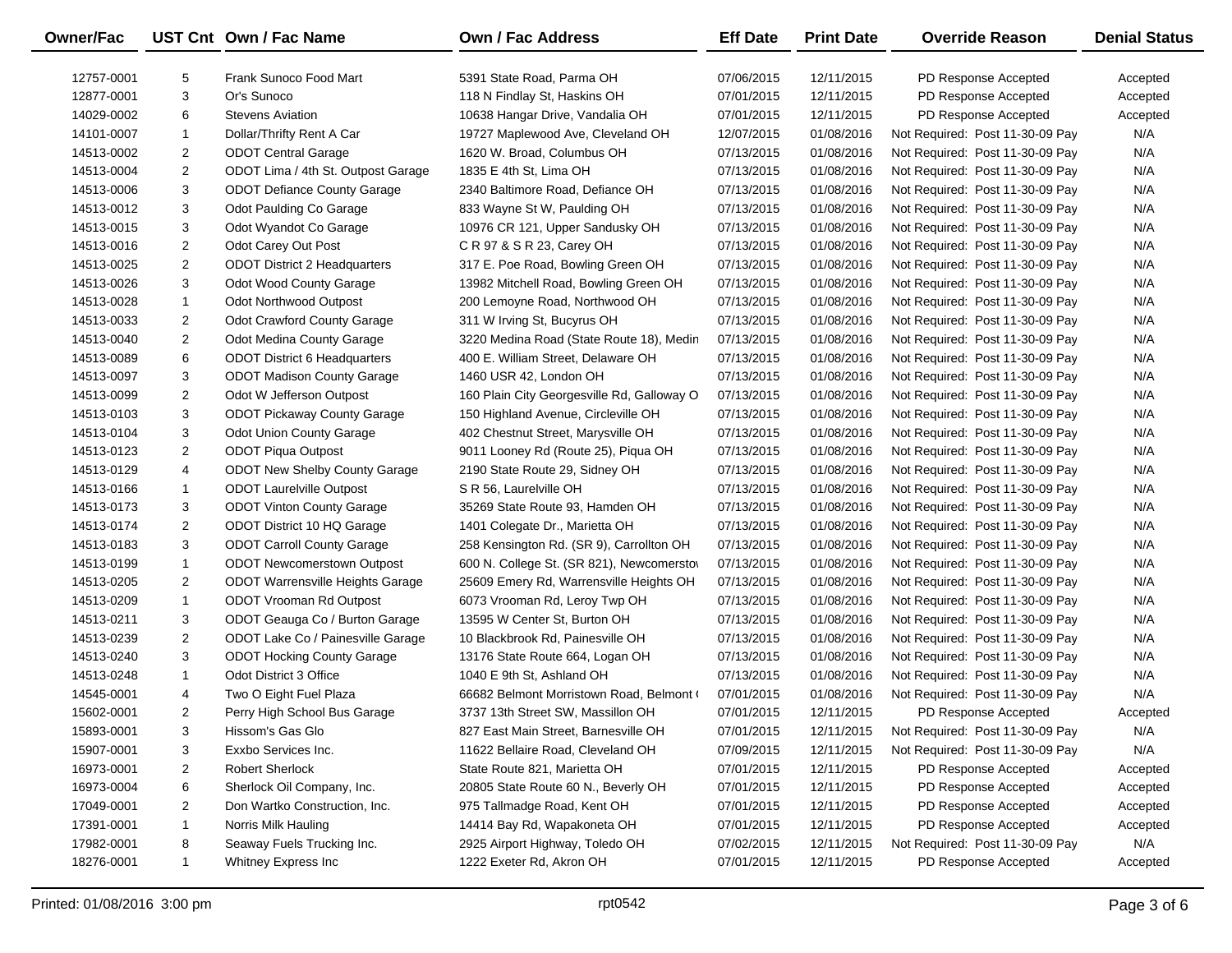| Owner/Fac  |                | UST Cnt Own / Fac Name             | Own / Fac Address                         | <b>Eff Date</b> | <b>Print Date</b> | <b>Override Reason</b>          | <b>Denial Status</b> |
|------------|----------------|------------------------------------|-------------------------------------------|-----------------|-------------------|---------------------------------|----------------------|
| 18451-0395 | 4              | Speedway #3677                     | 17650 Bagley Rd, Middleburg Heights OH    | 11/23/2015      | 12/11/2015        | Not Required: Post 11-30-09 Pay | N/A                  |
| 18451-5703 | 4              | Speedway #1829                     | 705 Corwin Nixon Blvd, Lebanon OH         | 11/23/2015      | 12/11/2015        | Not Required: Post 11-30-09 Pay | N/A                  |
| 18540-0009 | 4              | Sheetz Inc #301                    | 6941 State Route 14, Ravenna OH           | 11/20/2015      | 12/11/2015        | Not Required: Post 11-30-09 Pay | N/A                  |
| 18836-0001 | 3              | <b>Brand's Marina</b>              | 451 W Lake Shore Dr, Port Clinton OH      | 07/01/2015      | 12/11/2015        | PD Response Accepted            | Accepted             |
| 18845-0002 | $\overline{2}$ | Johnston Farm and Indian Agency    | 9845 N. Hardin Road, Piqua OH             | 07/01/2015      | 12/11/2015        | PD Response Accepted            | Accepted             |
| 18845-0003 | $\mathbf{1}$   | <b>Fort Ancient State Memorial</b> | 6123 State Route 350, Oregonia OH         | 07/01/2015      | 12/11/2015        | PD Response Accepted            | Accepted             |
| 18845-0004 | $\overline{2}$ | <b>Ohio Historical Society</b>     | 800 E. 17th Ave, Columbus OH              | 07/01/2015      | 12/11/2015        | PD Response Accepted            | Accepted             |
| 18887-0104 | 3              | GetGo #3279                        | 265 E. Highland Road, Macedonia OH        | 12/11/2015      | 01/08/2016        | Not Required: Post 11-30-09 Pay | N/A                  |
| 18887-0105 | 3              | GetGo #3015                        | 33501 Just Imagine Drive, Avon OH         | 12/11/2015      | 01/08/2016        | Not Required: Post 11-30-09 Pay | N/A                  |
| 18887-0106 | 3              | GetGo #3625                        | 1896 West State Street, Alliance OH       | 12/11/2015      | 01/08/2016        | Not Required: Post 11-30-09 Pay | N/A                  |
| 18898-0001 | 3              | Stonebraker's Garage               | 46730 Main Street Centerville Road #1, Ja | 07/01/2015      | 12/11/2015        | Not Required: Post 11-30-09 Pay | N/A                  |
| 18954-0096 | 3              | Kroger                             | 40 Acme Street, Marietta OH               | 12/10/2015      | 01/08/2016        | Not Required: Post 11-30-09 Pay | N/A                  |
| 19170-0001 | 4              | Five Star BP Parkman               | 16220 Main Market Rd, Parkman OH          | 07/01/2015      | 12/11/2015        | PD Response Accepted            | Accepted             |
| 19213-0005 | $\mathbf{1}$   | Love's Travel Stop #389            | 2 Love's Drive, Conneaut OH               | 12/02/2015      | 12/11/2015        | Not Required: Post 11-30-09 Pay | N/A                  |
| 19310-0002 | $\overline{2}$ | Former Bellaire Trucking Company   | 66845 Pogue Rd, St Clairsville OH         | 11/23/2015      | 12/11/2015        | Not Required: Post 11-30-09 Pay | N/A                  |
| 19579-0002 | $\overline{2}$ | Gas & Go                           | 1530 Cherry Street, Toledo OH             | 07/01/2015      | 12/11/2015        | Not Required: Post 11-30-09 Pay | N/A                  |
| 19579-0004 | $\overline{2}$ | Gas & Go #20                       | 740 South Avenue, Toledo OH               | 07/01/2015      | 12/11/2015        | Not Required: Post 11-30-09 Pay | N/A                  |
| 19666-0001 | $\overline{2}$ | The Loading Zone                   | 85610 Miller Station Road, Hopedale OH    | 07/01/2015      | 12/11/2015        | PD Response Accepted            | Accepted             |
| 19666-0002 | 5              | The Loading Zone                   | 5915 County Road 22A, Bloomingdale OH     | 07/01/2015      | 12/11/2015        | PD Response Accepted            | Accepted             |
| 19666-0003 | $\overline{2}$ | The Loading Zone                   | 101 N. Main Street, Bethesda OH           | 07/01/2015      | 12/11/2015        | PD Response Accepted            | Accepted             |
| 19666-0004 | $\overline{2}$ | The Loading Zone                   | 72090 Colerain Road, Bridgeport OH        | 07/01/2015      | 12/11/2015        | PD Response Accepted            | Accepted             |
| 19666-0005 | $\overline{2}$ | Scher-Cash, Inc.                   | 150 William Street, Yorkville OH          | 07/01/2015      | 12/11/2015        | PD Response Accepted            | Accepted             |
| 19666-0006 | 3              | The Loading Zone #8                | 52278 State Route 800, Jerusalem OH       | 07/01/2015      | 12/11/2015        | PD Response Accepted            | Accepted             |
| 19693-0001 | $\overline{2}$ | <b>Star Gas</b>                    | 701 W. North Street, Lima OH              | 07/01/2015      | 12/11/2015        | PD Response Accepted            | Accepted             |
| 19719-0001 | 3              | #22 Dublin-Granville Sunoco        | 1623 E Dublin Granville Rd, Columbus OH   | 07/01/2015      | 01/08/2016        | PD Response Accepted            | Accepted             |
| 19757-0001 | $\mathbf{1}$   | Geneva Medical Center              | 870 W. Main Street, Geneva OH             | 07/01/2015      | 12/11/2015        | PD Response Accepted            | Accepted             |
| 19845-0001 | $\mathbf{1}$   | Tuppers Plains Chester Water Plant | 36625 Sandhill-Cemetary Road, Long Bot    | 07/01/2015      | 12/11/2015        | PD Response Accepted            | Accepted             |
| 20035-0001 | 3              | <b>Gels Market</b>                 | 451 Stachler Dr., St. Henry OH            | 07/01/2015      | 12/11/2015        | PD Response Accepted            | Accepted             |
| 20588-0001 | 5              | Alexis and Bennett Mini Mart       | 429 W. Alexis Road, Toledo OH             | 07/01/2015      | 12/11/2015        | PD Response Accepted            | Accepted             |
| 20749-0001 | $\overline{2}$ | Kenny's Convenience Mart           | 7482 N. State Route 139, Lucasville OH    | 08/21/2015      | 01/08/2016        | PD Response Accepted            | Accepted             |
| 20866-0001 | $\mathbf{1}$   | Vitran Express, Inc.               | 2789 E. Crescentville Road, Sharonville O | 11/20/2015      | 12/11/2015        | Not Required: Post 11-30-09 Pay | N/A                  |
| 21000-0001 | 3              | Sally's Station                    | 3519 Cleveland Avenue NW, Canton OH       | 07/01/2015      | 12/11/2015        | PD Response Accepted            | Accepted             |
| 21018-0007 | 4              | <b>Columbus West Travel Center</b> | 940 US Highway 41 NE, London OH           | 11/23/2015      | 12/11/2015        | Not Required: Post 11-30-09 Pay | N/A                  |
| 21026-0001 | 4              | <b>Baltic &amp; Clifton Shell</b>  | 9510 Baltic Road, Cleveland OH            | 07/08/2015      | 01/08/2016        | PD Response Accepted            | Accepted             |
| 21079-0001 | 3              | HD Express Mart, Inc.              | 600 N. Countyline Street, Fostoria OH     | 07/01/2015      | 01/08/2016        | PD Response Accepted            | Accepted             |
| 21176-0001 | 1              | Winner's One Stop                  | 147 W. Sandusky Street, Mechanicsburg O   | 12/07/2015      | 12/11/2015        | Not Required: Post 11-30-09 Pay | N/A                  |
| 21268-0001 | -1             | <b>Marion General Hospital</b>     | 1000 McKinley Park Drive, Marion OH       | 07/01/2015      | 01/08/2016        | PD Response Accepted            | Accepted             |
| 21626-0001 | 4              | <b>Shell Station</b>               | 3804 Church Street, Newtown OH            | 07/01/2015      | 12/11/2015        | PD Response Accepted            | Accepted             |
| 21676-0001 | 4              | Kwik Stop Sunoco                   | 320 W. Main Street, Circleville OH        | 07/01/2015      | 12/11/2015        | PD Response Accepted            | Accepted             |
| 21713-0019 | 3              | Turkey Hill #721                   | 9880 Johnstown Road, New Albany OH        | 01/04/2016      | 01/08/2016        | Not Required: Post 11-30-09 Pay | N/A                  |
| 21960-0003 | 4              | First National Bank of Waverly     | 1007 East Main Street, Chillicothe OH     | 07/01/2015      | 12/11/2015        | PD Response Accepted            | Accepted             |
| 21980-0001 | 5              | <b>BMJ Real Estate, LLC</b>        | 5821 N. Detroit Avenue, Toledo OH         | 07/01/2015      | 12/11/2015        | PD Response Accepted            | Accepted             |
| 21980-0002 | 4              | <b>BMJ Real Estate, LLC</b>        | 7349 W. Central Avenue, Toledo OH         | 07/01/2015      | 12/11/2015        | PD Response Accepted            | Accepted             |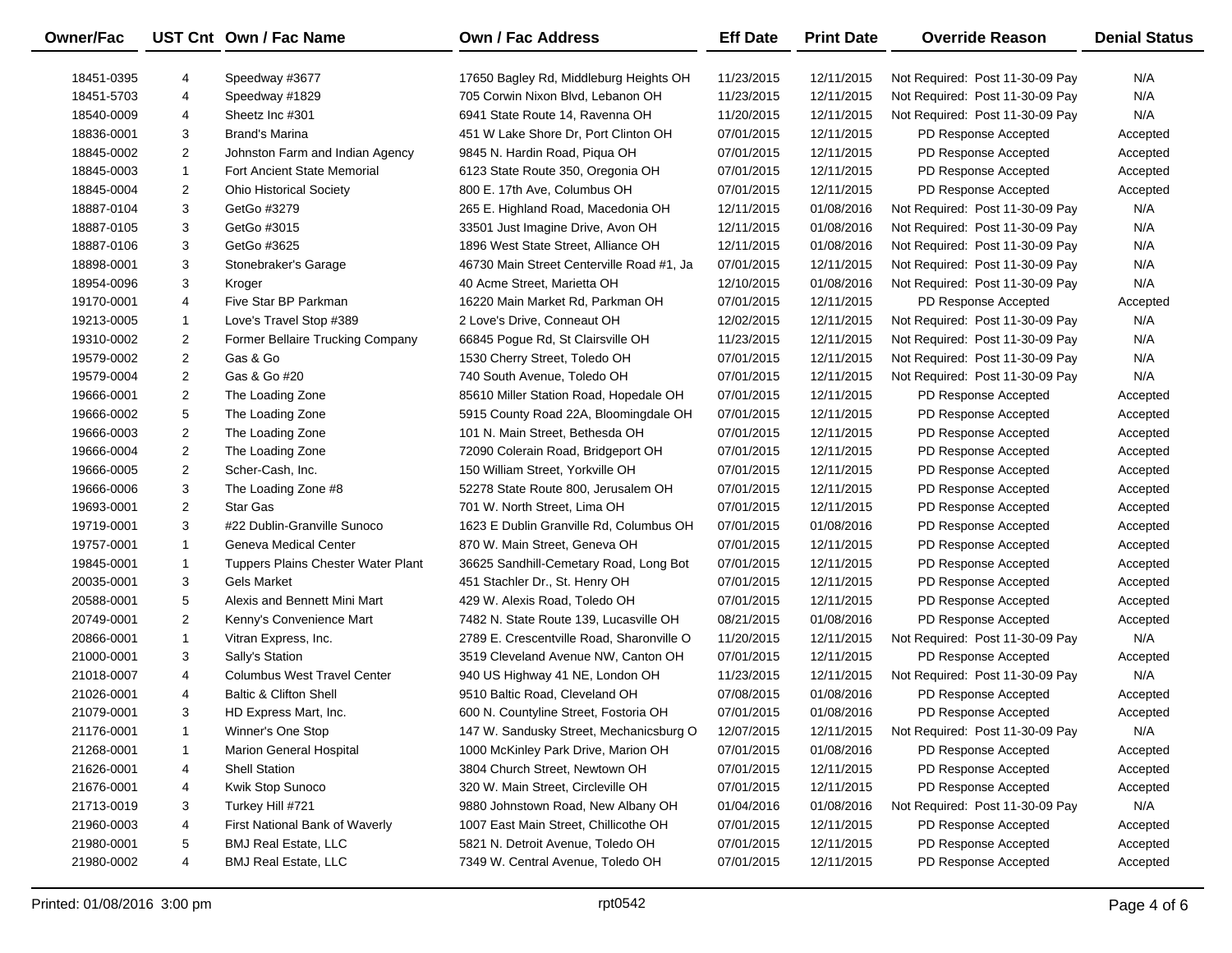| Owner/Fac                |   | UST Cnt Own / Fac Name                                     | Own / Fac Address                                              | <b>Eff Date</b>          | <b>Print Date</b>        | <b>Override Reason</b>                       | <b>Denial Status</b> |
|--------------------------|---|------------------------------------------------------------|----------------------------------------------------------------|--------------------------|--------------------------|----------------------------------------------|----------------------|
|                          |   |                                                            |                                                                | 07/01/2015               | 12/11/2015               | PD Response Accepted                         |                      |
| 21980-0003               | 4 | <b>BMJ Real Estate, LLC</b><br><b>BMJ Real Estate, LLC</b> | 5104 Suder Avenue, Toledo OH<br>497 W. Dussel Drive, Maumee OH |                          |                          |                                              | Accepted             |
| 21980-0004<br>21980-0005 | 4 | <b>BMJ Real Estate, LLC</b>                                | 28311 Crossroads Parkway, Rossford OH                          | 07/01/2015<br>07/01/2015 | 12/11/2015<br>12/11/2015 | PD Response Accepted<br>PD Response Accepted | Accepted             |
|                          | 4 | <b>BMJ Real Estate, LLC</b>                                |                                                                |                          | 12/11/2015               | PD Response Accepted                         | Accepted             |
| 21980-0006               | 4 |                                                            | 4306 Sylvania Avenue, Toledo OH                                | 07/01/2015               |                          |                                              | Accepted             |
| 21980-0007               | 4 | <b>BMJ Real Estate, LLC</b>                                | 1456 Holland Sylvania Road, Maumee OH                          | 07/01/2015               | 12/11/2015               | PD Response Accepted                         | Accepted             |
| 21980-0008               | 3 | <b>BMJ Real Estate, LLC</b>                                | 26475 Dixie Highway, Perrysburg OH                             | 07/01/2015               | 12/11/2015               | PD Response Accepted                         | Accepted             |
| 21980-0009               | 3 | <b>BMJ Real Estate, LLC</b>                                | 3532 Stickney Avenue, Toledo OH                                | 07/01/2015               | 12/11/2015               | PD Response Accepted                         | Accepted             |
| 21980-0010               | 4 | <b>BMJ Real Estate, LLC</b>                                | 3369 Navarre Road, Oregon OH                                   | 07/01/2015               | 12/11/2015               | PD Response Accepted                         | Accepted             |
| 21980-0011               | 4 | <b>BMJ Real Estate, LLC</b>                                | 10730 Fremont Pike, Perrysburg OH                              | 07/01/2015               | 12/11/2015               | PD Response Accepted                         | Accepted             |
| 21980-0012               | 3 | <b>BMJ Real Estate, LLC</b>                                | 1670 E. Wooster Street, Bowling Green O                        | 07/01/2015               | 12/11/2015               | PD Response Accepted                         | Accepted             |
| 21980-0014               | 3 | <b>BMJ Real Estate, LLC</b>                                | 3211 Briarfield Boulevard, Maumee OH                           | 07/01/2015               | 12/11/2015               | PD Response Accepted                         | Accepted             |
| 21980-0015               | 4 | <b>BMJ Real Estate, LLC</b>                                | 6127 Monroe Street, Sylvania OH                                | 07/01/2015               | 12/11/2015               | PD Response Accepted                         | Accepted             |
| 21980-0016               | 2 | <b>BMJ Real Estate, LLC</b>                                | 3126 Secor Road, Toledo OH                                     | 07/01/2015               | 12/11/2015               | PD Response Accepted                         | Accepted             |
| 21980-0017               | 4 | <b>BMJ Real Estate, LLC</b>                                | 6986 Airport Highway, Holland OH                               | 07/01/2015               | 12/11/2015               | PD Response Accepted                         | Accepted             |
| 21999-0001               | 1 | M.T.R.E. Enterprises LLC                                   | 195 Gorrel Avenue, Bowling Green OH                            | 07/01/2015               | 12/11/2015               | PD Response Accepted                         | Accepted             |
| 22082-0001               | 3 | Barney's Convenience Mart                                  | 2010 Ottawa River Road, Toledo OH                              | 07/01/2015               | 12/11/2015               | PD Response Accepted                         | Accepted             |
| 22082-0002               | 3 | Barney's Convenience Mart                                  | 1130 Buck Road, Rossford OH                                    | 07/01/2015               | 12/11/2015               | PD Response Accepted                         | Accepted             |
| 22260-0001               | 3 | Fuelcon, LLC                                               | 4501 W. 8th Street, Cincinnati OH                              | 07/01/2015               | 01/08/2016               | PD Response Accepted                         | Accepted             |
| 22405-0001               | 2 | Lakhvir S. and Parminder K. Sidhu                          | 5739 State Route 98, Tiro OH                                   | 07/01/2015               | 12/11/2015               | PD Response Accepted                         | Accepted             |
| 22471-0001               | 1 | Lake Erie Correctional Institution                         | 501 Thompson Road, Conneaut OH                                 | 07/01/2015               | 12/11/2015               | PD Response Accepted                         | Accepted             |
| 22472-0001               | 2 | Gas and Food Mini Mart                                     | 9790 E. Center Street, Windham OH                              | 07/01/2015               | 12/11/2015               | PD Response Accepted                         | Accepted             |
| 22474-0001               | 3 | A Food Mart                                                | 1920 E. Whipp Road, Kettering OH                               | 07/01/2015               | 12/11/2015               | PD Response Accepted                         | Accepted             |
| 22505-0001               | 2 | <b>Stephan Assaf Property</b>                              | 190 Stadium Drive, Defiance OH                                 | 07/01/2015               | 12/11/2015               | PD Response Accepted                         | Accepted             |
| 22630-0001               | 3 | L. T. Ricer Property                                       | 258 Beaver Pike, Waverly OH                                    | 07/01/2015               | 12/11/2015               | PD Response Accepted                         | Accepted             |
| 22636-0001               | 4 | Gurnam S. Lealh Property                                   | 134 E. Tuscarawas Avenue, Barberton OH                         | 07/06/2015               | 12/11/2015               | PD Response Accepted                         | Accepted             |
| 22645-0001               | 1 | Shenandoah General Store                                   | 12 State Route 603 W., Shiloh OH                               | 07/01/2015               | 12/11/2015               | Not Required: Post 11-30-09 Pay              | N/A                  |
| 22674-0001               | 4 | N & G Takhar Oil, LLC                                      | 6670 State Route 503 N., Lewisburg OH                          | 07/06/2015               | 12/11/2015               | Not Required: Post 11-30-09 Pay              | N/A                  |
| 22674-0002               | 3 | Valero                                                     | 1510 Germantown Road, Middletown OH                            | 07/06/2015               | 12/11/2015               | Not Required: Post 11-30-09 Pay              | N/A                  |
| 22674-0003               | 3 | N & G Takhar Oil LLC                                       | 1924 Sherman Avenue, Norwood OH                                | 07/06/2015               | 12/11/2015               | Not Required: Post 11-30-09 Pay              | N/A                  |
| 22674-0004               | 4 | N & G Takhar Oil, LLC                                      | 847 N Main St, Marion OH                                       | 07/06/2015               | 12/11/2015               | Not Required: Post 11-30-09 Pay              | N/A                  |
| 22674-0005               | 4 | N & G Takhar Oil, LLC                                      | 473 S Sandusky, Delaware OH                                    | 07/06/2015               | 12/11/2015               | Not Required: Post 11-30-09 Pay              | N/A                  |
| 22674-0006               | 4 | N & G Takhar Oil, LLC                                      | 1491 US Rt 23 North, Delaware OH                               | 07/06/2015               | 12/11/2015               | Not Required: Post 11-30-09 Pay              | N/A                  |
| 22674-0007               | 4 | N & G Takhar Oil, LLC                                      | 1273 South US Hwy. 68, Urbana OH                               | 07/06/2015               | 12/11/2015               | Not Required: Post 11-30-09 Pay              | N/A                  |
| 22674-0008               | 4 | N & G Takhar Oil, LLC                                      | 5280 Westerville Rd, Columbus OH                               | 07/06/2015               | 12/11/2015               | Not Required: Post 11-30-09 Pay              | N/A                  |
| 22674-0009               | 4 | N & G Takhar Oil, LLC                                      | 1814 Harrisburg Pike, Columbus OH                              | 07/06/2015               | 12/11/2015               | Not Required: Post 11-30-09 Pay              | N/A                  |
| 22674-0010               | 4 | N & G Takhar Oil, LLC                                      | 300 Rome Hillard Rd, Columbus OH                               | 07/06/2015               | 12/11/2015               | Not Required: Post 11-30-09 Pay              | N/A                  |
| 22674-0011               | 4 | N & G Takhar Oil, LLC                                      | 3877 Refugee Rd, Columbus OH                                   | 07/06/2015               | 12/11/2015               | Not Required: Post 11-30-09 Pay              | N/A                  |
| 22674-0012               | 4 | Swifty Serv Station 235                                    | 9786 Reading Road, Cincinnati OH                               | 07/06/2015               | 12/11/2015               | Not Required: Post 11-30-09 Pay              | N/A                  |
| 22677-0001               | 3 | Guilford Dairy Bar, LLC                                    | 32660 Guilford Road, Lisbon OH                                 | 07/01/2015               | 12/11/2015               | PD Response Accepted                         | Accepted             |
| 22910-0001               | 4 | Jara Properties                                            | 5968 Springdale Road, Cincinnati OH                            | 07/01/2015               | 12/11/2015               | PD Response Accepted                         | Accepted             |
| 22920-0001               | 3 | Bialy Properties - 320, LLC                                | 310 W. Mound Street, Circleville OH                            | 07/01/2015               | 01/08/2016               | PD Response Accepted                         | Accepted             |
| 23107-0001               | 4 | Krishna Food Mart LLC                                      | 11724 State Route 104, Waverly OH                              | 07/01/2015               | 01/08/2016               | PD Response Accepted                         | Accepted             |
| 23127-0001               | 4 | <b>Gratis Food Center</b>                                  | 204 S. East Street, Gratis OH                                  | 07/06/2015               | 01/08/2016               | PD Response Accepted                         | Accepted             |
|                          |   |                                                            |                                                                |                          |                          |                                              |                      |